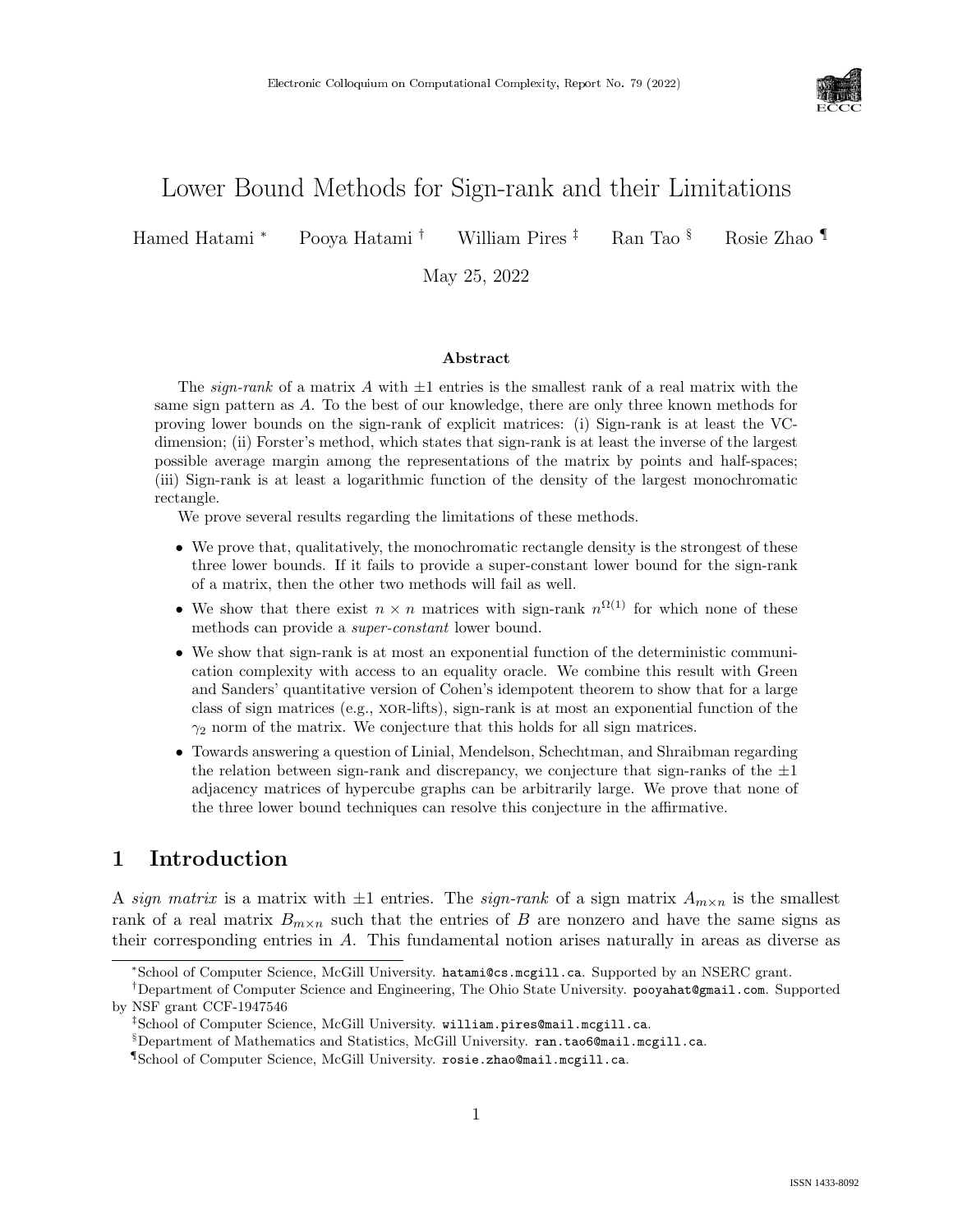learning theory [\[BDES02,](#page-27-0) [KS07,](#page-29-0) [She08a,](#page-30-0) [SS05,](#page-30-1) [Fel17,](#page-28-0) [FGV21\]](#page-28-1), discrete geometry and geometric graphs [\[AFR85,](#page-27-1) [FGL](#page-28-2)+12, [FPS](#page-28-3)+17, [Suk16,](#page-30-2) [EMRPS14\]](#page-28-4), communication complexity [\[PS86,](#page-30-3) [CM18,](#page-28-5) [She08b,](#page-30-4) [HHL20\]](#page-29-1), circuit complexity [\[RS10,](#page-30-5) [BT16,](#page-27-2) [SW19\]](#page-30-6), and the theory of Banach spaces [\[Mat96,](#page-30-7) [Nao18\]](#page-30-8).

The notion of sign-rank was formally defined in 1986 in connection with randomized communication complexity in the unbounded-error model [\[PS86\]](#page-30-3). After almost four decades of research, sign-rank remains one of the most elusive matrix parameters in discrete analysis. To the best of our knowledge, there are only three known methods for proving lower bounds on the sign-rank of an explicit matrix: VC-dimension, size of the largest monochromatic rectangle, and Forster's method, and among those, only Forster's method can imply super-logarithmic lower bounds.

The results presented in this paper arose from our attempts to solve two fundamental open problems about sign-rank, presented as [Question 1.4](#page-2-0) and [Question 1.11](#page-5-0) below. Attempting to give negative answers to these questions, we proved that none of the known techniques could yield adequate sign-rank lower bounds for these purposes. Of course, this observation does not necessarily imply that the techniques are inherently weak, as there is a possibility that the correct answer to both questions is positive. As a natural next step, we examined the limitations of these techniques more carefully and, among other things, proved the existence of  $n \times n$  matrices with sign-rank  $n^{\Omega(1)}$ , for which none of these methods could provide a *super-constant* lower bound.

We start by reviewing and reformulating the results that are relevant to this article.

Counting argument: Shortly after the introduction of sign-rank in [\[PS86\]](#page-30-3), Alon, Frankl, and Rödl [\[AFR85\]](#page-27-1) used results of [\[Mil64,](#page-30-9) [Tho65,](#page-30-10) [War68\]](#page-31-0) on the number of connected components of real algebraic varieties and obtained a linear lower bound on the sign-rank of random sign matrices. This argument was later refined in [\[AMY16,](#page-27-3) Lemma 24] to the following bound on the number of low sign-rank matrices.

<span id="page-1-0"></span>**Lemma 1.1** (See [\[AMY16,](#page-27-3) Lemma 24]). For  $d \leq \frac{n}{2}$  $\frac{n}{2}$ , the number of  $n \times n$  sign matrices of sign-rank at most d does not exceed  $(O(n/d))^{2dn} \leq 2^{O(dn \log(n))}$ .

It follows from [Lemma 1.1](#page-1-0) that most  $n \times n$  sign matrices have sign-rank  $\Omega(n)$ .

The VC-dimension lower bound: The Vapnik-Chervonenkis (VC) dimension of a sign matrix A is the largest k such that A contains a submatrix with k columns and  $2^k$  distinct rows. To state the relation between the VC dimension and sign-rank, we discuss a geometric definition of sign-rank.

A real matrix  $B_{\chi\times\chi}$  has rank d iff the entries of B can be represented as  $B_{xy} = \langle u_x, v_y \rangle$  for vectors  $u_x, v_y \in \mathbb{R}^d$ . Since the normalization of these vectors does not affect the signs of  $\langle u_x, v_y \rangle$ , we can restate the definition of sign-rank as follows.

<span id="page-1-1"></span>**Definition 1.2** (Sign-rank). The sign-rank of a sign matrix  $A_{\chi \chi}$ , denoted by rank $_{\pm}(A)$ , is the smallest d such that there exist unit vectors  $u_x, v_y \in \mathbb{R}^d$  with  $A_{xy} = \text{sgn}(\langle u_x, v_y \rangle)$  for all  $(x, y) \in$  $\mathcal{X} \times \mathcal{Y}$ .

The vectors in [Definition 1.2](#page-1-1) represent  $A$  as points and half-spaces in the  $d$ -dimensional space:  $A_{xy} = 1$  iff the point  $u_x$  belongs to the half-space  $\{z : \langle z, v_y \rangle > 0\}$ . Since the VC dimension of any such configuration of points and half-spaces in  $\mathbb{R}^d$  is at most d, we have

<span id="page-1-2"></span>
$$
rank_{\pm}(A) \ge VC(A). \tag{1}
$$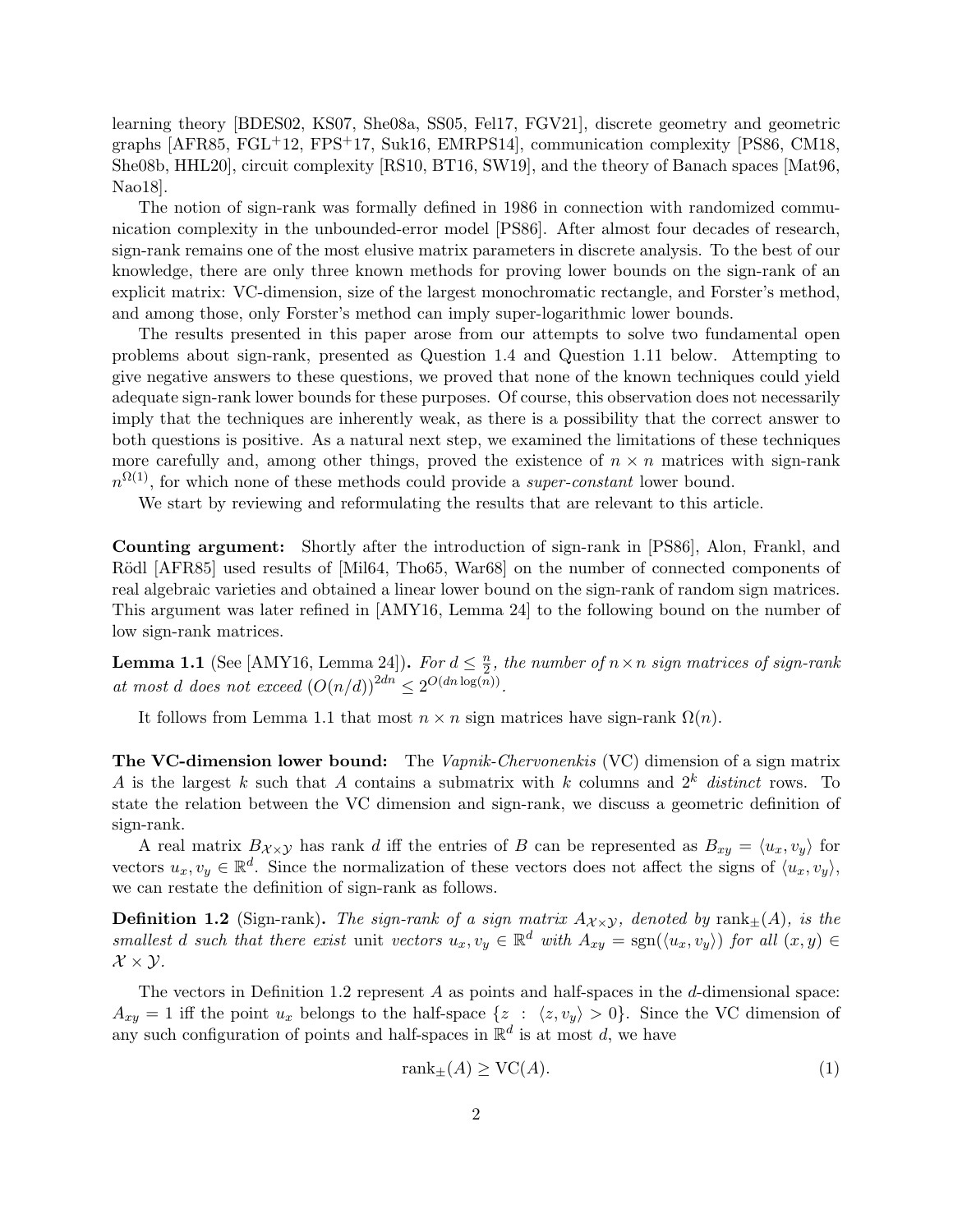This lower bound was already implicit in the paper of Paturi and Simon [\[PS86,](#page-30-3) Theorem 4. Since the VC dimension of every  $n \times n$  matrix is at most log n, this method cannot prove super-logarithmic lower bounds on sign-rank. In addition, Alon, Moran, and Yehudayoff [\[AMY16\]](#page-27-3) established strong separations between the two parameters. For example, they showed that there are  $n \times n$  sign matrices of VC dimension 3 that have sign-rank  $\Omega\left(\frac{\sqrt{n}}{\log n}\right)$  $\frac{\sqrt{n}}{\log n}\bigg).$ 

Margin and Discrepancy: There is another natural parameter that is associated with the representations of a sign matrix as points and half-spaces. The quantity  $\min_{x,y} |\langle u_x, v_y \rangle|$  is called the margin of such a representation; it measures the smallest distance between the points  $u_x$  and the hyperplanes defined by  $v_y$ .

<span id="page-2-2"></span>**Definition 1.3** (Margin). The margin of a sign matrix  $A_{\chi \times \chi}$  is

$$
m(A) := \sup \min_{x,y} |\langle u_x, v_y \rangle|,
$$

where the supremum is over all  $d \in \mathbb{N}$  and unit vectors  $u_x, v_y \in \mathbb{R}^d$  with  $A_{xy} = \text{sgn}(\langle u_x, v_y \rangle)$ .

Linial and Shraibman [\[LS09a\]](#page-29-2) proved that margin essentially coincides with the well-studied parameter of discrepancy in communication complexity, defined as

<span id="page-2-1"></span>
$$
\operatorname{disc}(A) := \inf_{\mu} \max_{\substack{S \subseteq \mathcal{X} \\ T \subseteq \mathcal{Y}}} \left| \mathbb{E}_{xy \sim \mu} [A_{xy} \mathbf{1}_S(x) \mathbf{1}_T(y)] \right|,\tag{2}
$$

where the infimum is over all probability distributions  $\mu$  on  $\mathcal{X} \times \mathcal{Y}$ . They proved

$$
disc(A) \le m(A) \le 8 \operatorname{disc}(A).
$$

The notion of discrepancy is a well-understood parameter, and many lower bounds in communication complexity are established by proving that the discrepancy of the corresponding matrix is small. Such proofs often entail finding a "hard" distribution  $\mu$  such that the maximum in [Equa](#page-2-1)[tion \(2\)](#page-2-1) is small. We shall discuss this more later in the context of Forster's lower bound method.

The problem of understanding the relation between sign-rank and margin is an important one because these notions optimize two fundamental attributes of the geometric representations of the matrix. Sign-rank minimizes the dimension while allowing the margin to be arbitrarily small. Margin maximizes the margin of the representation while allowing the dimension to be arbitrarily large.

Hatami, Hosseini, and Lovett [\[HHL20\]](#page-29-1) constructed  $n \times n$  sign matrices that have a very small margin (equivalently discrepancy) of  $O\left(\frac{\log(n)}{n^{1/8}}\right)$  $n^{1/8}$  while their sign-rank is only 3. The converse direction regarding the question of margin vs sign-rank remains open. Does large margin imply small sign-rank?

<span id="page-2-0"></span>Question 1.4. Is there a function  $\eta$  such that for every sign matrix A, we have rank $\pm(A) \leq$  $\eta(\mathrm{m}(A)^{-1})$ ?

[Question 1.4](#page-2-0) is essentially due to [\[LMSS07,](#page-29-3) Corollary 3.2, Lemma 4.2, and Section 8], where they proved the inequality  $rank_{\pm}(A) \leq m(A)^{-2} \cdot log(n)$ , and asked whether the log factor in this inequality is necessary.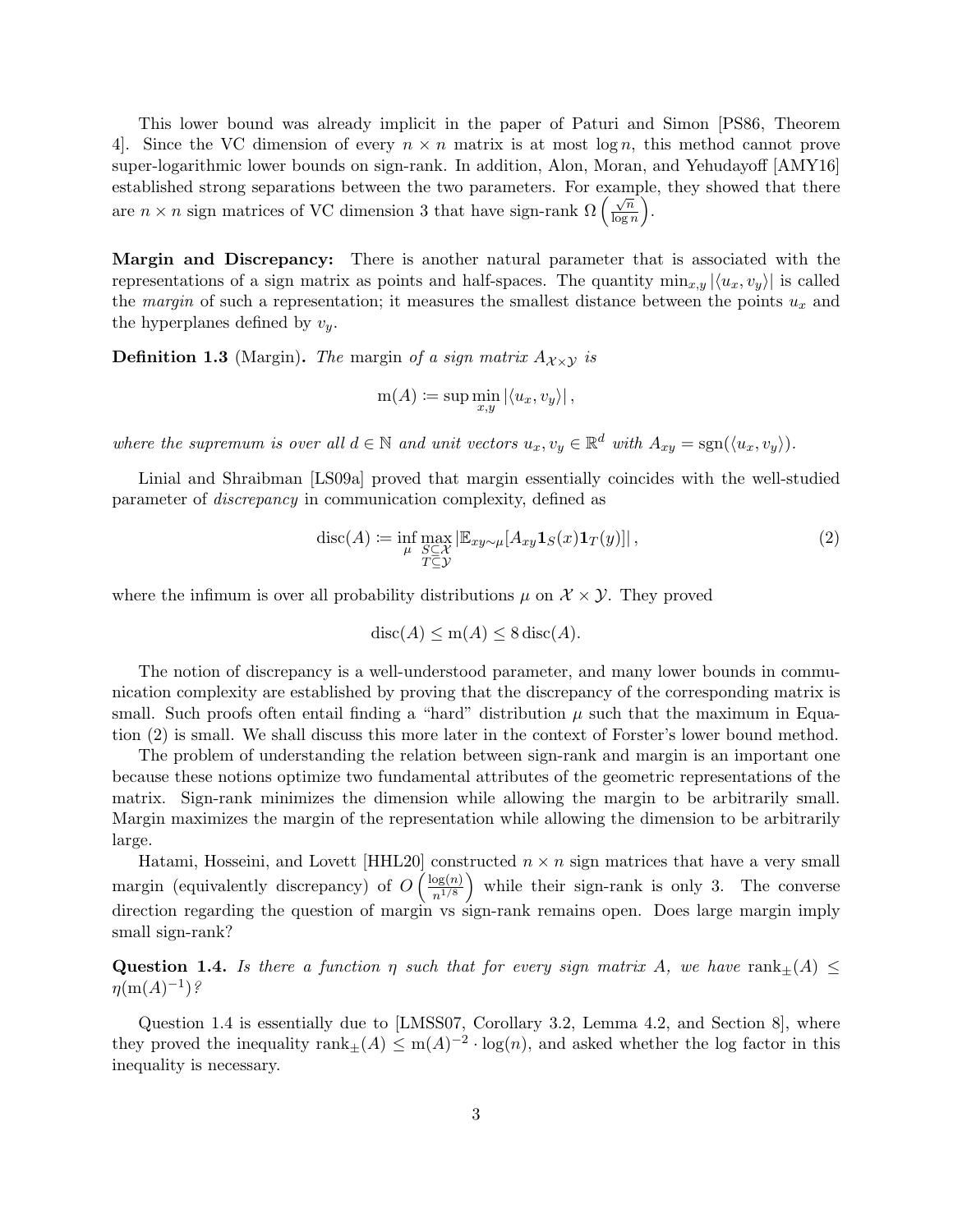It is known that margin, discrepancy, public-coin randomized communication complexity, and approximate  $\gamma_2$  norms are all related, in the sense that each can be used to provide an upper bound on any other (see [Section 3.3](#page-15-0) for more details). Therefore, one can equivalently restate [Question 1.4,](#page-2-0) with  $m(A)^{-1}$  replaced with any of the mentioned parameters. We propose the following conjecture that would imply a negative answer to [Question 1.4,](#page-2-0) as  $m(Q_d)^{-1} = O(1)$  (see [Proposition 3.4\)](#page-16-0).

<span id="page-3-1"></span>**Conjecture 1.5** (Sign-rank of hypercube graphs). Let  $Q_d$  be the  $2^{d-1} \times 2^{d-1}$  sign matrix whose rows and columns are indexed with, respectively, odd-parity and even-parity elements of  $\{0,1\}^d$ , and  $Q_d(x, y) = -1$  iff x and y differ in exactly one coordinate. Then

$$
\lim_{d \to \infty} \text{rank}_{\pm}(Q_d) = \infty.
$$

Forster's sign-rank lower bound: For *explicit* matrices, the VC-dimension lower bound remained state of the art for almost two decades until the breakthrough work of Forster [\[For02\]](#page-28-6). Forster used a convex geometric approach to prove a *linear* lower bound on the sign-rank of Hadamard matrices, establishing the first super-logarithmic lower bound on the sign-rank of an explicit matrix.

Forster's proof first transforms the vectors  $v_y$  to be in isotropic position, and then uses the anti-concentration of measure in low dimensions to show that the average  $\mathbb{E}_y |\langle u_x, v_y \rangle|$  is relatively large for every vector  $u_x$ . In other words, the "average margin" of such a representation is large. We will consider a slight generalization of Forster's approach that allows arbitrary distributions on  $\mathcal{Y}$ .

<span id="page-3-2"></span>**Definition 1.6** (Average margin). The average margin of a sign matrix  $A_{\chi\times\chi}$  with respect to a probability distribution  $\nu$  on  $\mathcal Y$  is defined as

$$
m_{\nu}^{\text{avg}}(A) = \sup \min_{x} \mathbb{E}_{y \sim \nu} |\langle u_x, v_y \rangle|,
$$

where the supremum is over all sign-representations of A using unit vectors  $u_x, v_y \in \mathbb{R}^d$  for any d. The average margin of A is defined as  $m^{\text{avg}}(A) = \inf_{\nu} m^{\text{avg}}_{\nu}(A)$ .

Note that  $m^{\text{avg}}(A) \geq m(A)$  since  $\mathbb{E}_{y \sim \nu} |\langle u_x, v_y \rangle| \geq \min_y |\langle u_x, v_y \rangle|$ . A slightly different notion of average margin is studied by Kallweit and Simon in [\[KS11\]](#page-29-4), however, since  $m^{avg}(A)$  is always smaller than Kallweit and Simon's notion of average margin, it provides a stronger lower bound on sign-rank in [Theorem 1.7](#page-3-0) below. We summarize Forster's approach as the following theorem.

<span id="page-3-0"></span>**Theorem 1.7** (Forster [\[For02\]](#page-28-6)). For every sign-matrix  $A$ , we have

$$
rank_{\pm}(A) \ge m^{avg}(A)^{-1}.
$$

We will provide a proof of [Theorem 1.7](#page-3-0) in [Section 2.1](#page-9-0) since our formulation of Forster's approach is slightly more general than the ones appearing in the literature.

Forster's original paper [\[For02\]](#page-28-6) applies the average margin method to show that sign-rank is large when the spectral norm is small. Subsequent works  $[FKL+01, FSO6, RS10]$  $[FKL+01, FSO6, RS10]$  showed that, more generally, this method can extend discrepancy bounds to lower bounds on sign-rank if the witnessing hard distribution  $\mu$  in [Equation \(2\)](#page-2-1) is well-spread on most of the entries. This is intuitive considering that discrepancy is equivalent to margin, and the lower bound in [Theorem 1.7](#page-3-0) is based on average margin.

It is straightforward (see [Proposition 2.5\)](#page-11-0) to prove that every sign matrix satisfies  $m^{\text{avg}}(A)^{-1} \geq$  $\sqrt{VC(A)}$ , which demonstrates that VC dimension is essentially a weaker lower bound technique than Forster's method.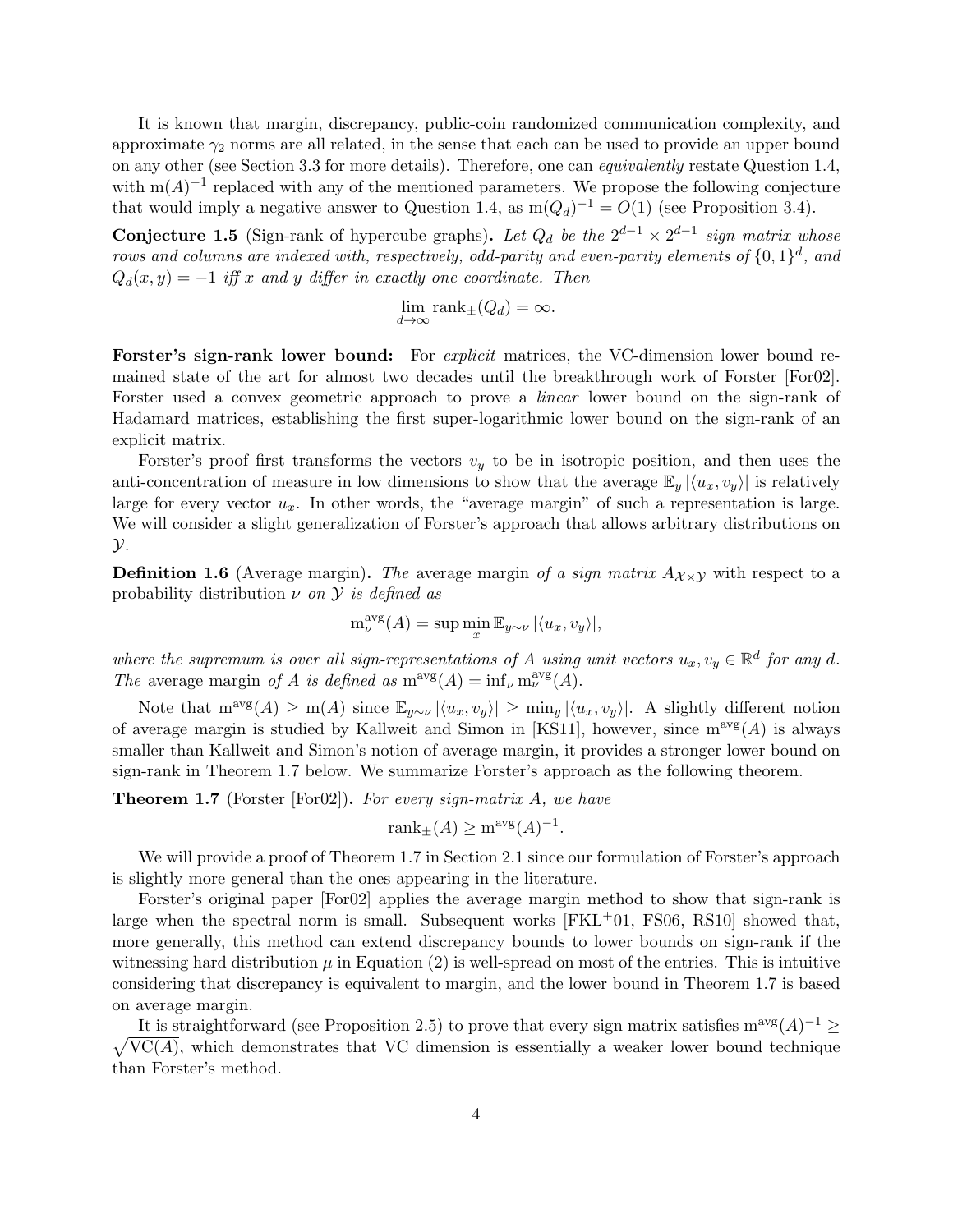**Monochromatic rectangles and sign-rank:** A submatrix of a matrix A is called a *monochro*matic rectangle if all the entries in this submatrix have the same value. In addition to VC-dimension and Forster's method, there is a third known approach for proving super-constant lower bounds on sign-ranks of explicit matrices, which is based on the size of the largest monochromatic rectangle. We define the following parameter based on the size of monochromatic rectangles.

**Definition 1.8** (Monochromatic rectangle ratio). For every sign-matrix  $A_{\chi \times \chi}$ , define

$$
\operatorname{rect}(A) = \inf_{\mu \times \nu} \max_R \mu \times \nu(R),
$$

where the infimum is over all product probability measures  $\mu \times \nu$  on  $\mathcal{X} \times \mathcal{Y}$ , and the maximum is over all monochromatic rectangles in A.

Alon, Pach, Pinchasi, Radoičić and Sharir [\[APP](#page-27-4)+05] proved that every  $m \times n$  sign matrix of sign-rank *d* contains an  $\frac{m}{2^{d+1}} \times \frac{n}{2^{d+1}}$  $\frac{n}{2^{d+1}}$  monochromatic rectangle. Similar bounds are obtained by Fox, Pach, and Suk [\[FPS16\]](#page-28-8) using the cutting lemma of Chazelle [\[Cha93\]](#page-28-9). We provide a different proof in [Proposition 2.6.](#page-11-1) While [Proposition 2.6](#page-11-1) follows from the result of [\[FPS16\]](#page-28-8), we believe our short and simple proof could provide some geometric intuition for why matrices of low sign-rank contain large monochromatic rectangles.

The following relation between sign-rank and monochromatic rectangle ratio follows from the bound of  $[APP<sup>+</sup>05, Theorem 1.3]$ .

<span id="page-4-1"></span>**Theorem 1.9** (See [\[APP](#page-27-4)<sup>+</sup>05, Theorem 1.3]). For every sign-matrix A, we have

<span id="page-4-0"></span>
$$
rank_{\pm}(A) \ge \frac{\log_2\left(\text{rect}(A)^{-1}\right)}{2} - 1.
$$
 (3)

<span id="page-4-2"></span>Remark 1.10. The result of  $[APP<sup>+</sup>05, Theorem 1.3]$  says that every  $m \times n$  sign matrix of sign-rank d contains an  $\frac{m}{2^{d+1}} \times \frac{n}{2^{d+1}}$  $\frac{n}{2^{d+1}}$  monochromatic rectangle. To deduce [Equation \(3\),](#page-4-0) given a product probability measure  $\mu \times \nu$  on  $\mathcal{X} \times \mathcal{Y}$ , pick a large K and duplicate every row x for  $|K\mu(x)|$  many times. Similarly duplicate every column y for  $\lfloor K\nu(y)\rfloor$  many times. The resulting  $M \times N$  matrix has the same sign-rank as A and thus contains an  $\frac{M}{2^{d+1}} \times \frac{N}{2^{d+1}}$  $\frac{N}{2^{d+1}}$  monochromatic rectangle, which translates to a monochromatic rectangle of  $\mu \times \nu$ -measure approximately  $\frac{1}{2^{d+1}} \times \frac{1}{2^{d+1}}$  $\frac{1}{2^{d+1}}$  in A. Taking the limit as  $K$  grows to infinity yields Equation  $(3)$ .

Note that similar to the VC-dimension, [Theorem 1.9](#page-4-1) cannot imply super-logarithmic lower bounds on sign-rank, since every  $n \times n$  sign matrix satisfies  $rect(A) \geq \frac{1}{2n}$  $\frac{1}{2n}$ . To see the latter claim, note that for every probability distribution  $\mu$  on the rows, there is always a row x with measure  $\geq \frac{1}{n}$  $\frac{1}{n}$ , and any probability distribution  $\nu$  over the columns has measure at least  $\frac{1}{2}$  on either the 1's or the  $-1$ 's of this row.

Sign-rank of semi-algebraic matrices, an open problem: A real semi-algebraic set in  $\mathbb{R}^d$ is the set of all points that satisfy a given finite Boolean combination of polynomial inequalities in the d coordinates. We say that such a set has *description complexity t* if in some representation, the number of inequalities and the degrees of the corresponding polynomials are all bounded from above by t.

Every collection of points  $u_1, \ldots, u_m \in \mathbb{R}^d$  and semi-algebraic sets  $K_1, \ldots, K_n \subseteq \mathbb{R}^d$  define a sign matrix  $A_{m\times n}$  where  $A_{ij} = 1$  iff  $u_i \in K_j$ . We say that A has a representation in  $\mathbb{R}^d$  with description complexity t if every  $K_i$  has description complexity t.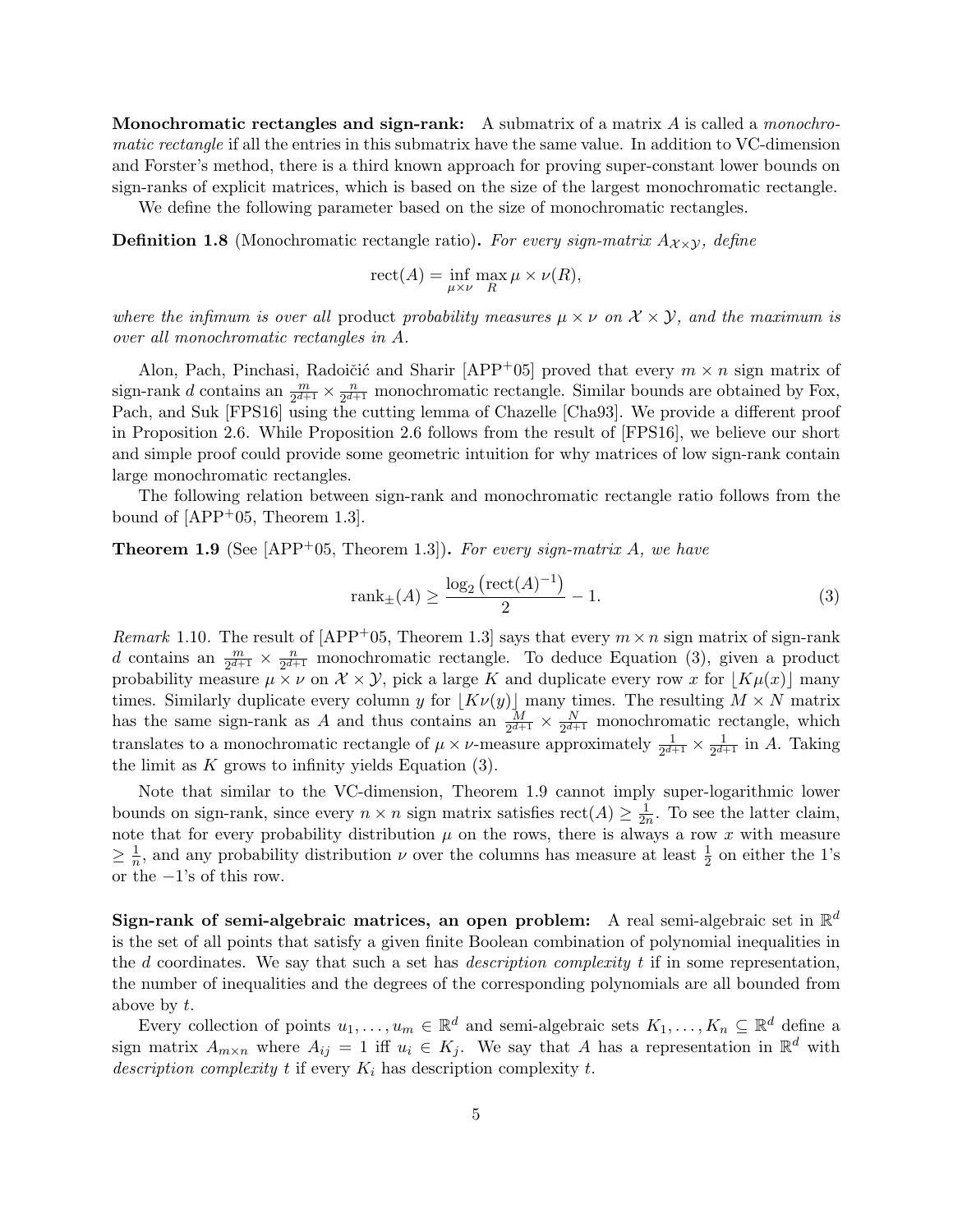We call a class of sign matrices *semi-algebraic* if there exists  $d, t \in \mathbb{N}$  such that every matrix in this class has a representation in  $\mathbb{R}^d$  of description complexity at most t. Semi-algebraic classes of sign matrices capture natural geometric constructions of graphs on finite dimensional real spaces, such as interval graphs, incidence graphs, disc graphs, and more generally, all graph classes where vertices are points in a real Euclidean space and the edges are defined by a semi-algebraic relation of constant complexity.

An affirmative answer to the following question would imply that semi-algebraic classes of sign matrices coincide with bounded sign-rank classes.

<span id="page-5-0"></span>**Question 1.11** (Sign-rank of semi-algebraic matrices). Is there a function  $\eta : \mathbb{N} \times \mathbb{N} \to \mathbb{N}$  such that every sign matrix with a d-dimensional representation of description complexity t has sign-rank at most  $\eta(d,t)$ ?

For the converse direction, note that if  $\text{rank}_{\pm}(A) = \eta$ , then the corresponding sign-representation of A using vectors  $u_i, v_j \in \mathbb{R}^{\eta}$  is a representation with description complexity 1: We have  $A_{ij} = 1$ iff  $u_i \in \{x \in \mathbb{R}^d : \langle v_j, x \rangle > 0\}$ , and note that  $\langle v_j, x \rangle$  is a polynomial of degree 1 in the coordinates of x.

Let  $\Gamma: \{-1,1\}^t \to \{-1,1\}$  be a predicate and let  $A_1,\ldots,A_t$  be  $m \times n$  sign matrices. Let  $\Gamma(A_1,\ldots,A_t)$  denote the  $m \times n$  sign matrix with ij-entries  $\Gamma(A_1(i,j),\ldots,A_t(i,j))$ . As we will discuss in [Section 3.5,](#page-21-0) a simple linearization trick shows that [Question 1.11](#page-5-0) can be reformulated as the following question.

<span id="page-5-1"></span>**Question 1.12** (First reformulation of [Question 1.11\)](#page-5-0). Is there a function  $\eta : \mathbb{N} \times \mathbb{N} \to \mathbb{N}$  such that for every predicate  $\Gamma: \{-1,1\}^t \to \{-1,1\}$  and every set of  $m \times n$  sign matrices  $A_1, \ldots, A_t$ with sign-ranks at most d, we have

$$
rank_{\pm}(\Gamma(A_1,\ldots,A_t)) \leq \eta(d,t)?
$$

The formulation in [Question 1.12](#page-5-1) is interesting from the perspective of learning theory: Consider a binary data set encoded as a sign matrix Γ. The entry  $\Gamma_{ij}$  is called the label of the data-point j according to the concept i. Suppose that these labels are determined by a few other binary labels. For example, whether a person i is likely to watch a movie j may be determined by whether j is the genre of movie that they like, whether  $j$  features some of their favorite actors, and whether  $j$  is available at a theater near them. Now suppose that each of these latter binary data sets has a low-dimensional representation. Does this mean that our data set has a low-dimensional representation?

The formulation in [Question 1.12](#page-5-1) is also interesting from the perspective of communication complexity: since the logarithm of sign-rank is equivalent to the unbounded-error communication complexity (see [Equation \(10\)](#page-16-1) below), [Question 1.12](#page-5-1) asks whether a matrix constructed by the entrywise application of a logical predicate to matrices  $A_1, \ldots, A_t$ , each with a small unboundederror communication complexity, must have a small unbounded-error communication complexity. It is straightforward to show that a similar statement is indeed true in the bounded-error case.

<span id="page-5-2"></span>[Question 1.12](#page-5-1) can be further simplified to a fascinating simple-to-state question. Let  $A \wedge B$  be the matrix whose  $ij$ -th entries are the point-wise minimums of the entries of A and B, corresponding to the Boolean AND operator. Let  $\neg A := -A$ . Recall that  $\{\wedge, \neg\}$  is a complete basis, i.e., it is a functionally complete set in the logical sense. Hence the function  $\Gamma$  in [Question 1.12](#page-5-1) can be implemented using the two operations  $\wedge$  and  $\neg$ , and since for every sign matrix A, we have rank $_{\pm}(A) = \text{rank}_{\pm}(\neg A)$ , [Question 1.12](#page-5-1) is equivalent to the following.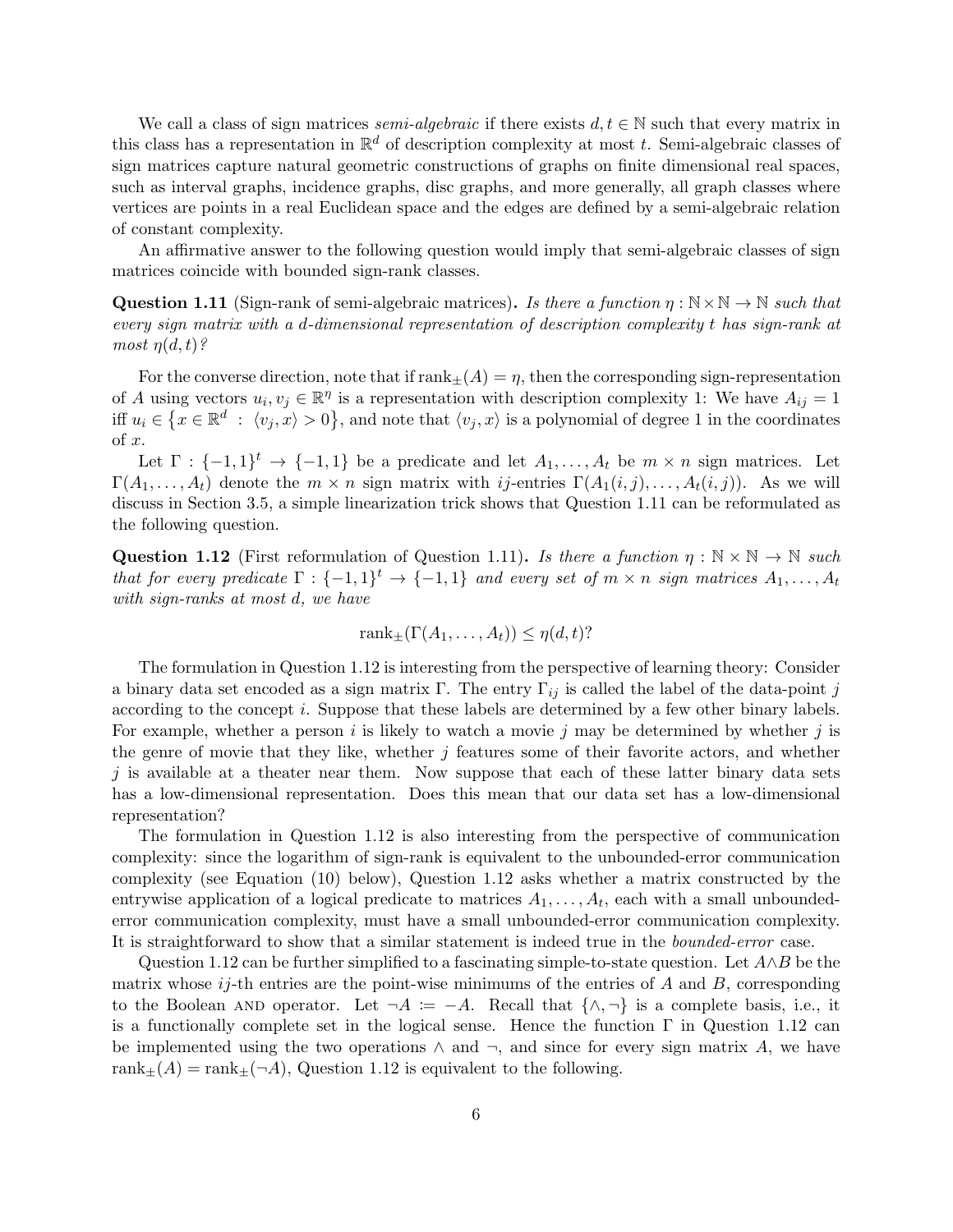**Question 1.13** (Second reformulation of [Question 1.11\)](#page-5-0). Is there a function  $\eta : \mathbb{N} \to \mathbb{N}$  such that for every two sign matrices A and B with sign-ranks at most d, we have  $rank_{\pm}(A \wedge B) \leq \eta(d)$ ?

In comparison, let us consider the Hadamard product  $A \circ B$  of two matrices A and B, which corresponds to entrywise  $\oplus$  operator in the Boolean setting. It is well-known that rank( $A \circ B$ )  $\leq$ rank(A) · rank(B), which implies that for every two  $m \times n$  sign matrices A and B, we have

$$
rank_{\pm}(A \circ B) \le rank_{\pm}(A) \cdot rank_{\pm}(B).
$$

However, this cannot be used in a similar argument as the AND case above to answer [Question 1.11,](#page-5-0) as  $\{\oplus, \neg\}$  is not a complete basis.

Contributions and organization: For the following discussion, recall the three aforementioned lower bound techniques for sign-rank:

$$
\mathrm{VC}(A) \le \mathrm{rank}_{\pm}(A), \qquad \mathrm{m}^{\mathrm{avg}}(A)^{-1} \le \mathrm{rank}_{\pm}(A), \qquad \frac{\log_2\left(\mathrm{rect}(A)^{-1}\right)}{2} - 1 \le \mathrm{rank}_{\pm}(A),
$$

and note that all these lower bounds are non-increasing when restricting to submatrices: For every submatrix  $M$  of  $A$ , we have

$$
VC(M) \le VC(A), \qquad m^{\text{avg}}(M)^{-1} \le m^{\text{avg}}(A)^{-1}, \qquad \text{rect}(M)^{-1} \le \text{rect}(A)^{-1}.
$$

• In [Section 3.1,](#page-13-0) we study the relation between the average margin and the rectangle ratio. In [Theorem 3.1,](#page-13-1) we prove that

$$
m^{\text{avg}}(A)^{-1} \le \text{rect}(A)^{-1},
$$

which, combined with [Proposition 2.5,](#page-11-0) shows

$$
\sqrt{\text{VC}(A)} \le \text{m}^{\text{avg}}(A)^{-1} \le \text{rect}(A)^{-1}.
$$
 (4)

These inequalities demonstrate that if the monochromatic rectangle ratio cannot provide a super-constant lower bound for the sign-rank of a matrix, then the other two methods will fail as well.

The significance of [Theorem 3.1](#page-13-1) is that proving an upper bound on  $rect(A)^{-1}$  is often much easier than directly analyzing the average margin. This allows us to demonstrate some limitations of Forster's method.

- In [Section 3.2,](#page-13-2) we combine [Theorem 3.1](#page-13-1) with a counting argument to prove our main sep-aration result: In [Theorem 3.2,](#page-13-3) we show the existence of  $n \times n$  sign matrices A that have sign-rank  $n^{\Omega(1)}$  but VC(A), m(A)<sup>-1</sup> and rect(A)<sup>-1</sup> are all O(1). In other words, there exists matrices of very large sign-rank such that none of the known lower bound techniques can provide a lower bound that is larger than  $O(1)$ .
- In [Section 3.3,](#page-15-0) we discuss the limitation of sign-rank lower bounds in answering [Question 1.4](#page-2-0) and [Conjecture 1.5.](#page-3-1) In particular, in [Proposition 3.4](#page-16-0) we observe that  $rect(Q_d)^{-1} = O(1)$ , and thus none of the known lower bound methods can prove [Conjecture 1.5.](#page-3-1)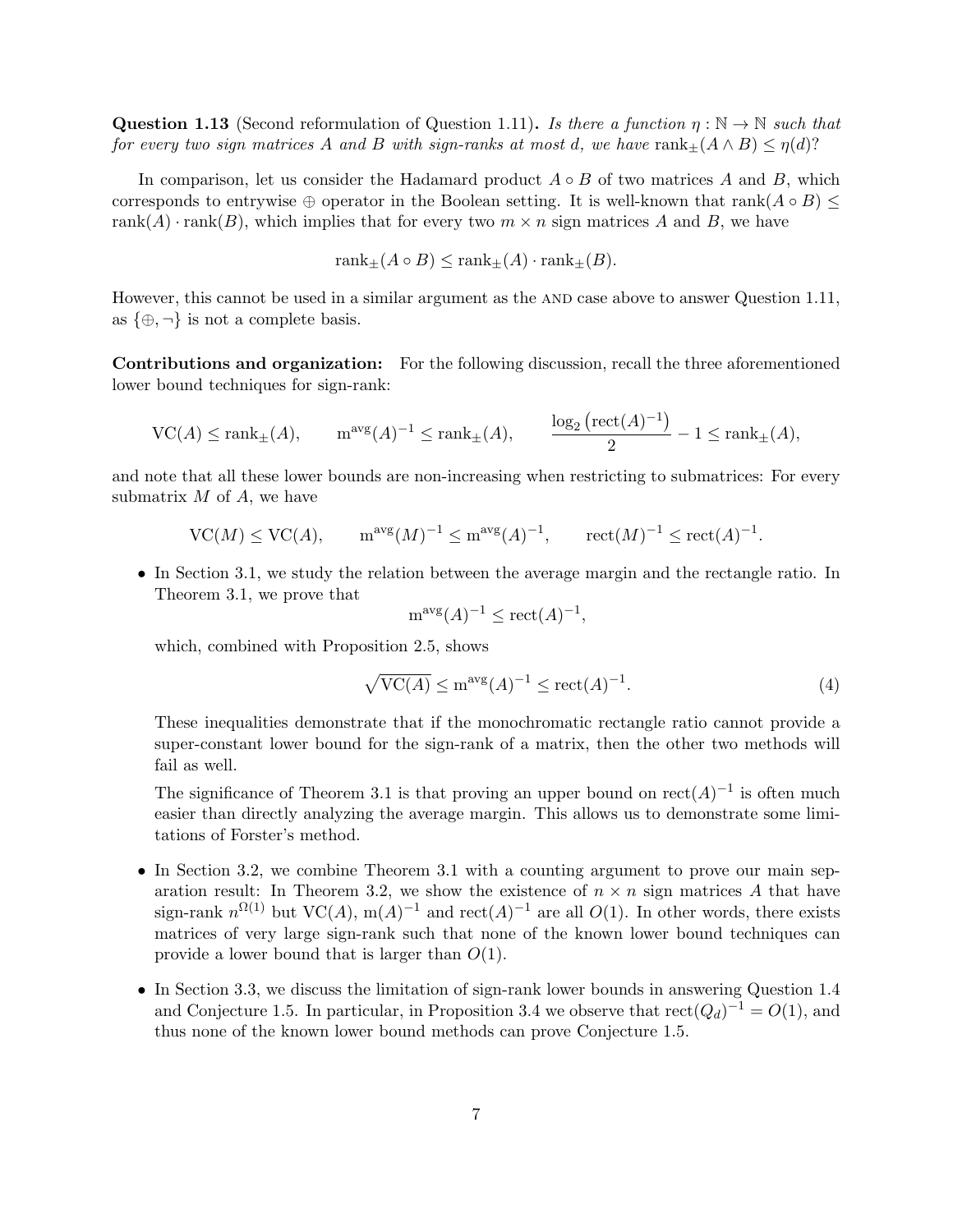• In [Section 3.4,](#page-19-0) we study a question that is closely related to the relation between margin and sign-rank (i.e., [Question 1.4\)](#page-2-0). As discussed above, one can equivalently rephrase [Question 1.4](#page-2-0) in terms of upper-bounding sign-rank by a function of the approximate  $\gamma_2$  norm (see [Defini](#page-8-0)[tion 2.1\)](#page-8-0). As stated in [Conjecture 1.5,](#page-3-1) we believe the answer to be negative. However, one can strengthen the assumption and ask whether the sign-rank can be upper-bounded by a function of the  $\gamma_2$  norm instead:

<span id="page-7-0"></span>**Conjecture 1.14.** There exists a function  $\eta$  such that for every sign matrix A, we have rank $_{\pm}(A) \leq \eta(||A||_{\gamma_2}).$ 

Towards proving [Conjecture 1.14,](#page-7-0) in [Theorem 3.8,](#page-19-1) we show that

<span id="page-7-1"></span>
$$
rank_{\pm}(A) \le 4^{\mathcal{D}^{eq}(A)},\tag{5}
$$

where  $D^{eq}(A)$  denotes the deterministic communication complexity of the matrix A with access to an equality oracle. In [Corollary 3.9,](#page-20-0) we combine this with Green and Sanders' [\[GS08a,](#page-29-6) [GS08b,](#page-29-7) [San19,](#page-30-11) [San11,](#page-30-12) [San20a\]](#page-30-13) quantitative versions of Cohen's idempotent theorem and a theorem of [\[HHH21\]](#page-29-8) to verify [Conjecture 1.14](#page-7-0) for a broad class of sign-matrices: We prove there exists a function  $\eta$  such that if  $f : G \to \{-1,1\}$  for a finite group G, and  $A_{G\times G}$  is the sign matrix with entries  $A(x, y) = f(xy^{-1})$ , then

$$
rank_{\pm}(A) \leq \eta(||A||_{\gamma_2}).
$$

In the case of abelian  $G$ , we have

$$
\operatorname{rank}_{\pm}(A) \le \exp\bigl(\exp\bigl(C\|A\|_{\gamma_2}^4\bigr)\bigr),
$$

where C is a universal constant. Note that taking  $G = \mathbb{Z}_2^n$  corresponds to the class of XOR-lifts. [Equation \(5\)](#page-7-1) is also interesting from the point of view of communication complexity. It implies

$$
U(A) \le 2 D^{eq}(A) + O(1).
$$

where  $U(A)$  denotes the unbounded-error randomized communication complexity of A, formally defined in [Equation \(10\).](#page-16-1)

• In [Section 3.5,](#page-21-0) we study the sign-rank of semi-algebraic sign matrices. In [Corollary 3.10,](#page-21-1) we prove that if A and B are two sign matrices of sign-rank at most  $d$ , then

$$
\operatorname{VC}(A \wedge B) \le 20d \qquad \text{and} \qquad \operatorname{m}^{\operatorname{avg}}(A \wedge B)^{-1} \le \operatorname{rect}(A \wedge B)^{-1} \le 2^{-2d-2}.
$$

These demonstrate the inability of the known lower bound techniques to give a negative answer to [Question 1.11](#page-5-0) by providing a super-constant lower bound on the sign-rank of semialgebraic matrices.

• In [Section 3.6](#page-26-0) we prove that sign matrices of sign-rank  $d$  have small communication complexity in the average communication model over any product distribution.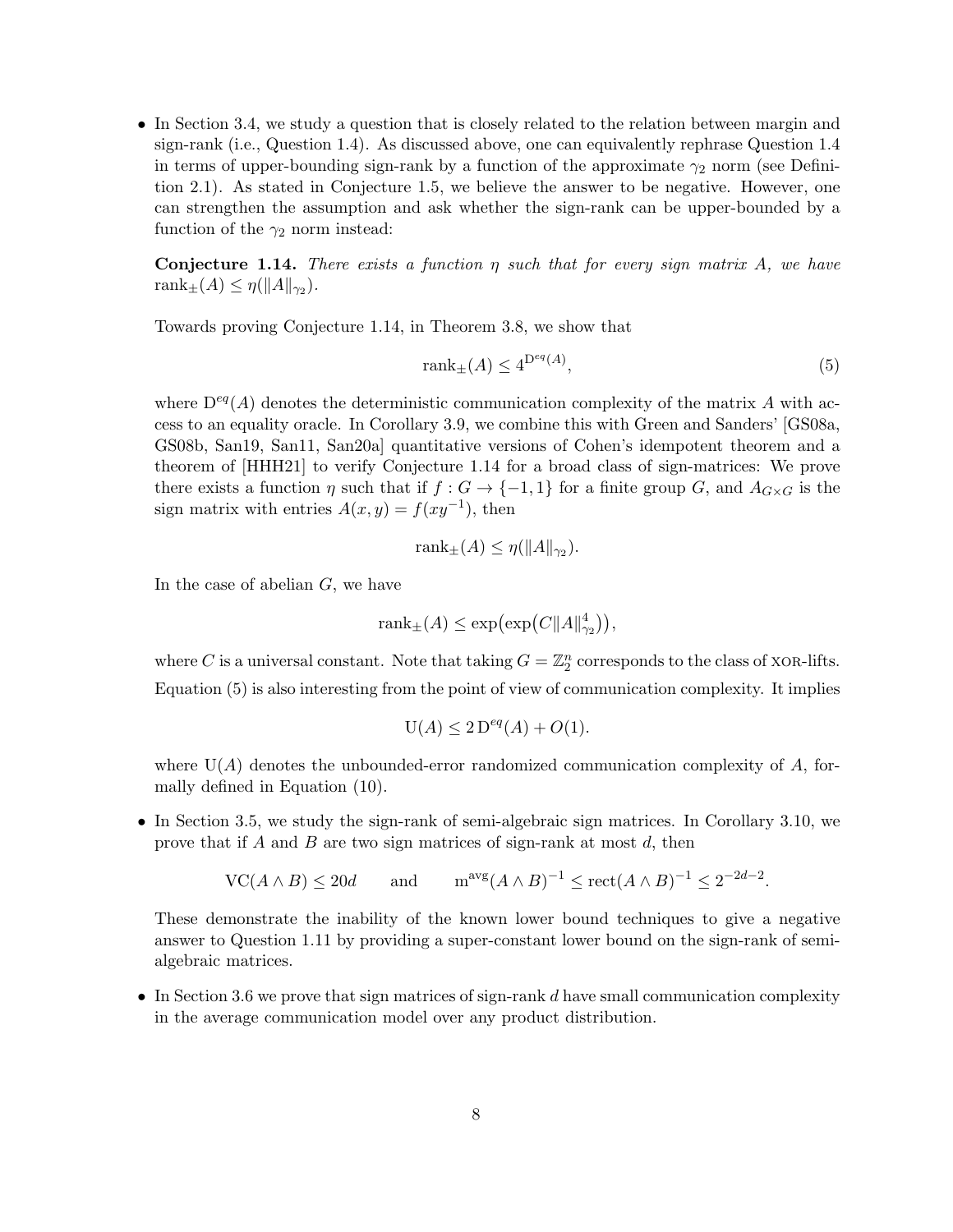# 2 Notation, Background, and Basic Observations

Much of the notation we will use is implicit in the introduction, but it may be helpful to clarify things here.

We will use the standard computer science asymptotic notations [\[CLRS01\]](#page-28-10) of  $O(\cdot)$ ,  $\Omega(\cdot)$ ,  $\Theta(\cdot)$ ,  $o(\cdot)$ , and  $\omega(\cdot)$ . We denote the indicator function of a set S by  $\mathbf{1}_S$ , that is,  $\mathbf{1}_S(x) := 1$  if  $x \in S$ , and  $\mathbf{1}_S(x) \coloneqq 0$  otherwise. For  $i = 1, \ldots, d$ , we denote the *i*-th standard vector by  $\mathbf{e}_i \in \mathbb{R}^d$ . For a vector  $u \in \mathbb{R}^d$ , we denote the Euclidean norm of u by  $||u||$ .

For a real matrix  $B_{\chi}\chi$ , we denote by sgn(B) the sign matrix corresponding to the signs of the entries of B. We say that the unit vectors  $u_x, v_y \in \mathbb{R}^d$  sign-represent  $A_{\mathcal{X}\times\mathcal{Y}}$  if  $A_{xy} = \text{sgn}(\langle u_x, v_y \rangle)$ for all  $x \in \mathcal{X}$  and  $y \in \mathcal{Y}$ .

A finite set of vectors  $v_1, \ldots, v_m \in \mathbb{R}^d$  are in *isotropic position* if for every unit vector  $u \in \mathbb{R}^d$ , we have

$$
\frac{1}{m}\sum_{i=1}^{m}|\langle u,v_i\rangle|^2=\frac{1}{d}.
$$

All matrices in this article are real and finite, and all normed spaces are defined over the reals. The spectral norm of a matrix  $A_{\chi\times\chi}$  is defined as

$$
||A|| = \max_{x \in \mathbb{R}^{\mathcal{Y}} : ||x|| = 1} ||Ax||,
$$

and its trace norm is defined as

$$
||A||_{\text{tr}} = \text{tr}\left(\sqrt{A^t A}\right) = \sum_{i=1}^{\min(|\mathcal{X}|, |\mathcal{Y}|)} \sigma_i,
$$

where  $\sigma_i$  are the singular values of A. Next, we define the  $\gamma_2$  norm of a matrix, which is an important tool for proving lower and upper bounds in discrepancy theory and communication complexity [\[LS09b\]](#page-29-9).

<span id="page-8-0"></span>**Definition 2.1** ( $\gamma_2$  norm). The  $\gamma_2$  norm of a matrix  $A_{\mathcal{X}\times\mathcal{Y}},$  denoted by  $\|A\|_{\gamma_2},$  is the smallest  $c\geq 0$ such that there exists  $d \in \mathbb{N}$  and vectors  $u_x, v_y \in \mathbb{R}^d$  with  $\max_{x,y} ||u_x|| \cdot ||v_y|| \leq c$  and  $A_{xy} = \langle u_x, v_y \rangle$ for all  $x, y$ .

For  $\epsilon \in [0, 1)$ , the *approximate*  $\gamma_2$  norm of  $A_{\mathcal{X}\times\mathcal{Y}}$  with error parameter  $\epsilon$  is defined as

$$
||A||_{\gamma_2,\epsilon} = \inf_B ||B||_{\gamma_2},
$$

where the infimum is over all real matrices  $B_{\chi\times y}$  with  $\max_{x,y}|A_{xy}-B_{xy}|\leq \epsilon$ . Note that despite what the notation might suggest,  $\|\cdot\|_{\gamma_2,\epsilon}$  is not a norm.

By definition, a matrix  $B_{\chi\times\chi}$  satisfies  $||B||_{\gamma_2} = 1$  if and only if for some  $d \in \mathbb{N}$ , there exist unit vectors  $u_x, v_y \in \mathbb{R}^d$  with  $B_{xy} = \langle u_x, v_y \rangle$  for all  $(x, y) \in \mathcal{X} \times \mathcal{Y}$ . Hence, one can reformulate [Definition 1.3](#page-2-2) and [Definition 1.6](#page-3-2) in terms of the  $\gamma_2$  norm as

$$
m(A) = \sup_{\substack{B: ||B||_{\gamma_2}=1 \\ \text{sgn}(B)=A}} \min_{x,y} |B_{xy}|,
$$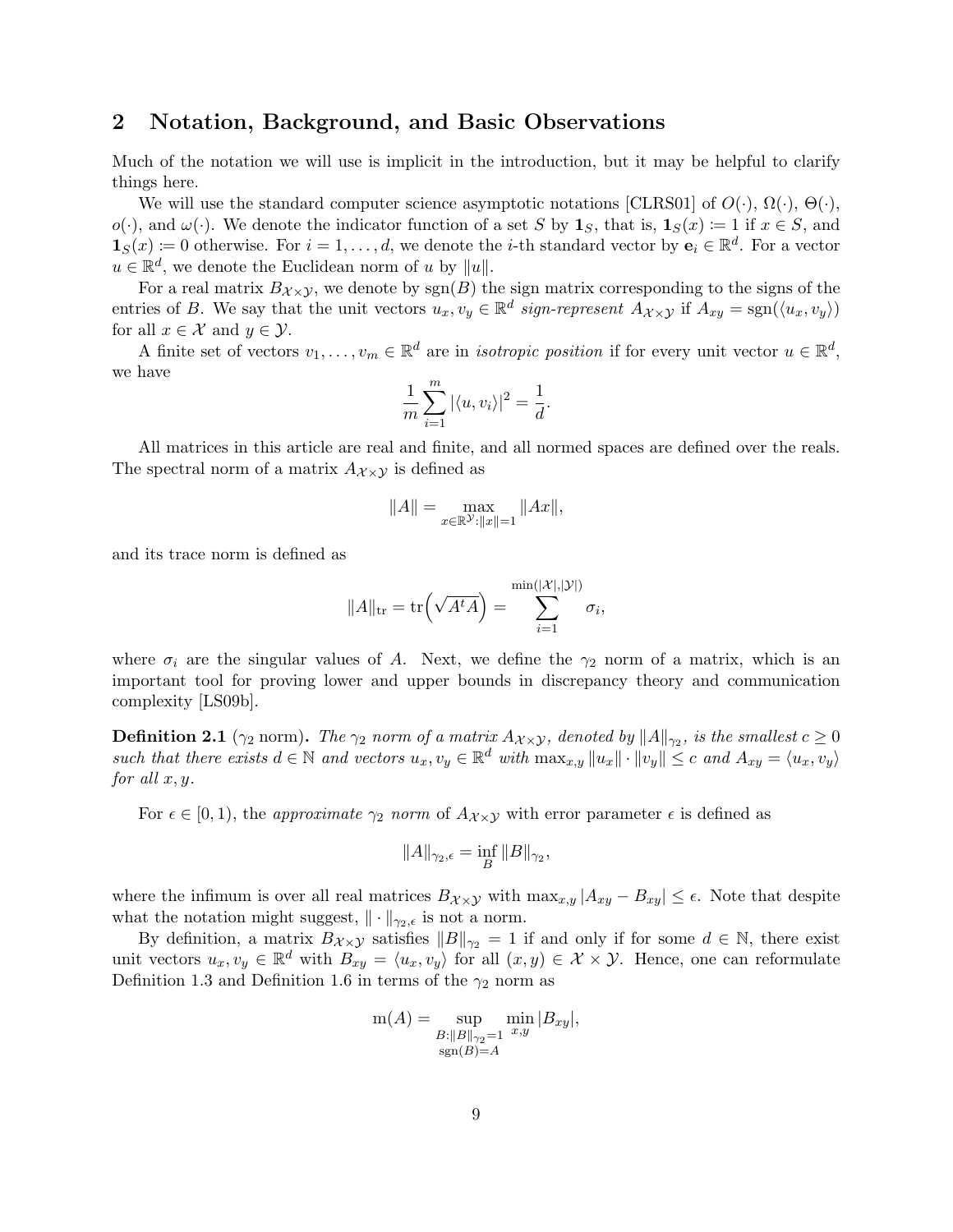and

$$
\mathsf{m}_{\nu}^{\text{avg}}(A) = \sup_{\substack{B: ||B||_{\gamma_2}=1 \\ \text{sgn}(B)=A}} \min_{x} \mathbb{E}_{y \sim \nu} |B_{xy}|.
$$

Finally, note that the dual of the  $\gamma_2$  norm is

<span id="page-9-2"></span>
$$
||A||_{\gamma_2^*} := \sup_{B:||B||_{\gamma_2}=1} \text{tr}(AB^t) = \sup_{B:||B||_{\gamma_2}=1} \sum_{x,y \in \mathcal{X} \times \mathcal{Y}} A_{xy} B_{xy},
$$
(6)

where both A and B are  $\mathcal{X} \times \mathcal{Y}$  matrices.

#### <span id="page-9-0"></span>2.1 Forster's lower bound

Forster's lower bound is based on the geometric fact that every set of vectors in general position is transformable to be in isotropic position by applying an invertible linear transformation. This powerful fact in convex geometry was first established by Barthe [\[Bar98\]](#page-27-5) as a key step in his proof of a reverse form of the Brascamp-Lieb inequality. It seems that Forster was unaware of Barthe's paper, and he gave a different proof in his paper [\[For02\]](#page-28-6). The following variation of this fact from [\[HKLM20\]](#page-29-10) is proved using Barthe's theorem.

<span id="page-9-1"></span>Theorem 2.2 (Isotropic position [\[HKLM20,](#page-29-10) Thereom A.2]). Consider a probability distribution v over a finite set  $Y$  and non-zero vectors  $v_y \in \mathbb{R}^d$  for all  $y \in Y$ . There is an invertible linear transformation T such that

$$
\mathbb{E}_{y \sim \nu} \langle Tv_y, u \rangle^2 = \frac{1}{d}
$$

for every unit vector  $u \in \mathbb{R}^d$  iff the following holds. For every  $0 < k < d$  and every k-dimensional subspace V, either

- $\bullet \ \nu(\lbrace y:v_y \in V \rbrace) < \frac{k}{d}$  $\frac{k}{d}$ , or
- $\nu({y : v_y \in V}) = \frac{k}{d}$  and the remaining mass lies in a  $(d-k)$ -dimensional subspace.

We will summarize Forster's approach for proving lower bounds on sign-rank as the following theorem.

**Theorem 2.3** [\(Theorem 1.7](#page-3-0) restated). For every sign-matrix  $A_{\chi}$  y, we have

$$
rank_{\pm}(A) \ge m^{avg}(A)^{-1}.
$$

*Proof.* Let  $d = \text{rank}_{+}(A)$  and  $\nu$  be a probability distribution on  $\mathcal{Y}$ . We consider two cases.

**Case I:** There exists  $y_0 \in \mathcal{Y}$  such that  $\nu(y_0) \geq \frac{1}{d}$  $\frac{1}{d}$ . In this case, we show that regardless of the value of rank $_{\pm}(A)$ , we always have  $m_{\nu}^{avg}(A) \geq \frac{1}{d}$  $\frac{1}{d}$ . Pick any sign representation of A with unit vectors  $u_x, v_y \in \mathbb{R}^k$  for a  $k \in \mathbb{N}$ . Consider a small  $\delta > 0$  and define the unit vectors

$$
u'_x = (\delta u_x, \sqrt{1 - \delta^2} \operatorname{sgn}(A_{xy_0})) \in \mathbb{R}^{k+1} \quad \text{for all } x \in \mathcal{X},
$$

and

$$
v'_y = \begin{cases} e_{k+1} & y = y_0 \\ (v_y, 0) & y \neq y_0 \end{cases}
$$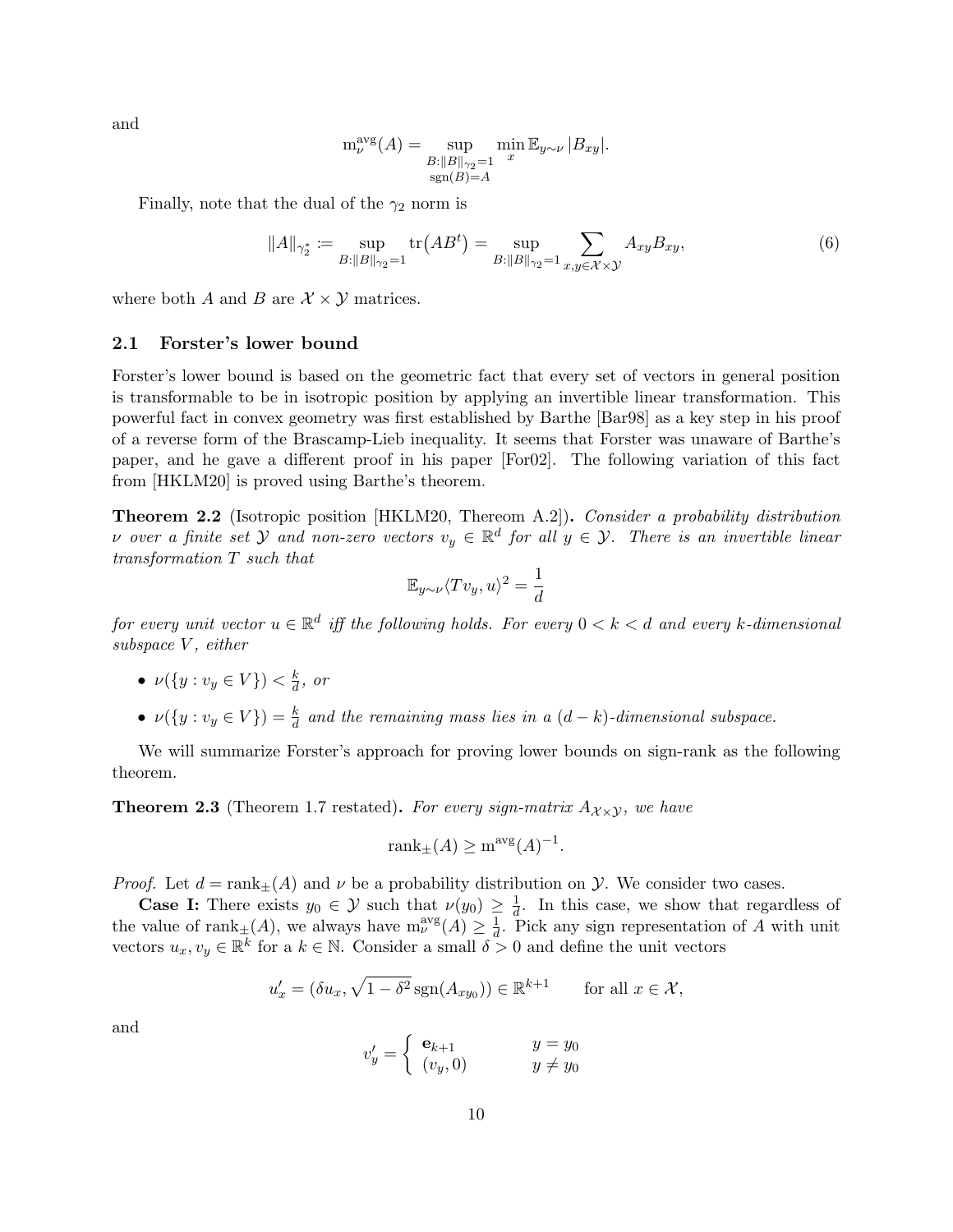for all  $y \in \mathcal{Y}$ . These vectors provide a sign representation of A by unit vectors in  $\mathbb{R}^{k+1}$ . Moreover, for every  $x \in \mathcal{X}$ , √

$$
\mathbb{E}_{y \sim \nu} |\langle u'_x, v'_y \rangle| \ge \frac{1}{d} |\langle u'_x, v'_y \rangle| \ge \frac{\sqrt{1-\delta^2}}{d}.
$$

Therefore,  $m_{\nu}^{avg}(A) \geq$  $\sqrt{1-\delta^2}$  $\frac{-\delta^2}{d}$  for every  $\delta > 0$ . Taking the limit as  $\delta$  tends to 0 shows  $m_{\nu}^{\text{avg}}(A) \geq \frac{1}{d}$  $\frac{1}{d}$ . **Case II:** For every  $y \in \mathcal{Y}$ , we have  $\nu(y) < \frac{1}{d}$  $\frac{1}{d}$ . Let  $u_x, v_y \in \mathbb{R}^d$  be unit vectors that sign-

represent A. By applying a small perturbation to the vectors  $u_x$  and  $v_y$ , we can assume without loss of generality that they are in general position.

Since the vectors  $v_y$  are in general position, for every  $0 < k < d$  and every k-dimensional subspace V, we have  $|\{y : v_y \in V\}| \leq k$ , and thus  $\nu(\{y : v_y \in V\}) < \frac{k}{d}$  $\frac{k}{d}$ . Hence, by [Theorem 2.2,](#page-9-1) there exists an invertible linear transformation T such that for every unit vector  $u \in \mathbb{R}^d$ , we have

$$
\mathbb{E}_{y \sim \nu} \langle Tv_y, u \rangle^2 = \frac{1}{d}.
$$

Since  $\langle T^{-1}u_x, Tv_y \rangle = \langle u_x, v_y \rangle$ , by replacing  $u_x$  and  $v_y$  with unit vectors  $\frac{T^{-1}u_x}{\|T^{-1}u_x\|}$  and  $\frac{Tv_y}{\|Tv_y\|}$ , respectively, we can assume without loss of generality that

$$
\mathbb{E}_{y \sim \nu} \langle v_y, u \rangle^2 = \frac{1}{d},
$$

for every unit vector  $u \in \mathbb{R}^d$ . Since  $|\langle u_x, v_y \rangle| \leq 1$ , it follows that

$$
\min_{x \in \mathcal{X}} \mathbb{E}_{y \sim \nu} |\langle u_x, v_y \rangle| \ge \min_x \mathbb{E}_{y \sim \nu} \langle u_x, v_y \rangle^2 = \frac{1}{d}.
$$

Therefore,  $m_{\nu}^{avg}(A) \geq \frac{1}{d}$  $\frac{1}{d}$ .

Note that for any matrix  $A_{\mathcal{X}\times\mathcal{Y}}$  and unit vectors  $u_x, v_y \in \mathbb{R}^d$ , we have

$$
\sum_{x,y} A_{xy} \langle u_x, v_y \rangle = \sum_{i=1}^d \sum_{x,y} A_{xy} u_x(i) v_y(i)
$$
\n
$$
\leq \sum_{i=1}^d ||A|| \left( \sum_x |u_x(i)|^2 \right)^{1/2} \left( \sum_y |v_y(i)|^2 \right)^{1/2}
$$
\n
$$
\leq ||A|| \left( \sum_{i=1}^d \sum_x |u_x(i)|^2 \right)^{1/2} \left( \sum_{i=1}^d \sum_y |v_y(i)|^2 \right)^{1/2}
$$
\n
$$
\leq ||A|| \sqrt{|X||\mathcal{Y}|}.
$$

Therefore, by [Equation \(6\),](#page-9-2) we have

<span id="page-10-0"></span>
$$
||A||_{\gamma_2^*} \le ||A|| \sqrt{|\mathcal{X}||\mathcal{Y}|}. \tag{7}
$$

Forster's original paper [\[For02\]](#page-28-6) shows

$$
rank_{\pm}(A) \ge \frac{\sqrt{|\mathcal{X}||\mathcal{Y}|}}{||A||},
$$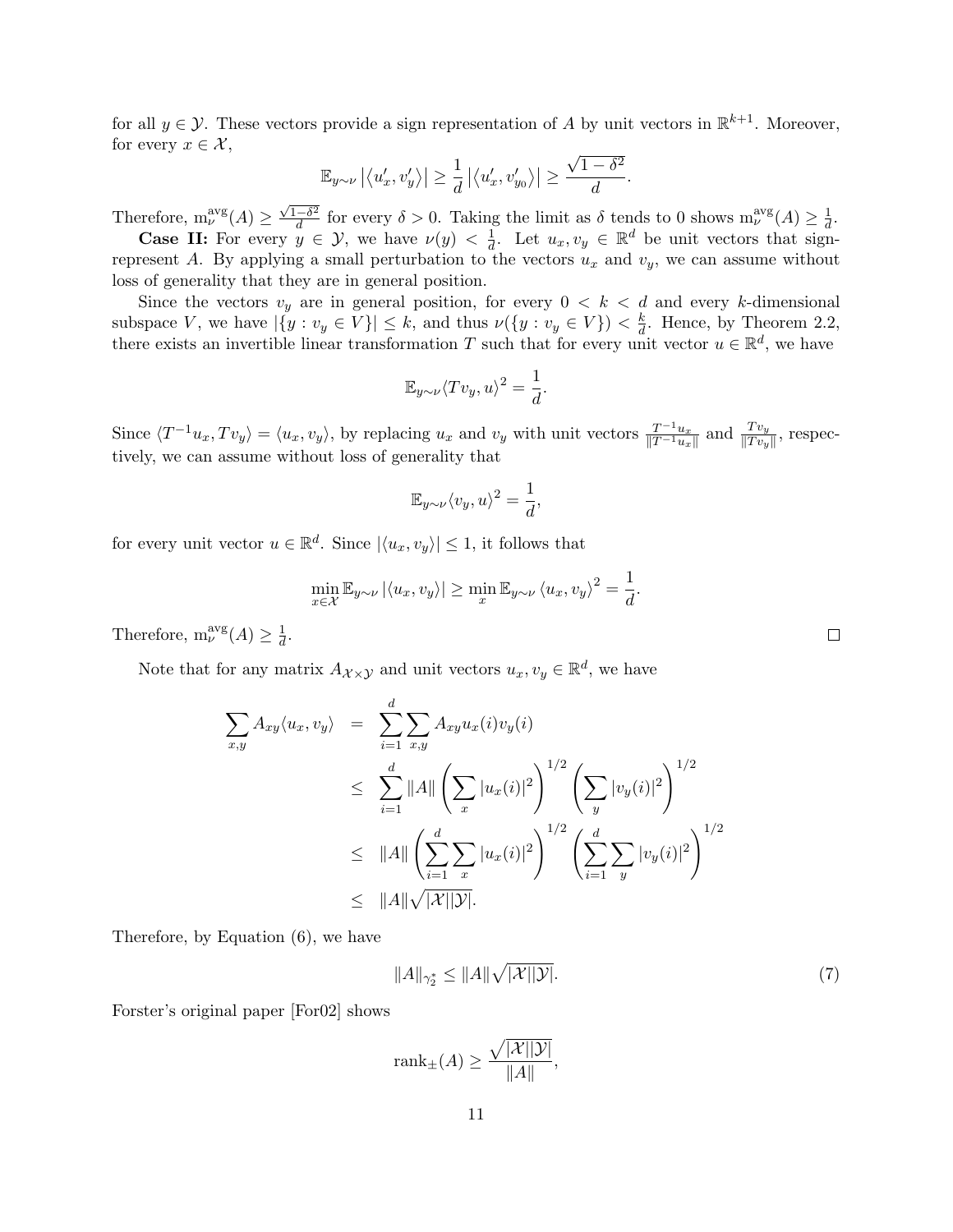and [\[LS09b\]](#page-29-9) later improved this bound to

$$
\text{rank}_{\pm}(A) \ge \frac{|\mathcal{X}||\mathcal{Y}|}{\|A\|_{\gamma_2}^*}.
$$

The following proposition, which is based on [\[LS09b,](#page-29-9) [For02\]](#page-28-6), recovers these bounds, as  $\text{rank}_{\pm}(A) \geq$  $m^{\text{avg}}(A)^{-1}$  by [Theorem 1.7.](#page-3-0)

<span id="page-11-2"></span>**Proposition 2.4.** For every sign-matrix  $A_{\chi \times \chi}$ , we have

$$
\mathrm{m}^{\mathrm{avg}}(A)^{-1} \ge \frac{|\mathcal{X}||\mathcal{Y}|}{\|A\|_{\gamma_2}^*} \ge \frac{\sqrt{|\mathcal{X}||\mathcal{Y}|}}{\|A\|}.
$$

*Proof.* Let  $\nu$  be the uniform distribution on  $\mathcal{Y}$ , and consider a sign representation of A with unit vectors  $u_x, v_y \in \mathbb{R}^d$  with  $m_{\nu}^{avg}(A) = \min_x \mathbb{E}_y |\langle u_x, v_y \rangle|$ . We have

$$
m^{\text{avg}}(A) \le m^{\text{avg}}_{\nu}(A) = \min_{x} \mathbb{E}_{y} |\langle u_x, v_y \rangle| \le \mathbb{E}_{x,y} |\langle u_x, v_y \rangle| = \mathbb{E}_{x,y} \langle u_x, v_y \rangle A_{xy} \le \frac{\|A\|_{\gamma_2}^*}{|\mathcal{X}||\mathcal{Y}|},
$$

which combined with [Equation \(7\)](#page-10-0) finishes the proof.

#### 2.2 VC dimension and average margin

Here we record a simple argument that shows that VC dimension is a weaker lower bound technique than Forster's method.

<span id="page-11-0"></span>**Proposition 2.5.** For every sign matrix A, we have  $m^{\text{avg}}(A)^{-1} \geq \sqrt{\text{VC}(A)}$ .

*Proof.* Suppose  $VC(A) = k$ . By the definition of the VC dimension, A contains a  $2^k \times k$  submatrix  $U_k$  with all the possible different rows. Note that

$$
U_k^T U_k = 2^k \mathbf{I}_k.
$$

In particular, we have  $||U_k|| = 2^{k/2}$ , which combined with [Proposition 2.4,](#page-11-2) gives

$$
m^{\text{avg}}(A) \le m^{\text{avg}}(U_k) \le \frac{2^{k/2}}{\sqrt{k2^k}} = \frac{1}{\sqrt{k}}.
$$

#### 2.3 Small sign-rank implies large monochromatic rectangles

In this section, we provide a short and robust geometric argument for the fact that sign matrices of small sign-rank contain large monochromatic rectangles. Our proof is quite different from the proof of [\[FPS16\]](#page-28-8), which is based on the divide-and-conquer cutting lemma of Chazelle [\[Cha93\]](#page-28-9). However, we note that our bound is slightly weaker than the  $\frac{n}{2^{O(d \log d)}} \times \frac{n}{O(1)}$  bound of [\[FPS16\]](#page-28-8).

<span id="page-11-1"></span>**Proposition 2.6.** There exists a constant  $c > 0$  such that the following holds. Every sign matrix  $A_{n\times n}$  with sign-rank d contains a monochromatic rectangle of size

$$
\frac{n}{2^{cd\log d}} \times \frac{n}{4d}.
$$

 $\Box$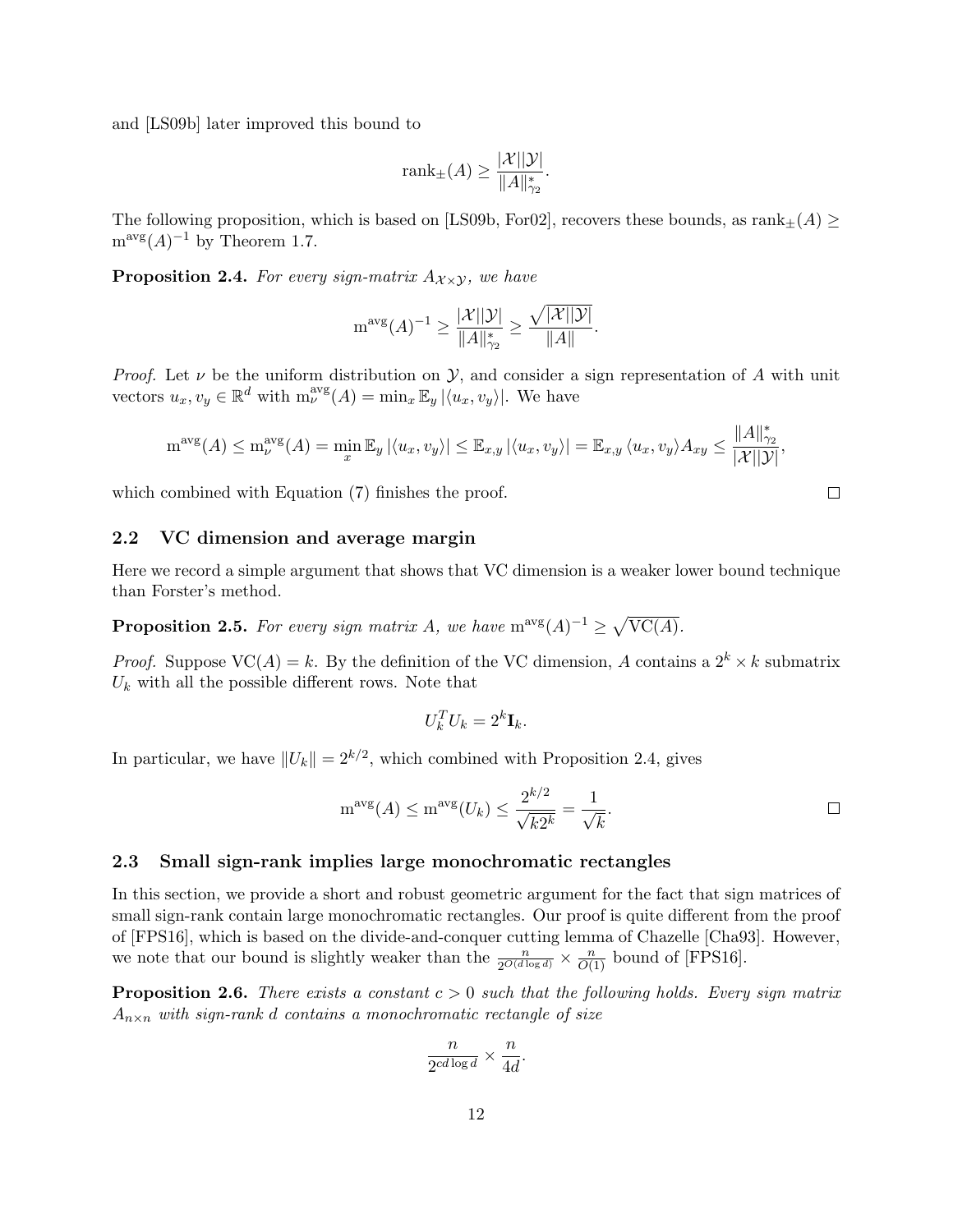*Proof.* Let  $S^{d-1}$  denote the unit sphere in  $\mathbb{R}^d$ . Consider a sign representation of A with unit vectors  $u_i, v_j \in \mathbb{R}^d$ . Without loss of generality, we can assume that the  $v_j$ 's are in isotropic position.

For every  $u \in S^{d-1}$ , consider the spherical cap of height  $\alpha = \frac{1}{\sqrt{d}}$  $\frac{1}{2d}$ , defined as

$$
C_u = \left\{ x \in S^{d-1} \ : \ \langle u, x \rangle \ge \sqrt{1 - \alpha^2} \right\},\
$$

and the equator region

$$
E_u = \left\{ x \in S^{d-1} \ : \ |\langle u, x \rangle| \le \alpha \right\}.
$$

Note that the sets

$$
R_u^+ := \{i : u_i \in C_u\} \times \{j : v_j \notin E_u, \langle v_j, u \rangle > 0\}
$$

and

$$
R_u^- \coloneqq \{i: u_i \in C_u\} \times \{j: v_j \not\in E_u, \langle v_j, u \rangle < 0\}
$$

correspond, respectively, to a  $(+1)$ -monochromatic and a  $(-1)$ -monochromatic rectangle in A. Since the  $v_j$ 's are in isotropic position, for every  $u \in S^{d-1}$ , we have

$$
\sum_{j=1}^{n} \langle u, v_j \rangle^2 = \frac{n}{d}.
$$

On the other hand

$$
\sum_{j:v_j\in E_u} \langle u, v_j \rangle^2 \leq n\alpha^2 = \frac{n}{2d},
$$

which shows

$$
|\{j : v_j \notin E_u\}| \ge \frac{n}{d} - \frac{n}{2d} = \frac{n}{2d}.
$$

In particular

$$
|\{j : v_j \notin E_u, \langle v_j, u \rangle > 0\}| \ge \frac{n}{4d}
$$
 or  $|\{j : v_j \notin E_u, \langle v_j, u \rangle < 0\}| \ge \frac{n}{4d}$ .

To estimate the surface area of  $C_u$ , recall that the surface area of the d-dimensional sphere of radius  $r$  is given by

$$
A_d(r) := \frac{2\pi^{d/2}}{\Gamma(d/2)} r^{d-1} = \int_{-1}^1 A_{d-1} \left(\sqrt{1-h^2}\right) dh = \frac{2\pi^{\frac{d-1}{2}}}{\Gamma(\frac{d-1}{2})} \int_{-1}^1 \left(\sqrt{1-h^2}\right)^{d-2} dh.
$$

Hence the ratio between the surface area of  $C_u$  and the whole sphere  $S^{d-1}$  can be estimated as

$$
\frac{|C_u|}{A_d(1)} = \frac{\int_{\sqrt{1-\alpha^2}}^1 (\sqrt{1-h^2})^{d-2} dh}{\int_{-1}^1 (\sqrt{1-h^2})^{d-2} dh} \ge \frac{\int_{\sqrt{1-\alpha^2}}^{\sqrt{1-\alpha^2}} (\sqrt{1-h^2})^{d-2} dh}{\int_{-1}^1 1 dh}
$$

$$
\ge \frac{\sqrt{1-\frac{\alpha^2}{4}} - \sqrt{1-\alpha^2}}{2} \times (\alpha/2)^{d-2} = 2^{-O(d \log d)}.
$$

Picking a  $u \in S^{d-1}$  uniformly at random, with positive probability, one of the rectangles  $R_u^+$  or  $R_u^-$  satisfies the assertion of the theorem.  $\Box$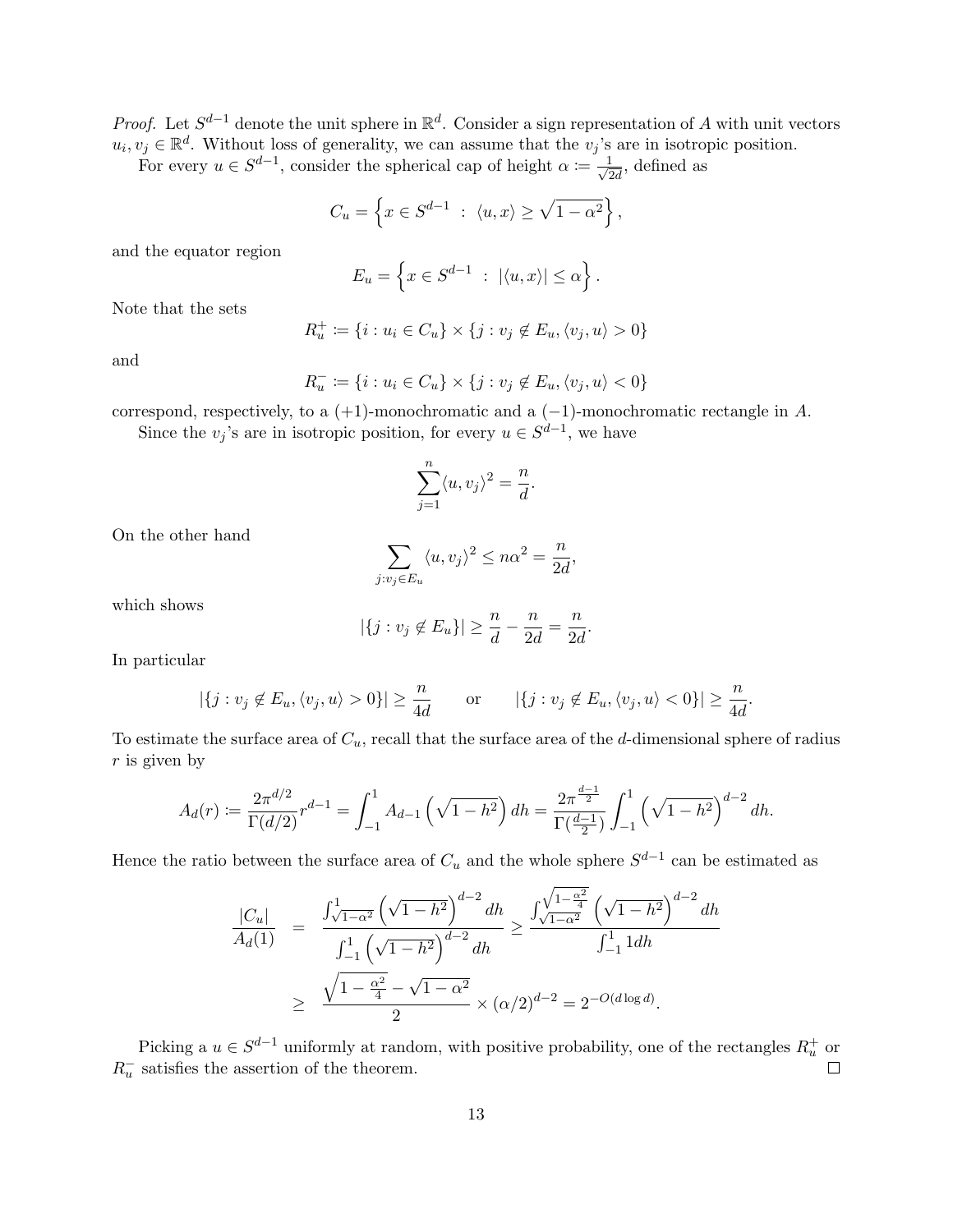## 3 Main Results

#### <span id="page-13-0"></span>3.1 Monochromatic rectangle ratio vs average margin

<span id="page-13-1"></span>Our first theorem relates the monochromatic rectangle ratio of a sign matrix to its average margin.

**Theorem 3.1.** For every sign matrix A, we have

$$
m^{\text{avg}}(A)^{-1} \le \text{rect}(A)^{-1}.
$$

*Proof.* Suppose  $A_{\chi}$  is a sign matrix, and let  $\nu$  be a probability distribution on  $\mathcal Y$ . Consider the following zero-sum game, where the first player chooses  $x \in \mathcal{X}$  and the second player chooses a monochromatic rectangle R of A. Define the payoff of the game to be

$$
\mathbb{E}_{y \sim \nu} \left[ \mathbf{1}_R(x, y) \right] = \Pr_{y \sim \nu} \left[ (x, y) \in R \right].
$$

By the minimax theorem, we have

<span id="page-13-4"></span>
$$
\text{rect}(A) \le \min_{\mu} \max_{R} \mathbb{E}_{x \sim \mu} \mathbb{E}_{y \sim \nu} \left[ \mathbf{1}_{R}(x, y) \right] = \max_{\eta} \min_{x} \mathbb{E}_{R \sim \eta} \mathbb{E}_{y \sim \nu} \left[ \mathbf{1}_{R}(x, y) \right],\tag{8}
$$

where  $\mu$  ranges over all probability distributions over  $\mathcal X$  and  $\eta$  ranges over all probability distributions on the set of monochromatic rectangles of A. Take  $\eta$  to maximize this quantity. Denote by  $R_i = S_i \times T_i$  the *i*-th monochromatic rectangle in the support of  $\eta$ , and define  $a_i \in \{-1, 1\}$  to be the value of A on the rectangle  $R_i$ , and let  $\eta_i = \Pr_{R \sim \eta}[R = R_i]$ . Now, consider the vectors  $u_x$  and  $v_y$  defined with coordinates

$$
u_x(i) = \sqrt{\eta_i} \cdot \mathbf{1}_{S_i}(x), \qquad v_y(i) = a_i \sqrt{\eta_i} \cdot \mathbf{1}_{T_i}(y).
$$

Note that  $||u_x||^2 = \Pr_{R=S\times T\sim \eta}[x\in S] \le 1$  and similarly  $||v_y||^2 = \Pr_{R=S\times T\sim \eta}[y\in T] \le 1$ . Let S be the matrix with entries  $S_{xy} = \langle u_x, v_y \rangle$ . For  $(x, y) \in \mathcal{X} \times \mathcal{Y}$ , it is clear that

$$
S_{xy} = \sum_{i} \eta_i \cdot a_i \cdot \mathbf{1}_{R_i}(x, y) = A_{xy} \cdot \Pr_{R \sim \eta} [(x, y) \in R],
$$

and thus  $sgn(S_{xy}) = A_{xy}$ . Therefore, by [Equation \(8\),](#page-13-4)

$$
\max_{\nu}^{\text{avg}}(A) \ge \min_{x} \mathbb{E}_{y \sim \nu}[|S_{xy}|] = \min_{x} \mathbb{E}_{y \sim \nu} \mathbb{E}_{R \sim \eta}[\mathbf{1}_R(x, y)] \ge \text{rect}(A),
$$

where the first inequality follows from the definition of average margin since  $S$  sign-represents  $A$ and the  $u_x$  and  $v_y$ 's have Euclidean norm at most 1.  $\Box$ 

#### <span id="page-13-2"></span>3.2 Sign-rank vs. current lower bound methods

Our next theorem shows a significant limitation for the three discussed lower bound methods. It shows that there are matrices with polynomially large sign-rank, while neither of the known methods can yield super constant bounds.

<span id="page-13-3"></span>**Theorem 3.2** (Main Theorem). There exists  $n \times n$  sign matrices A with sign-rank  $\Omega(\frac{n^{1/3}}{\log(n)})$  $\frac{n^{1/3}}{\log(n)}$ ) that satisfy

$$
VC(A) \le 2 \quad and \quad m^{\text{avg}}(A)^{-1} \le \text{rect}(A)^{-1} \le 2^{15}
$$

.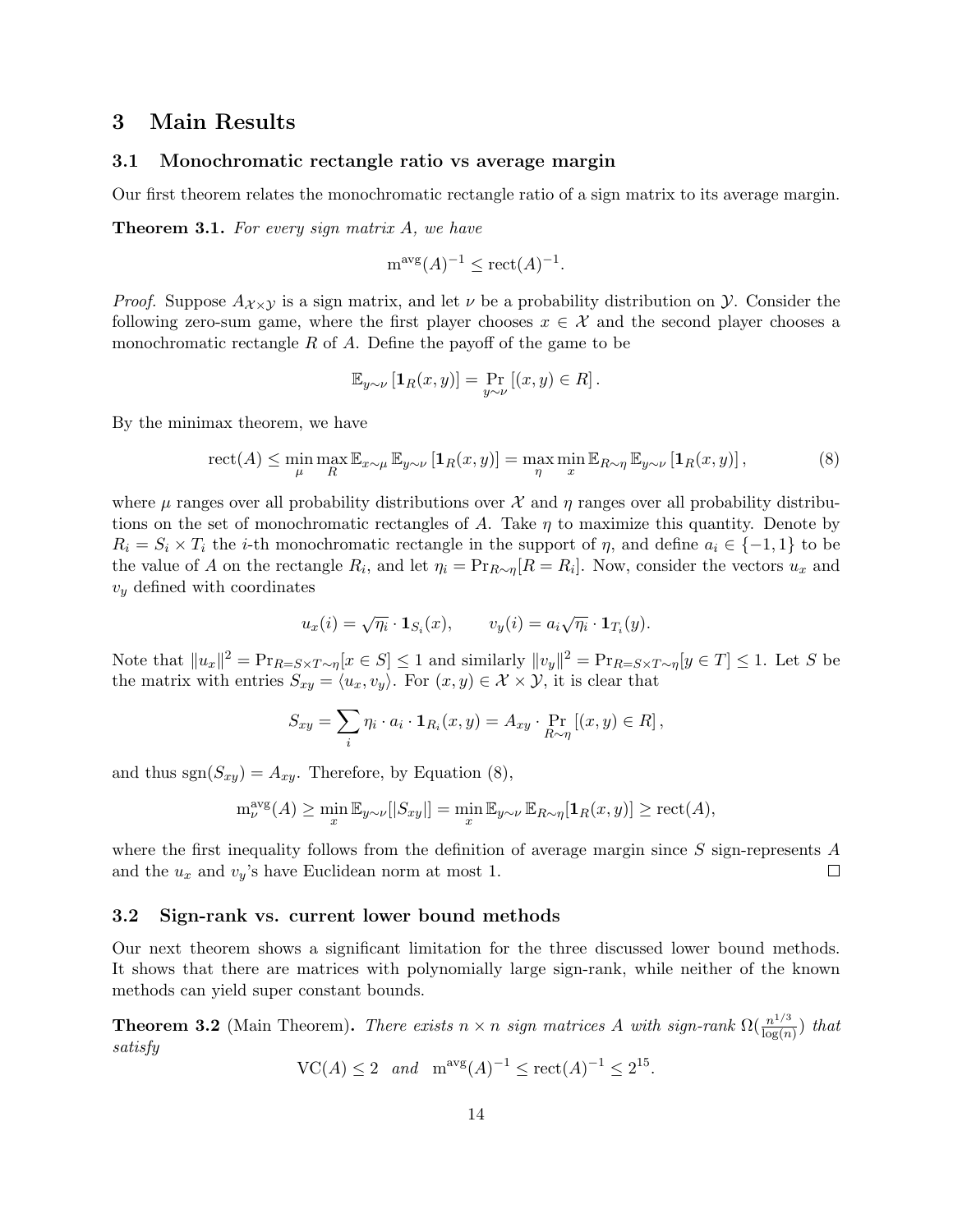Proof. The idea is to construct a large collection of sign matrices, each with a large monochromatic rectangle ratio. The statement then would follow from the upper bound on the number of matrices of small sign-rank, presented in [Lemma 1.1.](#page-1-0)

Let  $N$  be a positive integer, and consider the sets

$$
\mathcal{P} = \{(x, y) \in \mathbb{Z}^2 : 1 \le x \le N, 1 \le y \le 2N^2\}
$$

and

$$
\mathcal{L} = \{ (a, b) \in \mathbb{Z}^2 : 1 \le a \le N, 1 \le b \le 2N^2 \}.
$$

We think of the elements  $\ell = (a, b) \in \mathcal{L}$  as lines  $y = ax + b$  in  $\mathbb{R}^2$ , and we consider  $(x, y) \in \mathcal{P}$  as points in  $\mathbb{R}^2$ .

Define the sign matrix  $F_{\mathcal{L},\mathcal{P}}$  by point line incidences:

$$
F_{\ell,p} = \begin{cases} -1 & p \in \ell \\ 1 & p \notin \ell \end{cases}.
$$

Set  $n = N^3$  and note that F is a  $2n \times 2n$  matrix, and for every  $\ell = (a, b)$  and  $p = (x, y)$ , we have

$$
F_{\ell,p} = \text{sgn}\left( (ax + b - y)^2 - \frac{1}{2} \right)
$$
  
= 
$$
\text{sgn}\left( a^2x^2 - 2axy + y^2 + 2abx - 2by + \left( b^2 - \frac{1}{2} \right) \right).
$$

Since each term in the last line corresponds to a rank 1 matrix, we have

$$
\operatorname{rank}_{\pm}(F) \leq 6.
$$

Additionally,  $F$  has the following useful properties:

- 1. Since any two distinct lines have at most one point in common,  $F$  does not contain any  $2 \times 2$ (−1)-monochromatic subrectangles.
- 2. Each line  $\ell = (a, b)$  with  $b \leq N^2$  goes through  $N = n^{1/3}$  points from  $\mathcal{P}$ . Consequently, F contains at least  $n^{\frac{4}{3}}$  negative entries.

Consider all  $2n \times 2n$  sign matrices A that can be obtained from F by changing the sign of a subset of the negative entries to positive. There are at least  $2^{n^{4/3}}$  such matrices. By [Lemma 1.1,](#page-1-0) most such matrices A have sign-rank  $\Omega(n^{1/3}/\log n)$ . Let A be any such matrix obtained from F, so that  $\text{rank}_{\pm}(A) = \Omega(n^{1/3}/\log n)$ .

Since A is obtained from a submatrix of F by only changing its  $-1$  entries, A also satisfies the first property above. That is, A does not contain any  $2 \times 2$  (-1)-monochromatic subrectangle, and consequently  $VC(A) \leq 2$  as desired.

We proceed to bounding the rectangle ratio and hence also the average margin of A. Let  $\mu \times \nu$  be any product distribution on  $\mathcal{L} \times \mathcal{P}$ . Since rank $\pm(F) \leq 6$ , by [Theorem 1.9,](#page-4-1) there exists a monochromatic rectangle  $R$  of  $F$  with

$$
\mu \times \nu(R) \geq 2^{-14}.
$$

−14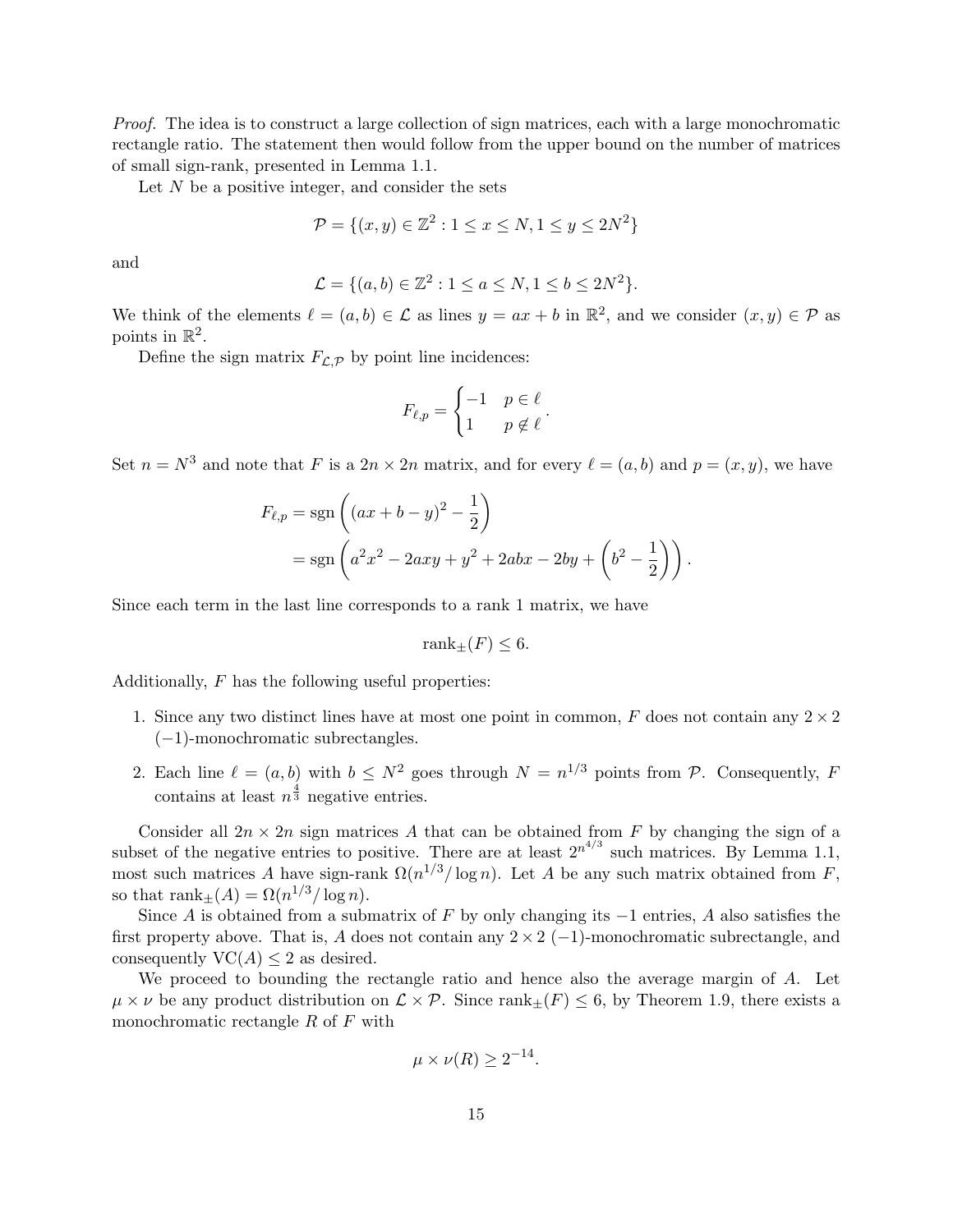If R is a 1-monochromatic rectangle in  $F$ , then it is also a 1-monochromatic rectangle in A. On the other hand, if R is a  $(-1)$ -monochromatic rectangle in F, then by the first property above, it is either a  $1 \times k$  or a  $k \times 1$  rectangle for some k. In both cases R contains a subrectangle  $R' \subseteq R$ that is monochromatic in  $A$  and satisfies

$$
\mu \times \nu(R') \ge \frac{\mu \times \nu(R)}{2} \ge 2^{-15}.
$$

We conclude that

$$
\operatorname{rect}(A) \ge 2^{-15}.
$$

Finally, by [Theorem 3.1,](#page-13-1) we have  $m^{\text{avg}}(A)^{-1} \leq \text{rect}(A)^{-1} \leq 2^{15}$ .

#### <span id="page-15-0"></span>3.3 Does large margin imply small sign-rank?

Next, we discuss the relation between sign-rank and margin, namely [Question 1.4](#page-2-0) and [Conjec](#page-3-1)[ture 1.5.](#page-3-1) We start with a short discussion of the equivalence of margin and several other complexity and analytic parameters associated with sign matrices. We have already mentioned the result of Linial and Shraibman [\[LS09a\]](#page-29-2) stating

$$
disc(A) \le m(A) \le 8 \operatorname{disc}(A).
$$

Let  $R_{\epsilon}(A)$  denote the public-coin randomized communication complexity of the matrix A with two-sided error  $\epsilon$ . We refer the reader to [\[KN97\]](#page-29-11) for a formal definition of this complexity measure. The following folklore proposition shows that for any fixed  $\epsilon \in (0, \frac{1}{2})$  $\frac{1}{2}$ ), the gap between disc(A)<sup>-1</sup> and  $R_{\epsilon}(A)$  is at most exponential.

<span id="page-15-2"></span>**Proposition 3.3** (folklore). For every  $\epsilon \in (0, \frac{1}{2})$  $\frac{1}{2}$ ) and every sign-matrix A, we have

<span id="page-15-1"></span>
$$
\log ((1 - 2\epsilon) \cdot \operatorname{disc}(A)^{-1}) \le \operatorname{R}_{\epsilon}(A) \le O\left(\log\left(\frac{1}{\epsilon}\right) \operatorname{disc}(A)^{-2}\right). \tag{9}
$$

Proof. For a proof of the lower bound in [Equation \(9\),](#page-15-1) we refer the reader to [\[LS07,](#page-29-12) Theorem 4.9]. We provide a proof of the upper bound.

Suppose  $A_{\mathcal{X}\times\mathcal{Y}}$  is a sign matrix with  $\text{disc}(A) = \delta$ . We will show that  $R_{\frac{1-\delta}{2}}(A) \leq 2$ , and the upper bound of [Equation \(9\)](#page-15-1) then follows by applying a standard error reduction procedure.

Recall the definition disc(A) =  $\min_{\mu} \max_{R} |\mathbb{E}_{xy \sim \mu}[A_{xy}1_R(x, y)]|$ , where R ranges over all combinatorial rectangles of  $\mathcal{X} \times \mathcal{Y}$ . Consider the zero-sum game, where the first player chooses  $(R, b)$ where R is a rectangle and  $b \in \{-1,1\}$  and the second player chooses  $(x, y) \in \mathcal{X} \times \mathcal{Y}$ . If  $(x, y) \notin R$ , then the payoff is zero, otherwise, the payoff is 1 if  $b = A_{xy}$  and  $-1$  if  $b \neq A_{xy}$ . Denote the mixed strategies of the first and the second players by  $\nu$  and  $\mu$ , respectively. By the minimax principle, we have

$$
\operatorname{disc}(A) = \min_{\mu} \max_{R,b} \mathbb{E}_{xy \sim \mu} \left[ b A_{xy} \mathbf{1}_R(x, y) \right] = \max_{\nu} \min_{x, y} \mathbb{E}_{(R,b) \sim \nu} \left[ b A_{xy} \mathbf{1}_R(x, y) \right].
$$

Therefore, there is a distribution  $\nu$  over the set of all  $(R, b)$  such that for every  $(x, y)$ , we have

$$
\mathbb{E}_{(R,b)\sim \nu} \left[ bA_{xy} \mathbf{1}_R(x,y) \right] \ge \delta.
$$

 $\Box$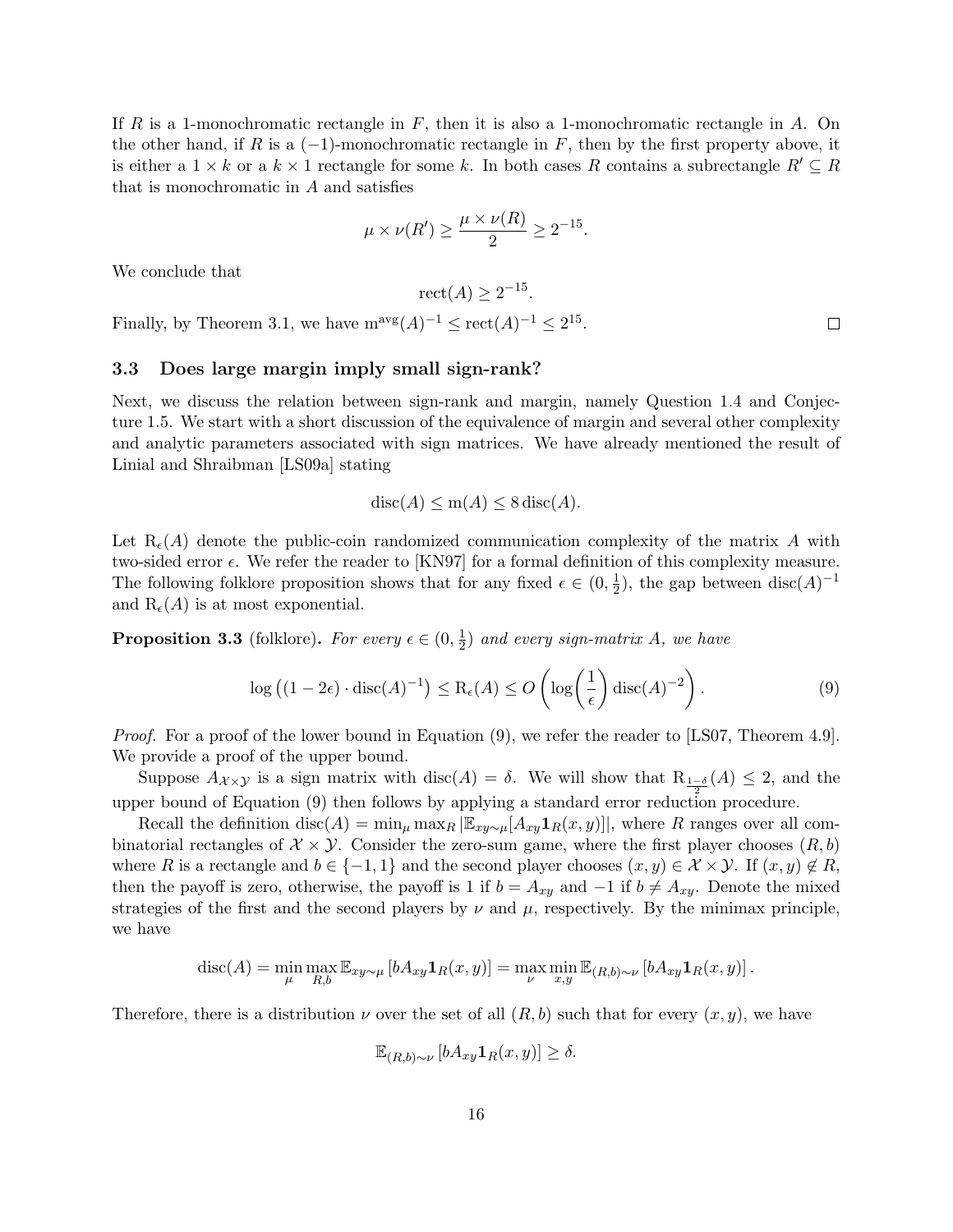Consider the two-bit randomized communication protocol  $\pi$  for A, where on inputs  $(x, y)$ , the players use the public randomness to sample  $(R, b) \sim \nu$ , and output b if  $(x, y) \in R$ , and otherwise, output uniformly at random a  $\pm 1$  bit. Let  $\pi(x, y)$  denote the output of the protocol on input  $(x, y)$ . For every  $(x, y) \in \mathcal{X} \times \mathcal{Y}$ , we have

$$
\Pr[\pi(x,y) = A_{xy}] = \frac{1}{2} + \frac{1}{2} \mathbb{E}[\pi(x,y) \cdot A_{xy}] = \frac{1}{2} + \frac{1}{2} \Pr_R[(x,y) \in R] \mathbb{E}[b \cdot A_{xy} | (x,y) \in R] \ge \frac{1}{2} + \frac{\delta}{2},
$$

where the second equality is due to the fact that  $\mathbb{E}[\pi(x, y)A_{xy}] = 0$  when  $(x, y) \notin R$ .

We conclude that  $R_{\frac{1-\delta}{2}}(A) \leq 2$ . Finally, by a standard error-reduction (see [\[RY20,](#page-30-14) Chapter 3] for example), we have

$$
\mathrm{R}_{\epsilon}(A) \leq \mathrm{R}_{\frac{1-\delta}{2}}(A) \cdot O\left(\log\left(\frac{1}{\epsilon}\right) \cdot \delta^{-2}\right).
$$

By [Proposition 3.3,](#page-15-2) one can equivalently consider  $R_{\epsilon}(A)$  instead of  $m(A)^{-1}$  in [Question 1.4](#page-2-0) and [Conjecture 1.5.](#page-3-1) This is particularly interesting in light of the equivalence of the logarithm of signrank and the unbounded-error communication complexity  $U(A)$ , due to Paturi and Simon [\[PS86\]](#page-30-3):

<span id="page-16-1"></span>
$$
U(A) := \lim_{\epsilon \nearrow \frac{1}{2}} R_{\epsilon}^{\text{prv}}(A) = \log(\text{rank}_{\pm}(A)) + O(1).
$$
 (10)

We refer the reader to [\[KN97\]](#page-29-11) for the definition of the private-coin randomized communication complexity  $R_{\epsilon}^{\text{prv}}(A)$ .

Finally, let us discuss the equivalence to approximate  $\gamma_2$  norms. The following relationship with public-coin randomized communication complexity is known

$$
\log ||A||_{\gamma_2,\epsilon} \le \mathcal{R}_{\frac{\epsilon}{2}}(A) \le O\left(\frac{\log(1/\epsilon)}{(1-\epsilon)^2} ||A||_{\gamma_2,\epsilon}^2\right),\tag{11}
$$

where A is a sign matrix and  $\epsilon \in (0,1)$ . The lower bound is from [\[LS09b\]](#page-29-9) and the upper bound is proven in [\[HHH21,](#page-29-8) Corollary 2.8 (c)]. However, since those papers use a different notation, for the convenience of the reader, we provide a proof in [Proposition A.2.](#page-31-1)

To summarize, for every fixed  $\epsilon \in (0, \frac{1}{2})$  $(\frac{1}{2})$ , we have

$$
m(A)^{-1} \approx \text{disc}(A)^{-1} \approx ||A||_{\gamma_2, \epsilon} \approx R_{\epsilon}(A),\tag{12}
$$

where the equivalence notation  $\approx$  means that each parameter can be bounded by applying a universal function (that could depend on  $\epsilon$ ) to the other parameter.

The following proposition shows that a positive answer to [Conjecture 1.5](#page-3-1) is beyond the reach of the current known lower bound techniques.

<span id="page-16-0"></span>**Proposition 3.4** (Barrier to [Conjecture 1.5\)](#page-3-1). Let  $Q_d$  be the sign matrix defined in [Conjecture 1.5.](#page-3-1) There exists a constant c such that for every  $d \in \mathbb{N}$ , we have

$$
m(Q_d)^{-1} \leq c,
$$

and

$$
\operatorname{VC}(Q_d), \operatorname{m}^{\operatorname{avg}}(Q_d)^{-1}, \operatorname{rect}(Q_d)^{-1} \le c.
$$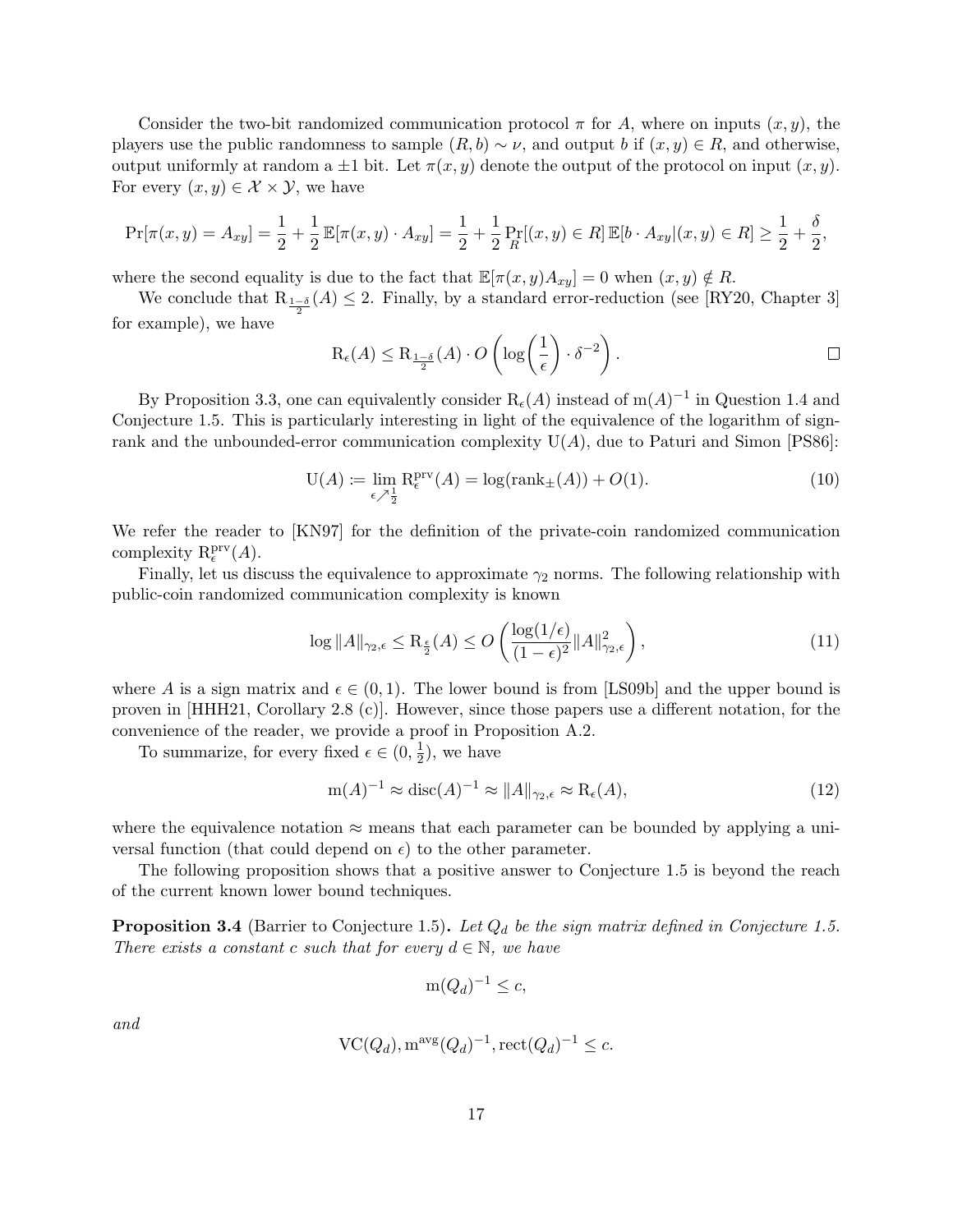*Proof.* The bound  $m(Q_d)^{-1} = O(1)$  follows from the equivalence of the margin and the randomized communication complexity discussed above, and the fact that  $R_{1/3}(Q_d) = O(1)$ , due to [\[ZS09\]](#page-31-2). Since  $\sqrt{\text{VC}(A)} \leq m^{\text{avg}}(Q_d)^{-1} \leq m(Q_d)^{-1}$ , it only remains to show  $\text{rect}(Q_d)^{-1} = O(1)$ .

Next, we will show how to bound  $rect(Q_d)^{-1}$ . Let X and Y be the set of odd-parity and evenparity elements of  $\{0,1\}^d$  corresponding, respectively, to the rows and columns of  $Q_d$ . Let  $\mu$  and v be distributions, respectively, over X and Y. Recall that  $Q_d(x, y) = -1$  iff  $x \in \mathcal{X}$  and  $y \in \mathcal{Y}$ differ in exactly one coordinate. We will use the fact that  $Q_d$  does not contain any  $2 \times 3$  or  $3 \times 2$  $(-1)$ -monochromatic rectangles, which also directly implies  $VC(Q_d) \leq 3$ . We will consider two cases.

Case 1. Suppose

$$
\Pr_{x \sim \mu, y \sim \nu} [Q_d(x, y) = -1] \ge c := 1/2.
$$

Applying Jensen's inequality twice, we have

$$
c^{6} \leq (\mathbb{E}_{x \sim \mu, y \sim \nu}[\mathbf{1}_{Q_{d}(x,y)=-1}])^{6} \leq (\mathbb{E}_{x \sim \mu}(\mathbb{E}_{y \sim \nu}[\mathbf{1}_{Q_{d}(x,y)=-1}])^{3})^{2}
$$
  

$$
= \left(\mathbb{E}_{x \sim \mu} \mathbb{E}_{y_{1}, y_{2}, y_{3} \sim \nu} \left[\prod_{j} \mathbf{1}_{Q_{d}(x,y_{j})=-1}\right]\right)^{2}
$$
  

$$
\leq \mathbb{E}_{y_{1}, y_{2}, y_{3} \sim \nu} \left(\mathbb{E}_{x \sim \mu} \left[\prod_{j=1}^{3} \mathbf{1}_{Q_{d}(x,y_{j})=-1}\right]\right)^{2}
$$
  

$$
= \mathbb{E}_{x_{1}, x_{2} \sim \mu, y_{1}, y_{2}, y_{3} \sim \nu} \left[\prod_{i,j} \mathbf{1}_{Q_{d}(x_{i}, y_{j})=-1}\right].
$$

The last term is the probability that the random rectangle  $\{x_1, x_2\} \times \{y_1, y_2, y_3\}$  is a (-1)monochromatic rectangle of  $Q_d$ . Since  $Q_d$  does not contain any 2×3 (-1)-monochromatic rectangle, we must have

$$
Pr[x_1 = x_2 \ \lor \ | \{y_1, y_2, y_3\} | \le 2] \ge c^6.
$$

Therefore, one of the two distributions  $\mu$  or  $\nu$  has noticeable collision probability. Specifically, either  $\Pr_{x,x'\sim\mu} \Pr[x=x'] \ge c^6/4$  or  $\Pr_{y,y'\sim\nu}[y=y'] \ge \frac{1}{3}$  $\frac{1}{3} \Pr[|\{y_1, y_2, y_3\}| \leq 2] \geq c^6/4$ . Without loss of generality, assume that the former is true. In this case

$$
\Pr[x = x'] = \sum_{a \in \mathcal{X}} \Pr[x = a]^2 \le \max_{a \in \mathcal{X}} \Pr[x = a].
$$

Therefore, there is an  $a \in \mathcal{X}$  such that  $Pr[x = a] \geq c^6/8$ . Now, note that the a'th row of  $Q_d$  either has a  $\mu \times \nu$ -measure of at least  $c^6/16$  on its  $(-1)$ 's or on its 1's.

Case 2. If Case 1 does not hold, then

<span id="page-17-0"></span>
$$
\Pr_{x \sim \mu, y \sim \nu} [|x - y|_1 \ge 3] \ge 1/2,
$$
\n(13)

where  $|x - y|_1$  denotes the Hamming distance between x and y. For a subset  $S \subseteq [d]$ , let  $\phi_S$ :  $\{0,1\}^d \to \{0,1,2,3\}$  be defined as  $\phi_S(x) = \sum_{i \in S} x_i \mod 4$ .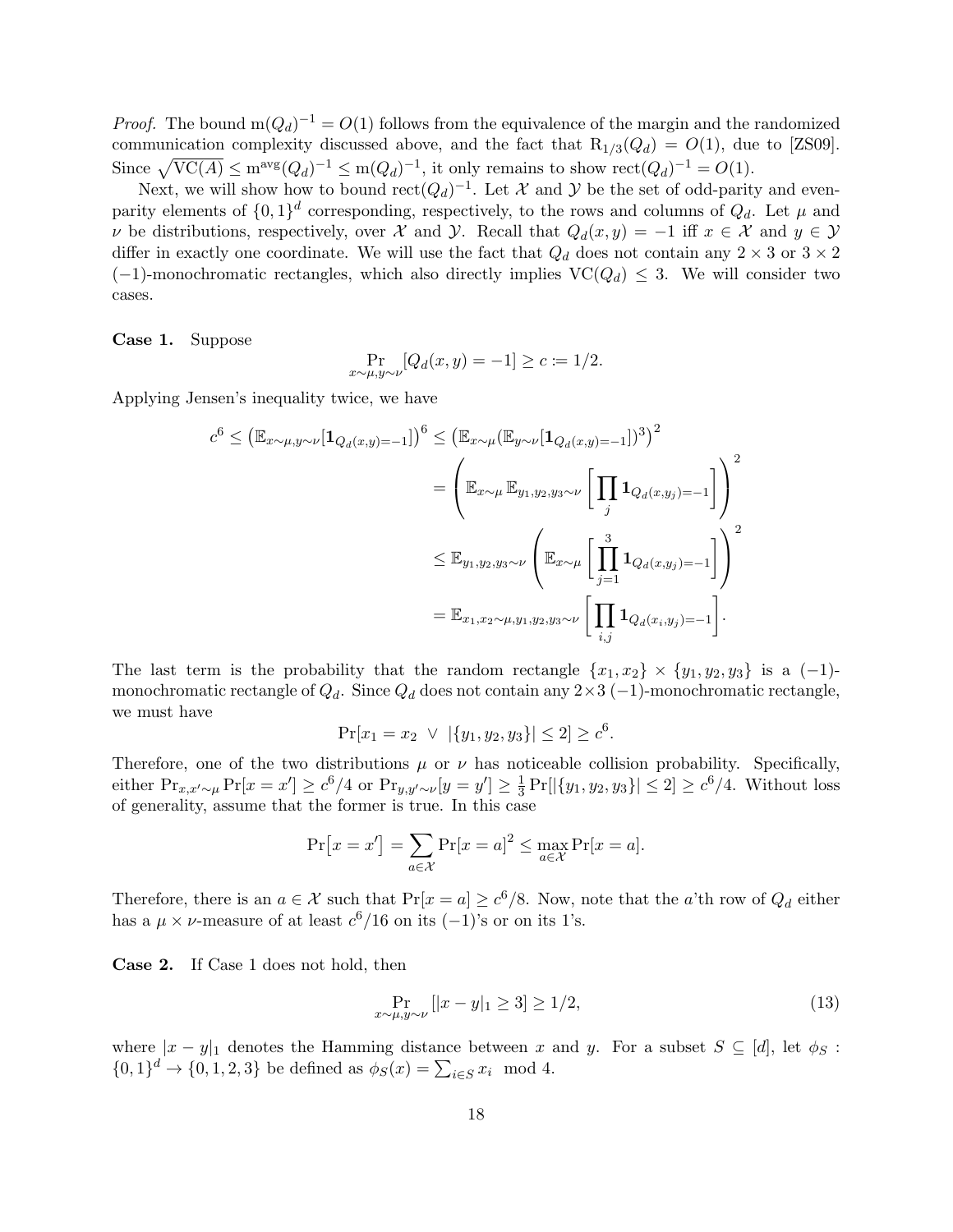For  $x, y \in \{0, 1\}^d$  satisfying  $|x - y|_1 \geq 3$ , let  $j_1, j_2, j_3$  be distinct indices where they differ. Pick  $S \subseteq [d]$  uniformly at random by first picking a random subset  $S_1 \subseteq [d] \setminus \{j_1, j_2, j_3\}$  and then taking its union with a random  $S_2 \subseteq \{j_1, j_2, j_3\}$ . For every choice of  $S_1$ , there exists at least one choice of S<sub>2</sub> such that  $|\phi_S(x) - \phi_S(y)| = 2$ . Therefore,

$$
\Pr_{S} [|\phi_S(x) - \phi_S(y)| = 2] \ge 1/8.
$$

Combining with [Equation \(13\),](#page-17-0) we have

$$
\Pr_{\substack{S \\ x \sim \mu, y \sim \nu}} [|\phi_S(x) - \phi_S(y)| = 2] \ge \Pr_S [|\phi_S(x) - \phi_S(y)| = 2 \mid |x - y|_1 \ge 3] \Pr_{x \sim \mu, y \sim \nu} [|x - y|_1 \ge 3] \ge 1/16.
$$

Hence, there is a choice of  $S \subseteq [d]$  such that

$$
\Pr_{x \sim \mu, y \sim \nu} [|\phi_S(x) - \phi_S(y)| = 2] \ge 1/16.
$$

Hence, there exist  $r, t \in \{0, 1, 2, 3\}$  with  $|r - t| = 2$  such that

$$
\Pr_{x \sim \mu, y \sim \nu} [\phi_S(x) = r \text{ and } \phi_S(y) = t] \ge 2^{-8}.
$$

In this case, the set  $\{x|\phi_S(x) = r\} \times \{y|\phi_S(y) = t\}$  is a 1-monochromatic rectangle of measure at least  $2^{-8}$ .  $\Box$ 

In light of [Proposition 3.4](#page-16-0) it might seem worthwhile to seek a different candidate sign matrix for establishing a negative answer to [Question 1.4.](#page-2-0) By [Proposition 2.5](#page-11-0) and the definition of average margin, for every sign matrix  $A$ , we have

$$
\sqrt{\text{VC}(A)} \le \text{m}^{\text{avg}}(A)^{-1} \le \text{m}(A)^{-1},\tag{14}
$$

and thus Forster's method and the VC dimension method cannot imply a negative answer to [Question 1.4.](#page-2-0) Therefore,  $rect(A)^{-1}$  remains the only known approach.

The following conjecture of Chattopadhyay, Lovett, and Vinyals [\[CLV19,](#page-28-11) Problem 6.1] (see also [\[HHH21,](#page-29-8) Conjecture I]), if true, would imply that  $rect(A)^{-1}$  is also small if  $m(A)^{-1}$  is small.

<span id="page-18-0"></span>Conjecture 3.5 (Chattopadhyay, Lovett, Vinyals [\[CLV19\]](#page-28-11)). There exists a function  $\eta$  such that every sign matrix  $A_{\mathcal{X}\times\mathcal{Y}}$  contains an  $\frac{|\mathcal{X}|}{k} \times \frac{|\mathcal{Y}|}{k}$  monochromatic rectangle for  $k \leq \eta(\text{m}(A)^{-1})$ .

By [Remark 1.10,](#page-4-2) [Conjecture 3.5](#page-18-0) is equivalent to the existence of a function  $\eta$  such that every sign matrix  $A_{\mathcal{X}\times\mathcal{Y}}$ , we have

$$
\mathrm{rect}(A)^{-1} \le \eta(\mathrm{m}(A)^{-1}).
$$

In particular, assuming [Conjecture 3.5,](#page-18-0) even  $rect(A)^{-1}$  cannot be used towards giving a negative answer to [Question 1.4.](#page-2-0)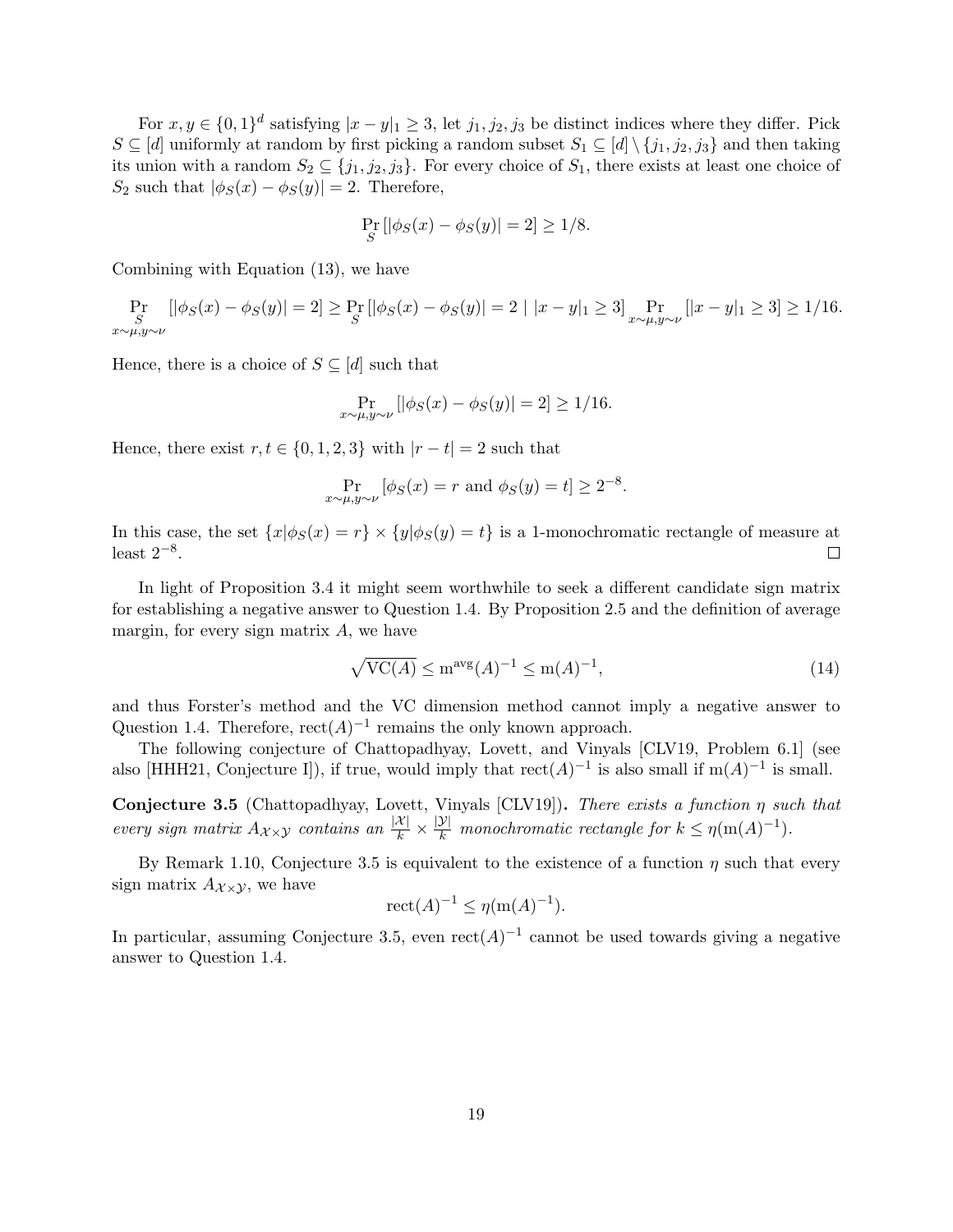#### <span id="page-19-0"></span>3.4 Communication Complexity with Equality Oracle

In [Section 3.3,](#page-15-0) we showed that [Question 1.4](#page-2-0) can be formulated in terms of the approximate  $\gamma_2$  norm: Is it true that for sign matrices,  $||A||_{\gamma_2,\epsilon} = O(1)$  implies  $\text{rank}_{\pm}(A) = O(1)$ ? As we mentioned in [Conjecture 1.5,](#page-3-1) we believe that the answer to this question is negative. However, it seems plausible that such a statement could hold if we strengthen the assumption by replacing the approximate  $\gamma_2$ norm with the  $\gamma_2$  norm:

**Conjecture 3.6** [\(Conjecture 1.14](#page-7-0) restated). There exists a function  $\eta$  such that for every sign matrix A, we have rank $\pm(A) \leq \eta(||A||_{\gamma_2}).$ 

Zero-one valued matrices that satisfy  $||A||_{\gamma_2} = O(1)$  are important in operator theory as they correspond to the bounded idempotents of the algebra of Schur multipliers. Inspired by Cohen's idempotent theorem in harmonic analysis, a characterization of these matrices was conjectured in [\[HHH21\]](#page-29-8). To state this conjecture, we need to introduce the notion of a blocky matrix. We call a zero-one valued matrix  $M_{\chi \times \chi}$  blocky if

$$
\{(x,y) \mid M_{xy}=1\} = \bigcup_i \mathcal{X}_i \times \mathcal{Y}_i,
$$

for disjoint sets  $\mathcal{X}_i \subseteq \mathcal{X}$  and disjoint sets  $\mathcal{Y}_i \subseteq \mathcal{Y}$ . A simple example of a blocky matrix is the *identity* matrix. Note that every blocky matrix can be obtained from the identity matrix by duplicating rows and columns and adding all zero rows and columns. Since the  $\gamma_2$  norm is invariant under these operations, every non-zero blocky matrix M satisfies  $||M||_{\gamma_2} = 1$ . It is shown in [\[Liv95\]](#page-29-13) that blocky matrices are precisely the set of Boolean matrices with  $||M||_{\gamma_2} \leq 1$ .

Blocky matrices are related to deterministic communication complexity with access to an equality oracle. In this model, a protocol for a sign matrix A corresponds to a binary tree. Each non-leaf node v in the tree corresponds to a query to  $eq(a_v(x), b_v(y))$ , where  $eq(a, b) = 1$  if  $a = b$  and  $-1$ otherwise. Note that  $a_v(x)$  and  $b_v(y)$  can be computed, respectively, by the first and the second party in the communication protocol. Every input  $(x, y)$  naturally corresponds to a path from the root of the tree to a leaf, and it is required that the leaf is labeled with the correct value  $A_{xy}$ . The cost of the protocol is the depth of the tree. The deterministic communication complexity of the matrix A with access to an equality oracle, denoted by  $D^{eq}(A)$ , is the smallest depth of such a protocol for A.

Note that for any two functions  $a(x)$  and  $b(y)$ , the function  $(x, y) \mapsto eq(a(x), b(y))$  corresponds to an  $\mathcal{X} \times \mathcal{Y}$  blocky matrix as its 1's consist of a union of row-disjoint and column-disjoint rectangles.

<span id="page-19-2"></span>Conjecture 3.7 ([\[HHH21,](#page-29-8) Conjecture III]). For every sign-matrix A, if  $||A||_{\gamma_2} = O(1)$ , then A can be expressed as a  $\pm 1$ -linear combination of  $O(1)$  blocky matrices, equivalently  $D^{eq}(A) = O(1)$ .

The following theorem shows that if [Conjecture 3.7](#page-19-2) is true, then the answer to [Conjecture 1.14](#page-7-0) is positive.

<span id="page-19-1"></span>**Theorem 3.8.** For every sign matrix  $A_{\chi \times \chi}$ , we have

$$
rank_{\pm 1}(A) \le 4^{D^{eq}(A)}.
$$

*Proof.* We proceed by induction on  $d := D^{eq}(A)$ . When  $d = 1$ , A corresponds to a blocky matrix, which in fact has rank $\pm(A) \leq 3$ . For larger d, consider a cost d protocol for a sign matrix A and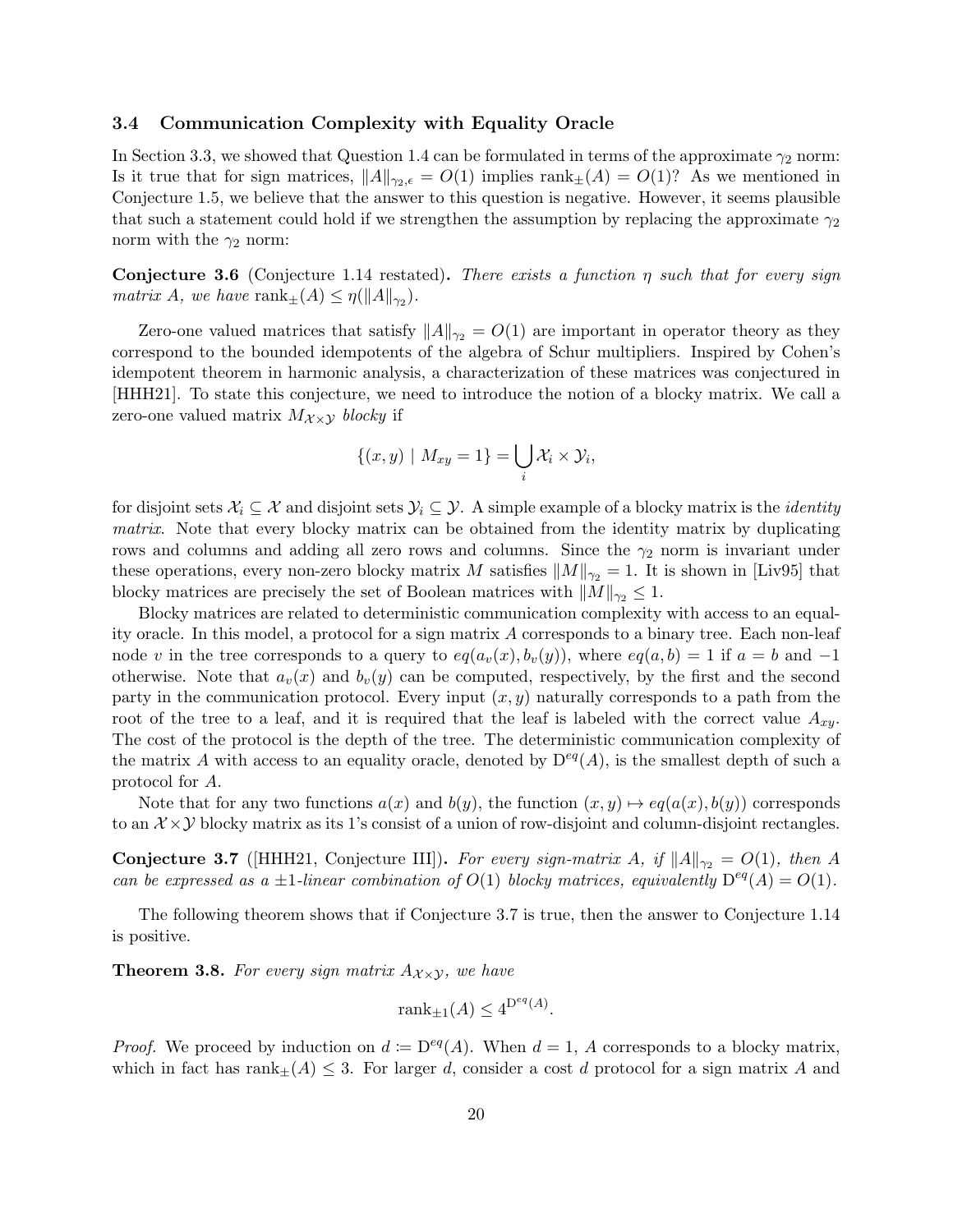suppose the equality query at the root of tree is  $eq(a(x), b(y))$ . We may assume without loss of generality that  $a(x), b(y) \in \mathbb{N}$ . Let  $S_{\mathcal{X}\times\mathcal{Y}}$  be the matrix with entries  $S_{xy} = \mathbf{1}_{a(x)=b(y)}$ . We branch according to the output of the first query either to the left or the right subtree of the root, each corresponding to a protocol of cost at most  $d-1$ . Let the corresponding matrices for these protocols be  $\Pi_1$  and  $\Pi_2$ , and note that

$$
A = S \circ \Pi_1 + (\mathbf{J} - S) \circ \Pi_2,
$$

where  $J = J_{\chi \times \gamma}$  is the all-ones matrix. By the induction hypothesis,  $\Pi_1$  and  $\Pi_2$  have sign-rank at most  $\leq 4^{d-1}$ . Let  $\overline{\Pi}_1$  and  $\overline{\Pi}_2$  be real matrices with rank at most  $4^{d-1}$  that satisfy  $sgn(\overline{\Pi}_1) = \Pi_1$ and sgn( $\widetilde{\Pi}_2$ ) =  $\Pi_2$ . Let  $E_{\mathcal{X}\times\mathcal{Y}}$  be the rank-3 matrix with entries  $E_{xy} = (a(x) - b(y))^2$ . Note that for a sufficiently large  $k$ , we have

$$
A = \text{sgn}(\Pi_1 + kE \circ \Pi_2).
$$

Finally, we have

rank(
$$
\widetilde{\Pi}_1 + k\widetilde{\Pi}_2 \circ E
$$
)  $\leq$  rank( $\widetilde{\Pi}_1$ ) + rank( $\widetilde{\Pi}_2$ ) · rank( $E$ )  $\leq 4^{d-1} + 3 \cdot 4^{d-1} = 4^d$ .

[Conjecture 3.7](#page-19-2) is inspired by quantitative versions of Cohen's seminal idempotent theorem in harmonic analysis, developed by Green and Sanders [\[GS08a,](#page-29-6) [GS08b\]](#page-29-7) and Sanders [\[San19,](#page-30-11) [San11,](#page-30-12) [San20a\]](#page-30-13). As it is noticed in [\[HHH21\]](#page-29-8), these theorems verify [Conjecture 3.7](#page-19-2) for a large natural class of matrices: sign matrices  $A_{G\times G}$  where G is a finite group and the entries are defined as  $A_{xy} = f(xy^{-1})$  for some  $f: G \to \{-1,1\}$ . Note that taking  $G = \mathbb{Z}_2^n$  corresponds to the class of xor-lifts, which is a well studied class of functions in communication complexity. In the following corollary, we combine these results with [Theorem 3.8](#page-19-1) to verify [Conjecture 1.14](#page-7-0) for this class of matrices.

<span id="page-20-0"></span>**Corollary 3.9.** There exists a function  $\eta$  such that the following holds. If  $f : G \to \{-1,1\}$  for a finite group G, and  $A_{G\times G}$  is the sign matrix with entries  $A(x,y) = f(xy^{-1})$ , then

$$
rank_{\pm}(A) \leq \eta(||A||_{\gamma_2}).
$$

In the case of abelian G, we have

$$
rank_{\pm}(A) \leq exp(exp(C||A||_{\gamma_2}^4)),
$$

Proof. By applying results of Davidson and Donsig [\[DD07\]](#page-28-12) and Mathias [\[Mat93\]](#page-29-14), it is shown in [\[HHH21,](#page-29-8) Corollary 3.13] that every matrix  $A_{G\times G}$  with  $A_{xy} = f(xy^{-1})$  for a function  $f: G \to \mathbb{R}$ satisfies

$$
||A||_{\gamma_2} = \frac{1}{|G|} ||A||_{\text{tr}} = ||f||_{A(G)},
$$

where  $||f||_{A(G)}$  denotes the Fourier algebra norm of f.

In particular, for the matrix A in the statement of [Corollary 3.9,](#page-20-0) we have  $||A||_{\gamma_2} = ||f||_{A(G)}$ , and  $f: G \to \{-1,1\}$ . This puts us in the setting of idempotent theorems in harmonic analysis: [\[San11,](#page-30-12) Theorem 1.2] states that there is a constant  $\ell = L(||f||_{A(G)})$ , subgroups  $H_1, \ldots, H_\ell \subseteq G$ , elements  $a_1, \ldots, a_\ell \in G$ , and signs  $\sigma_1, \ldots, \sigma_\ell \in \{-1, 1\}$  such that

$$
f = \sum_{i=1}^{\ell} \sigma_i \mathbf{1}_{H_i a_i}.
$$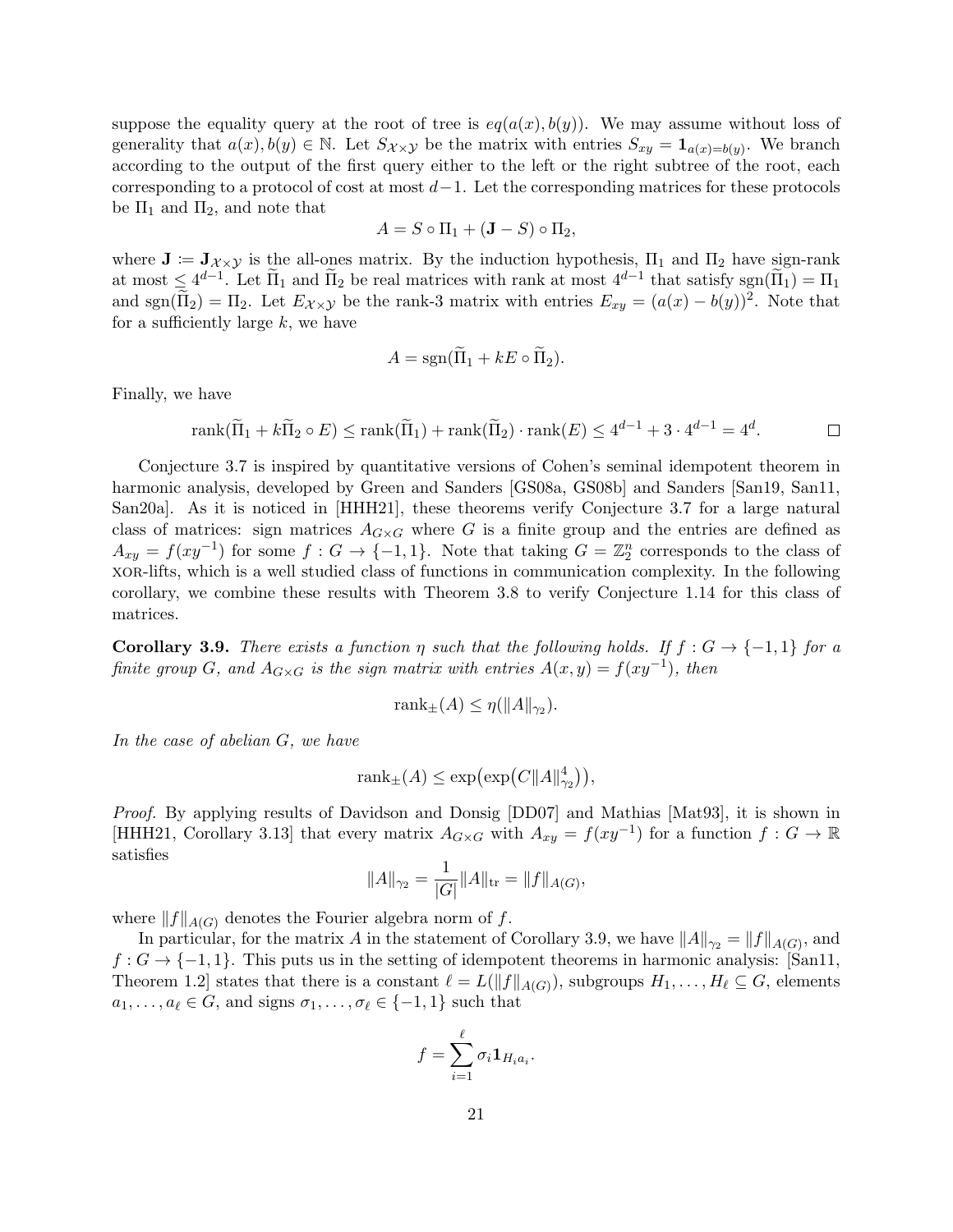In particular

$$
A_{xy} = \sum_{i=1}^{\ell} \sigma_i \mathbf{1}_{H_i a_i}(xy^{-1}).
$$

This implies  $D^{eq}(A) \leq \ell$  as  $\mathbf{1}_{H_i a_i}(xy^{-1})$  can be evaluated using a single equality oracle query to check that x and  $a_i y$  belong to the same right coset of  $H_i$ .

When G is an abelian group, Sanders [\[San20b\]](#page-30-15) proved that it is possible to take  $\ell \leq \exp(C||f||^4_A)$ , which combined with [Theorem 3.8](#page-19-1) gives the desired double exponential bound. П

#### <span id="page-21-0"></span>3.5 Sign-rank of Semi-algebraic matrices, an open problem.

We start by discussing why [Question 1.11,](#page-5-0) [Question 1.12,](#page-5-1) and [Question 1.13](#page-5-2) are equivalent. Recall that a d-dimensional *semi-algebraic* set of description complexity t is of the form

$$
\left\{y \in \mathbb{R}^d \; : \; \Gamma(\mathbf{1}_{p_1(y)\geq 0}, \ldots, \mathbf{1}_{p_t(y)\geq 0}) = 1\right\}.
$$

for a predicate  $\Gamma: \{0,1\}^t \to \{0,1\}$  and polynomials  $p_1, \ldots, p_t$  on d variables.

Proof of Equivalence of [Question 1.11](#page-5-0) and [Question 1.12.](#page-5-1) Clearly, [Question 1.12](#page-5-1) is a special case of [Question 1.11.](#page-5-0) In order to prove the nontrivial direction of this equivalence, consider a semialgebraic sign-matrix A defined by points  $u_1, \ldots, u_m \in \mathbb{R}^d$  and semi-algebraic sets  $K_1, \ldots, K_n \subseteq \mathbb{R}^d$ , each with description complexity t. Note that there are only  $2^{2^t}$  different possible predicates  $\{0,1\}^t \to \{0,1\}$ , and hence in [Question 1.11,](#page-5-0) we can assume without loss of generality that all the sets  $K_i$  are defined using the same predicate  $\Gamma: \{0,1\}^t \to \{0,1\}.$ 

Let  $p \in \mathbb{R}[x_1,\ldots,x_d]$  be a polynomial of degree t. Let  $I_{d,t}$  denote the set of all  $\alpha = (\alpha_1,\ldots,\alpha_d) \in$  $\mathbb{Z}_{\geq 0}^d$  with  $\sum_{i=1}^d \alpha_i \leq t$ . The monomials of degree at most t in variables  $x_1, \ldots, x_d$  are indexed by  $\alpha \in I_{d,t}$  with the correspondence  $x^{\alpha} = x_1^{\alpha_1} \dots x_d^{\alpha_d}$ . Note that every polynomial  $p(x) = \sum_{\alpha \in I_{d,t}} a_{\alpha} x^{\alpha}$ of degree at most t corresponds to an inner product

$$
p(x) = \langle \Psi_t(p), \Phi_t(x) \rangle,
$$

where  $\Psi_t(p) \coloneqq (a_\alpha)_{\alpha \in I_{d,t}} \in \mathbb{R}^{|I_{d,t}|}$  and  $\Phi_t(x) \coloneqq (x^\alpha)_{\alpha \in I_{d,t}} \in \mathbb{R}^{|I_{d,t}|}$ . Applying this linearization idea to all the defining polynomials of the semi-algebraic sets allows us to view the matrix A as a single predicate applied to a collection of sign matrices, each of sign-rank at most  $|I_{d,t}|$  each.  $\Box$ 

Hence, [Question 1.11,](#page-5-0) [Question 1.12,](#page-5-1) and [Question 1.13](#page-5-2) are all equivalent. [Question 1.13,](#page-5-2) in particular, has a simple statement. Regarding this formulation, Bun, Mande, and Thaler [\[BMT21\]](#page-27-6) used Forster's method to show the existence of matrices A and B of sign-rank d such that rank $+(A \wedge$  $B$ )  $\geq \Omega(d^2)$ . However, the following corollary of [Theorem 3.1](#page-13-1) shows that neither of the known methods can imply a negative answer to [Question 1.13.](#page-5-2)

<span id="page-21-1"></span>**Corollary 3.10** (Corollary to [Theorem 3.1\)](#page-13-1). If A and B are two  $m \times n$  sign matrices of sign-rank at most d, then

$$
\operatorname{VC}(A \wedge B) \le 20d \qquad \text{and} \qquad \operatorname{m}^{\operatorname{avg}}(A \wedge B)^{-1} \le \operatorname{rect}(A \wedge B)^{-1} \le 2^{4d+4}.
$$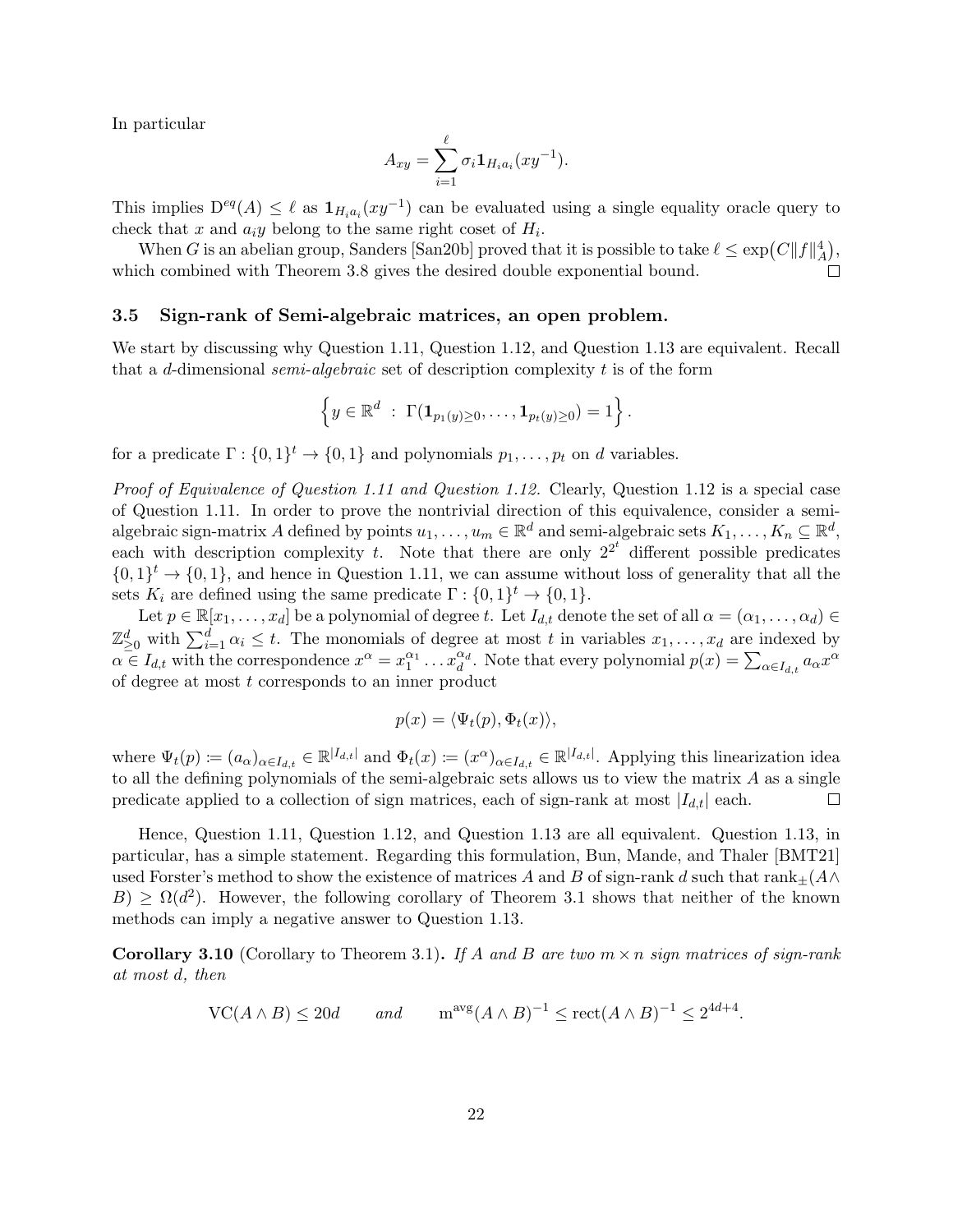*Proof.* By [Equation \(1\),](#page-1-2) we have  $VC(A), VC(B) \leq d$ . By [Theorem 1.9,](#page-4-1) we have

$$
\mathrm{rect}(A), \mathrm{rect}(B) \ge 2^{-2(d+1)},
$$

which immediately implies

$$
\operatorname{rect}(A \wedge B) \ge \operatorname{rect}(A)\operatorname{rect}(B) \ge 2^{-4(d+1)}.
$$

Hence, by [Theorem 3.1,](#page-13-1) we have

$$
m^{avg}(A \wedge B)^{-1} \le \text{rect}(A \wedge B)^{-1} \le 2^{4d+4}.
$$

We can combine this with [Proposition 2.5](#page-11-0) to upper bound  $\mathrm{VC}(A \wedge B)$ . However, as it is shown in [\[BEHW89\]](#page-27-7), a direct proof yields a stronger upper bound:

Consider a set of k columns. By the Sauer-Shelah lemma, the corresponding  $m \times k$  submatrices of A and B have at most  $\sum_{i=0}^{d} {k \choose i}$  $\binom{k}{i}$  distinct rows. It follows that the corresponding submatrix in  $A \wedge B$  has at most  $\left(\sum_{i=0}^d \binom{k}{i}\right)$  $\binom{k}{i}$  distinct rows. For  $k = 20d$ , we have

$$
\left(\sum_{i=0}^d \binom{k}{i}\right)^2 < (d+1)^2 \left(\frac{ke}{d}\right)^{2d} \le (d+1)^2 \left(20e\right)^{2d} \le (d+1)^2 2^{12d} < 2^{20d},
$$

and thus no set of 20d columns is shattered in  $A \wedge B$ .

**Intersections of Half-spaces.** The problem of bounding the sign-rank of  $A \wedge B$  is closely related to bounding the sign-rank of the matrices that are defined by points and intersections of pairs of half-spaces. For distinct  $y, y' \in \mathbb{R}^d$ , let  $I_{y,y'} = \{z \mid \langle y, z \rangle > 0\} \cap \{z \mid \langle y', z \rangle > 0\} \subset \mathbb{R}^d$  denote the intersection of the two half-spaces defined by  $y$  and  $y'$ , respectively. We refer to these sets as halfspace intersections. Given a finite set of points  $\mathcal{X} \subseteq \mathbb{R}^d$  and a finite set of half-space intersections  $\mathcal I$  in  $\mathbb R^d$ , define the matrix  $F_{\mathcal X \times \mathcal I}$  as

$$
F_{x,I} = \begin{cases} 1 & x \in I \\ -1 & x \notin I \end{cases}.
$$

Is sign-rank of F bounded by a constant  $c_d$ ? Note that for  $x \in \mathcal{X}$  and  $I_{y,y'} \in \mathcal{I}$ , we have  $F_{x,I} = \text{sgn}\langle x, y \rangle \wedge \text{sgn}\langle x, y' \rangle$ , and thus F can be expressed as the  $\wedge$  of two sign matrices of signrank d. Consequently, such a constant  $c_d$  exists if the answer to [Question 1.13](#page-5-2) regarding the sign-rank of  $A \wedge B$  is positive.

It turns out that the opposite direction is also true, but with a slight increase in the value of d.

<span id="page-22-0"></span>**Claim 3.11.** If the constant  $c_{2d-1}$  exists, then for sign matrices A and B with  $rank_{\pm}(A)$ ,  $rank_{\pm}(B) \leq$ d, we have rank $\pm(A \wedge B) = O(c_{2d-1}).$ 

*Proof.* Consider two sign matrices  $A_{m \times n}$  and  $B_{m \times n}$  of sign-rank at most d. There are vectors  $u_i, v_j, u'_i, v'_j \in \mathbb{R}^d$  such that  $A_{ij} = \text{sgn}\langle u_i, v_j \rangle$  and  $B_{ij} = \text{sgn}\langle u'_i, v'_j \rangle$  for  $i \in [m]$  and  $j \in [n]$ . By adding a small independent noise to the vectors, we may assume that all the coordinates of these vectors are non-zero. We then normalize these vectors according to the value of their last coordinate and assume that the their last coordinates are  $\pm 1$ .

 $\Box$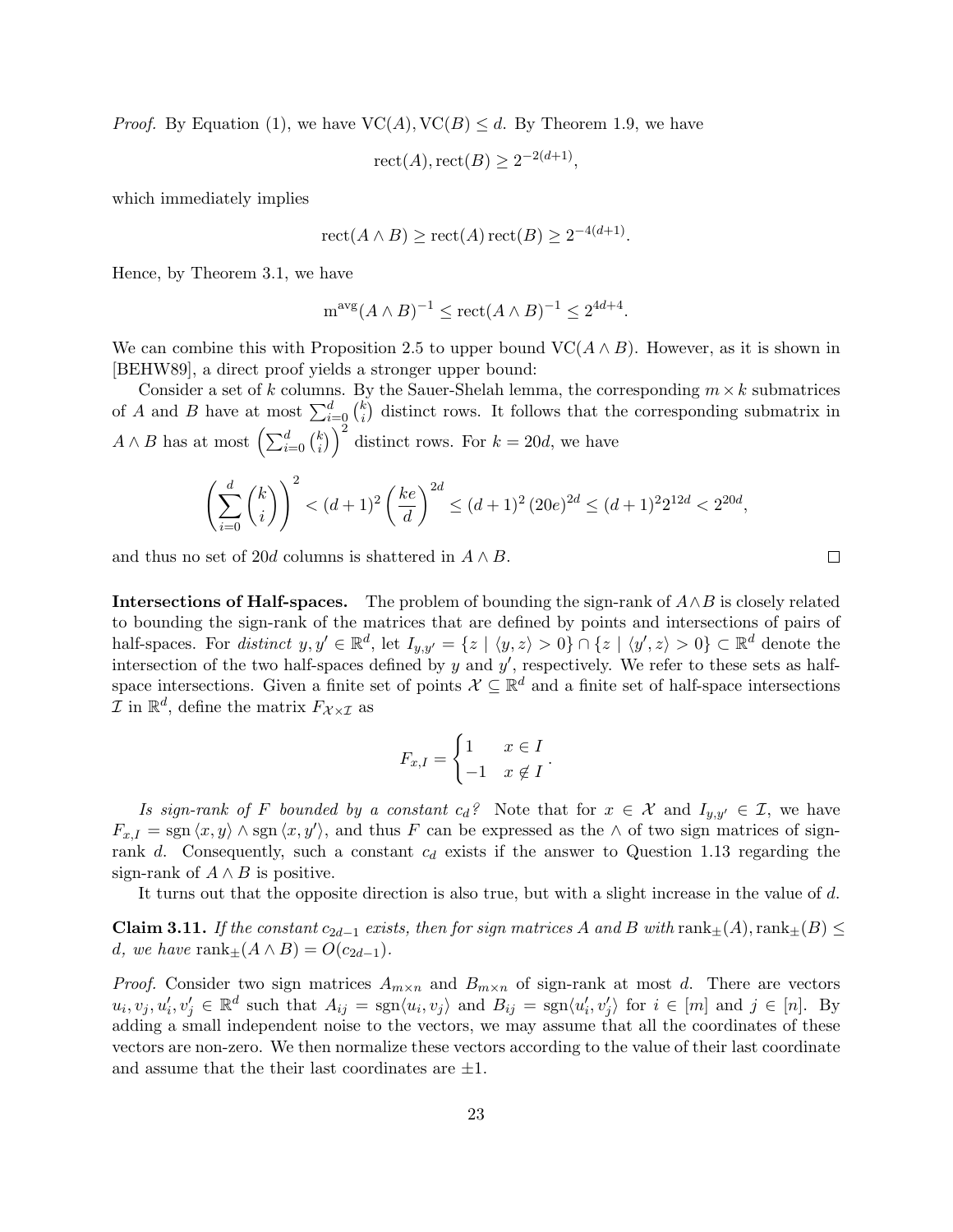We partition the set of rows  $i \in [m]$  into  $2^{2d}$  many parts according to the value of  $(\text{sgn}(u_i), \text{sgn}(u'_i)) \in$  $\{-1,1\}^d \times \{-1,1\}^d$ . Similarly, we partition the columns into  $2^{2d}$  parts according to the sign patterns of  $v_j$  and  $v'_j$ . These two partitions divide  $A \wedge B$  into  $2^{2d} \times 2^{2d}$  blocks, and to prove the claim, it suffices to bound the sign-rank of each block. Hence, without loss of generality, we assume that  $(\text{sgn}(u_i), \text{sgn}(u'_i), \text{sgn}(v'_j))$  is a fixed vector in  $\{-1, 1\}^{4d}$  that does not depend on i or j.

Since  $\langle u_i, v_j \rangle = \langle -u_i, -v_j \rangle$ , we can assume that the last coordinate of every  $u_i$  and  $u'_i$  is positive and thus it is equal to 1. Let  $a, a' \in \{-1, 1\}$  denote the last coordinates of  $v_j$ 's and  $v'_j$ 's, respectively. For every vector  $w \in \mathbb{R}^d$ , let  $\widetilde{w} \in \mathbb{R}^{d-1}$  denote the restriction of w to the first  $d-1$  coordinates.<br>Note that Note that

$$
\langle u_i, v_j \rangle = \langle (\widetilde{u_i}, \widetilde{u_i'}, 1), (\widetilde{v_j}, 0^{d-1}, a) \rangle
$$

and

$$
\langle u'_i, v'_j \rangle = \langle (\tilde{u}_i, \tilde{u}'_i, 1), (0^{d-1}, \tilde{v}'_j, a') \rangle,
$$

thus sgn  $\langle u_i, v_j \rangle \wedge \text{sgn} \langle u'_i, v'_j \rangle = 1$  iff  $(\tilde{u}_i, \tilde{u}'_i, 1)$  belongs to the intersection of the two half-spaces defined by  $(\tilde{v}_j, 0^{d-1}, a)$  and  $(0^{d-1}, \tilde{v'_j}, a')$ .  $\Box$ 

It is communicated to us by Shay Moran that it is known that the matrix  $F$  defined by half-space intersections in  $\mathbb{R}^3$  has bounded sign-rank.

<span id="page-23-0"></span>**Proposition 3.12** (Communicated by Shay Moran). There exists a constant  $c_3$  such that given a finite set X of points  $x \in \mathbb{R}^3$  and a finite set I of half-space intersections  $I_{y,y'}$  in  $\mathbb{R}^3$ , the matrix  $F_{\chi\chi\tau}$  with entries

$$
F_{x,I} = \begin{cases} 1 & x \in I \\ -1 & x \notin I \end{cases}
$$

satisfies rank $_{\pm}(F) \leq c_3$ .

*Proof.* Recall that for  $x \in \mathcal{X}$  and  $I := I_{y,y'} \in \mathcal{I}$ , we have

$$
F_{x,I} = \text{sgn}\,\langle x,y\rangle \wedge \text{sgn}\,\langle x,y'\rangle.
$$

Adding a small independent noise to the vectors  $x, y, y'$  allows us to assume throughout the proof that these vectors have several non-degeneracy properties. For example, we may assume that all the coordinates are non-zero. Similar to the proof of [Claim 3.11,](#page-22-0) it suffices to consider the case where

- The sign pattern of  $x, y, y'$  is fixed. More precisely, there exists  $\Gamma \in (\{-1, 1\}^3)^3$  such that  $(\text{sgn}(x), \text{sgn}(y), \text{sgn}(y')) = \Gamma$  for all  $x \in \mathcal{X}$  and  $I_{y,y'} \in \mathcal{I}$ .
- The third coordinate of every  $x \in \mathcal{X}$  is 1.

Every  $x \in \mathcal{X}$  is of the form  $x = (x_1, x_2, 1)$ , corresponding to the point  $(x_1, x_2) \in \mathbb{R}^2$ . For every  $y \in \mathbb{R}^3$ , define  $\ell_y : \mathbb{R}^2 \to \mathbb{R}$  as  $\ell_y(x) \coloneqq \langle x, y \rangle = x_1y_1 + x_2y_2 + y_3$ . For  $I \coloneqq I_{y,y'} \in \mathcal{I}$ , consider the two lines on  $\mathbb{R}^2$  defined by  $\ell_y(x) = 0$  and  $\ell_{y'}(x) = 0$ , and let  $q^I = (q_1^I, q_2^I)$  be their intersection, i.e., the unique solution to  $\ell_y(q) = \ell_{y'}(q) = 0$ . By the discussion in the first paragraph of the proof, we may assume that there exists an  $\epsilon > 0$  such that

• The two lines  $\ell_y(x) = 0$  and  $\ell_{y'}(x) = 0$  are not parallel, and thus the point  $q<sup>I</sup>$  is well-defined.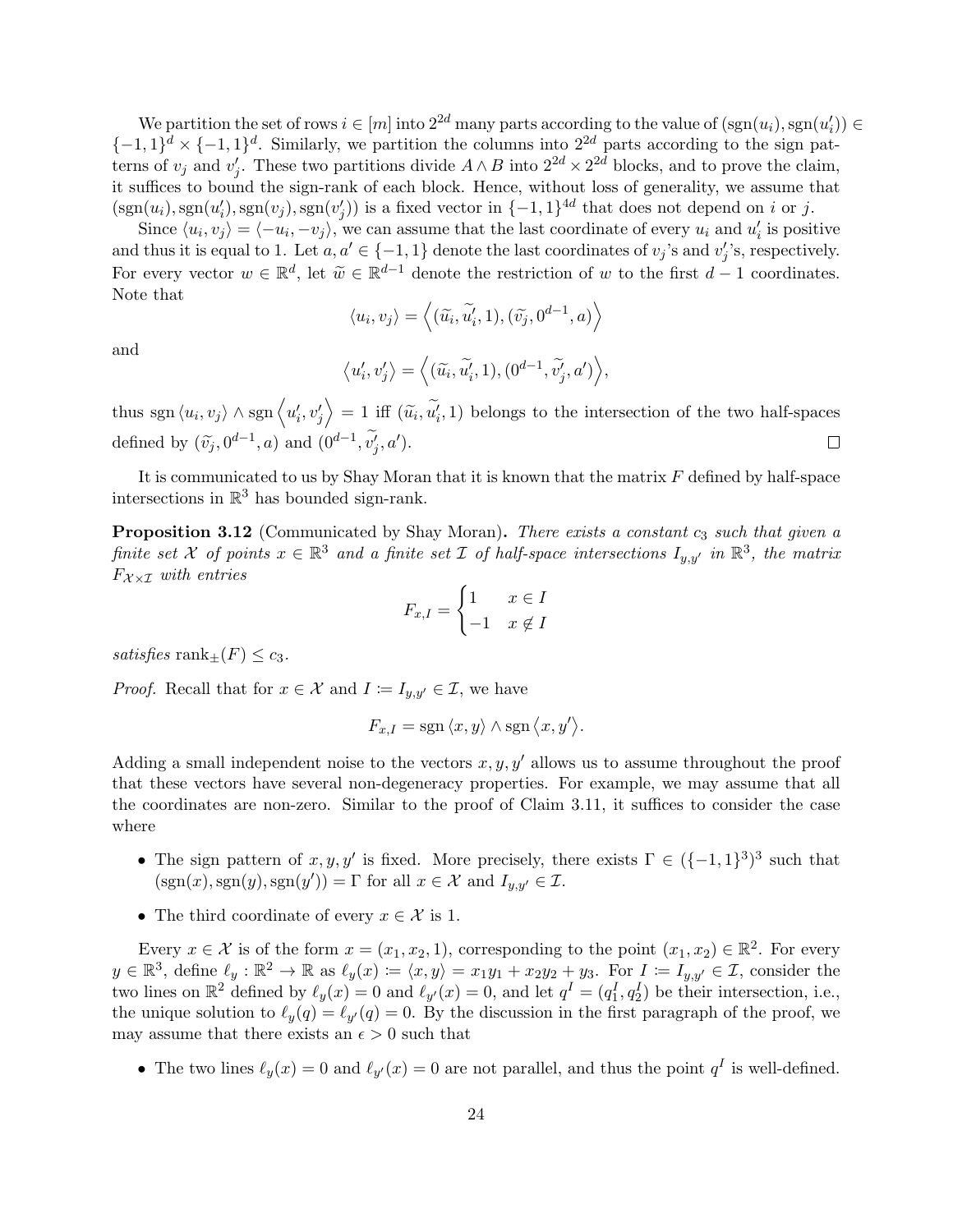- $|q_1^I x_1| > \epsilon$  for all  $x = (x_1, x_2, 1) \in \mathcal{X}$  and  $I \in \mathcal{I}$ .
- For every  $I_{y,y'} \in \mathcal{I}$  and  $x \in \mathcal{X}$ , we have  $|\ell_y(x)|, |\ell_{y'}(x)| > \epsilon$ .

Note that the lines  $\ell_y(x) = 0$  and  $\ell_{y'}(x) = 0$  divide  $\mathbb{R}^+$  into four open regions such that the signs of  $\ell_y(x)$  and  $\ell_{y'}(x)$  are fixed in each region. Let  $P_I$  be the unique region that is entirely contained in the half-space  $\{(x_1, x_2) : x_1 > q_1^I\}$ . Let  $(\sigma_I, \sigma_I') \in \{-1, +1\}^2$  be such that  $sgn(\ell_y(x)) = \sigma_I$  and  $sgn(\ell_{y'}(x)) = \sigma'_I$  for every  $x \in P_I$ .

We will construct a real matrix  $B_{\mathcal{X}\times\mathcal{I}}$  of low rank such that for all  $x \in \mathcal{X}$  and  $I := I_{y,y'} \in \mathcal{I}$ , we have

$$
sgn(B_{x,I}) = sgn \langle x, y \rangle \wedge sgn \langle x, y' \rangle = F_{x,I}.
$$

To define the entries of B, we consider the four possible cases for  $(\sigma_I, \sigma_I')$ .



<span id="page-24-0"></span>Figure 1: The grey area is  $P_I$ . The pairs of signs correspond to  $sgn(\ell_y)$ ,  $sgn(\ell_{y'})$  on each region.

• Case  $(\sigma_I, \sigma'_I) = (+1, +1)$ : Let K be a large constant, and for every  $x \in \mathcal{X}$ , define

$$
B_{x,I} := e^{K(x_1 - q_1^I)} \ell_y(x) \ell_{y'}(x) - 1.
$$

By choosing K to be sufficiently large, for every  $x \in \mathcal{X}$ , we have

$$
sgn(B_{x,I}) = \begin{cases} -1 & x_1 < q_1^I \\ sgn(\ell_y(x)\ell_{y'}(x)) & x_1 > q_1^I \end{cases}.
$$

Note that as a function of  $x$ , we have

$$
B_{x,I} \in \text{span}\left\{e^{Kx_1}, e^{Kx_1}x_1, e^{Kx_1}x_2, e^{Kx_1}x_1^2, e^{Kx_1}x_2^2, e^{Kx_1}x_1x_2, 1\right\},\
$$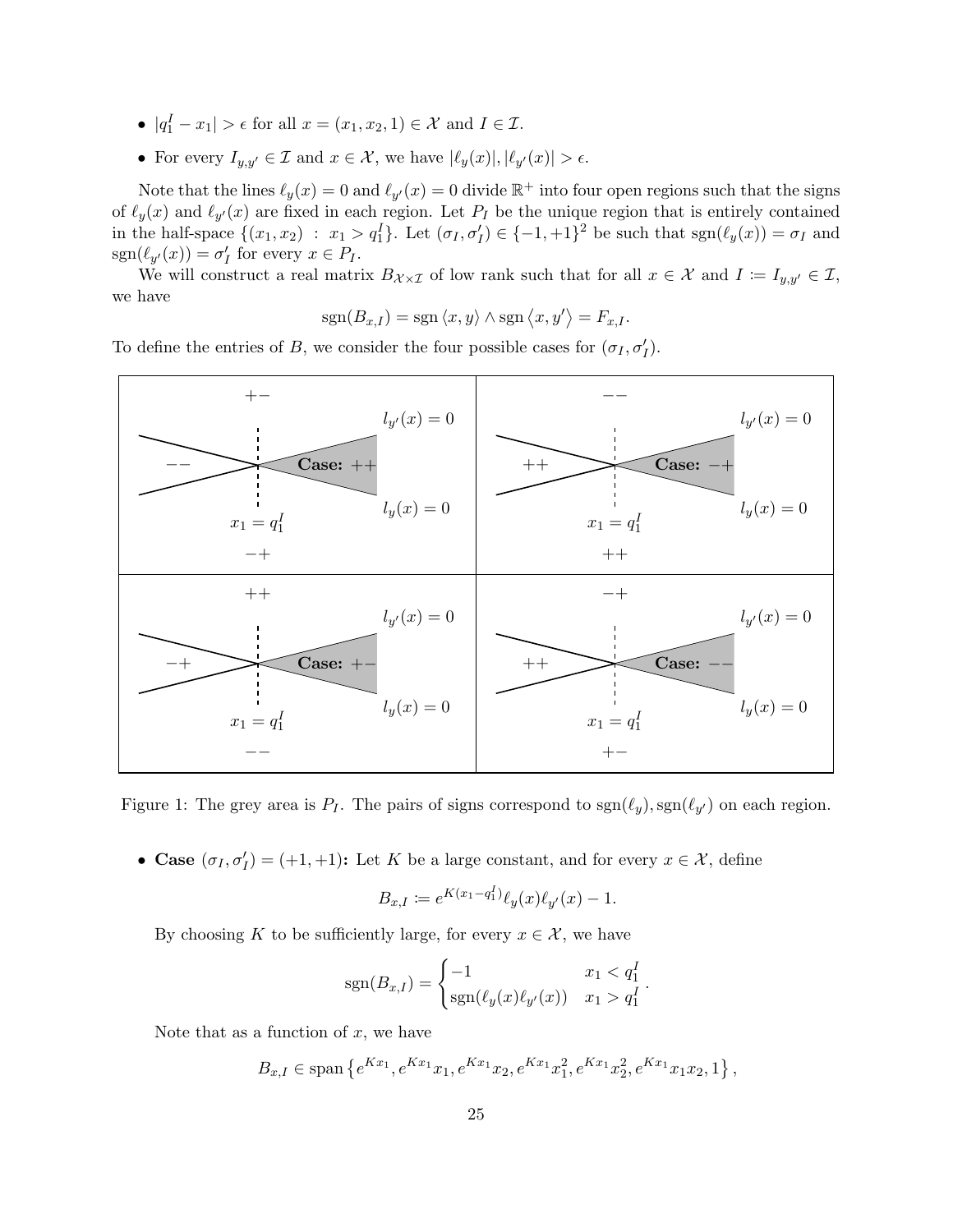and thus the restriction of B to the points  $I_{y,y'}$  that satisfy the conditions of this case has rank at most 7.

• Case  $(\sigma_I, \sigma'_I) = (-1, +1)$ : In this case, define

$$
B_{x,I} := e^{K(x_1 - q_1^I)} \ell_y(x) + \ell_{y'}(x),
$$

and note that for every  $x \in \mathcal{X}$ , we have

$$
sgn(B_{x,I}) = \begin{cases} sgn(\ell_{y'}(x)) & x_1 < q_1^I \\ sgn(\ell_{y}(x)) & x_1 > q_1^I \end{cases}.
$$

In this case, as a function of  $x$ , we have

$$
B_{x,I} \in \text{span}\left\{e^{Kx_1}, e^{Kx_1}x_1, e^{Kx_1}x_2, x_1, x_2, 1\right\},\
$$

and thus the restriction of B to these columns has rank at most 6.

• Case  $(\sigma_I, \sigma'_I) = (+1, -1)$ : In this case, define

$$
B_{x,(y,y')} := e^{K(x_1 - q_1^I)} \ell_{y'}(x) + \ell_{y}(x),
$$

and note that for every  $x \in \mathcal{X}$ , we have

$$
sgn(B_{x,I}) = \begin{cases} sgn(\ell_y(x)) & x_1 < q_1^I \\ sgn(\ell_{y'}(x)) & x_1 > q_1^I \end{cases}.
$$

Similar to the previous case, the restriction of  $B$  to these columns has rank at most 6.

• Case  $(\sigma_I, \sigma'_I) = (-1, -1)$ : In this case, define

$$
B_{x,I} := e^{K(q_1^I - x_1)} \ell_y(x) \ell_{y'}(x) - 1,
$$

and note that for every  $x \in \mathcal{X}$ , we have

$$
sgn(B_{x,I}) = \begin{cases} -1 & x_1 > q_1^I \\ sgn(\ell_y(x)\ell_{y'}(x)) & x_1 < q_1^I \end{cases}.
$$

In this case, as a function of  $x$ , we have

$$
B_{x,I} \in \text{span}\left\{e^{-Kx_1}, e^{-Kx_1}x_1, e^{-Kx_1}x_2, e^{-Kx_1}x_1^2, e^{-Kx_1}x_2^2, e^{-Kx_1}x_1x_2, 1\right\},\
$$

which shows that the rank is at most 7.

These cases are illustrated in [Figure 1.](#page-24-0) In all cases, for every  $x \in \mathcal{X}$ , we have

$$
sgn(B_{x,I}) = sgn \langle x, y \rangle \wedge sgn \langle x, y' \rangle = F_{x,I}.
$$

 $\Box$ 

[Proposition 3.12](#page-23-0) combined with [Claim 3.11](#page-22-0) implies the following special case of [Question 1.13](#page-5-2) for sign matrices of sign-rank at most 2.

**Corollary 3.13.** There is a constant  $c > 0$  such that for every two sign matrices  $B_{m \times n}$  and  $C_{m \times n}$ with sign-rank at most 2, we have  $rank_{\pm}(B \wedge C) \leq c$ .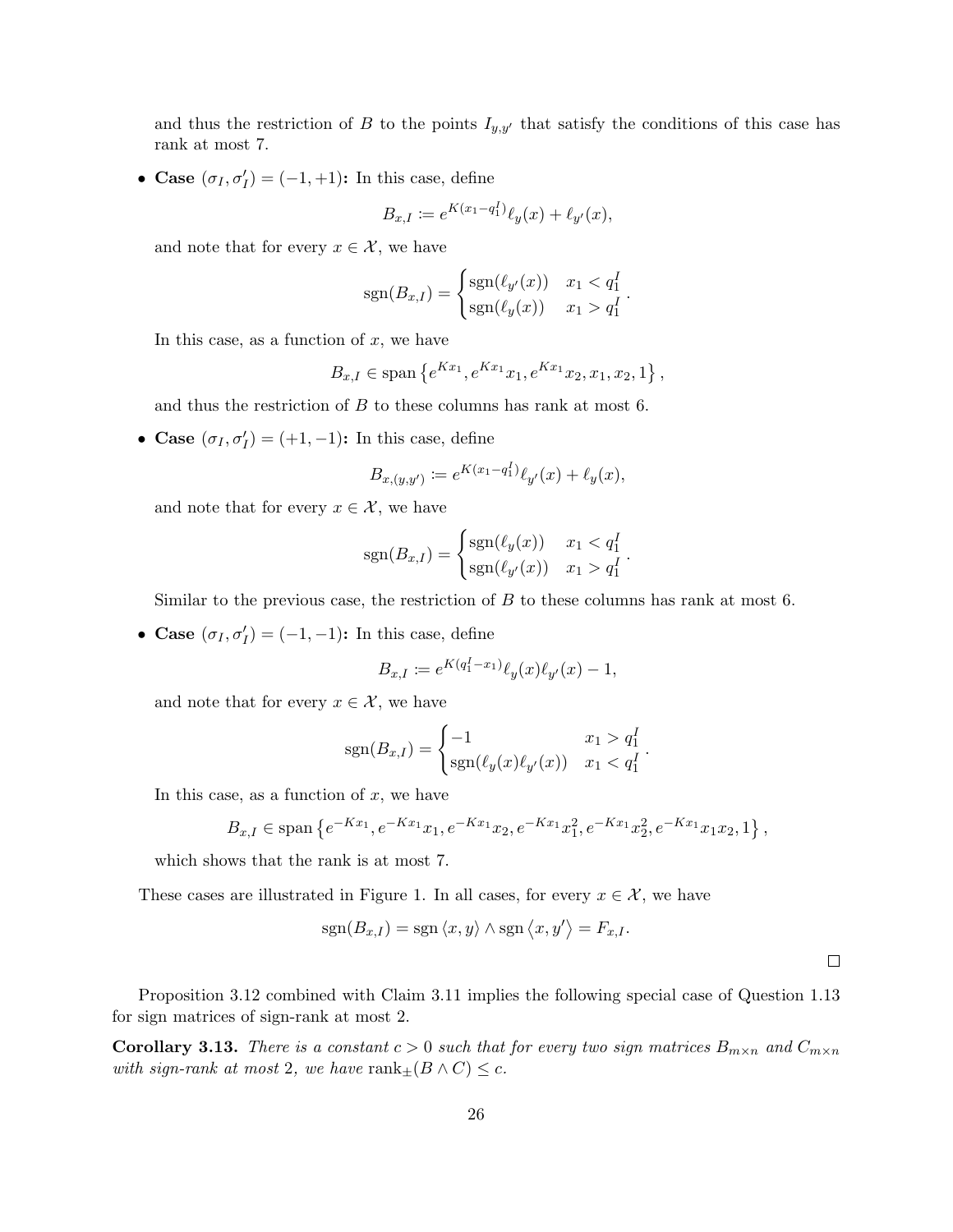#### <span id="page-26-0"></span>3.6 Average Communication Complexity

In this section, we observe a simple connection between sign-rank and another model of communication complexity, average communication complexity. For any distribution  $\mu$  over  $\mathcal{X} \times \mathcal{Y}$ , let  $CC^{\text{avg}}_{\mu}(A)$  be the smallest expected communication complexity of a deterministic protocol that computes A correctly on all inputs. Moreover, define

$$
\text{CC}^{\text{avg}}(A) = \sup_{\mu} \text{CC}^{\text{avg}}_{\mu}(A),
$$

<span id="page-26-2"></span>where  $\mu$  ranges over all *product* distributions over  $\mathcal{X} \times \mathcal{Y}$ .

**Proposition 3.14.** For every sign-matrix  $A_{\chi \times \chi}$ , we have

$$
CC^{\text{avg}}(A) \le 2 \operatorname{rect}(A)^{-1}.
$$

*Proof.* Let  $\mu$  be any distribution on  $\mathcal{X} \times \mathcal{Y}$  and let  $\delta = \text{rect}(A)$ . By definition, A has a monochromatic rectangle  $R = S \times T$  such that  $\mu(R) \geq \delta$ . The two parties recursively proceed as follows. Given x and y as inputs, after communicating the two bits  $1_{x\in S}$  and  $1_{y\in T}$ , they can agree on whether  $(x, y) \in R$ . At which point, they have reduced their search to one of the four matrices  $A_{S\times T}$ ,  $A_{S\times T}$ ,  $A_{S\times T}$ , and  $A_{S\times T}$ . Note that in the first case, both parties know the answer and can conclude the protocol. In all the other three cases, the  $\mu$ -measure of the search-space has been reduced to at most  $1 - \delta$ , and they can recurse on the resulting submatrix according to the same protocol applied to  $\mu$  conditioned on the submatrix.

For a distribution  $\mu$ , let  $c_{\mu}$  denote the average cost of the above protocol, and let  $\mu$  be the maximizer for  $c_{\mu}$ . Let  $\mu_1, \mu_2, \mu_3$  denote  $\mu$  conditioned on  $S \times T^c$ ,  $S^c \times T^c$ , and  $S^c \times T$  respectively. We have

$$
c_{\mu} \le 2 \Pr[(x, y) \in R] + \Pr[(x, y) \notin R] \cdot (2 + \max_{i} c_{\mu_i}) = 2 + \Pr[(x, y) \notin R] \max_{i} c_{\mu_i} \le 2 + (1 - \delta) c_{\mu}.
$$

Therefore,  $c_{\mu} \leq 2/\delta$  as claimed.

Combined with [Theorem 1.9,](#page-4-1) we get the following bound in terms of sign-rank.

<span id="page-26-1"></span>Corollary 3.15. For every sign matrix A we have

$$
CC^{\text{avg}}(A) \le 2^{2\text{rank}_{\pm}(A)+3}.
$$

[Theorem 3.2](#page-13-3) shows that there is no converse to [Corollary 3.15.](#page-26-1) In particular, there are  $n \times n$  sign matrices A with sign-rank  $n^{\Omega(1)}$  and  $rect(A) = O(1)$ . By [Proposition 3.14,](#page-26-2) we have  $CC^{avg}(A) =$  $O(1)$ , and thus there is a strong separation between sign-rank and  $CC^{avg}(A)$ .

### 4 Concluding remarks

In light of the results in the present paper, the following open problem captures the limitation of the currently known lower bound techniques for sign-rank.

<span id="page-26-3"></span>**Problem 4.1.** Construct an explicit sequence of matrices  $A_n$  such that  $rect(A_n)^{-1} = O(1)$  and

$$
\lim_{n \to \infty} \text{rank}_{\pm}(A_n) = \infty.
$$

 $\Box$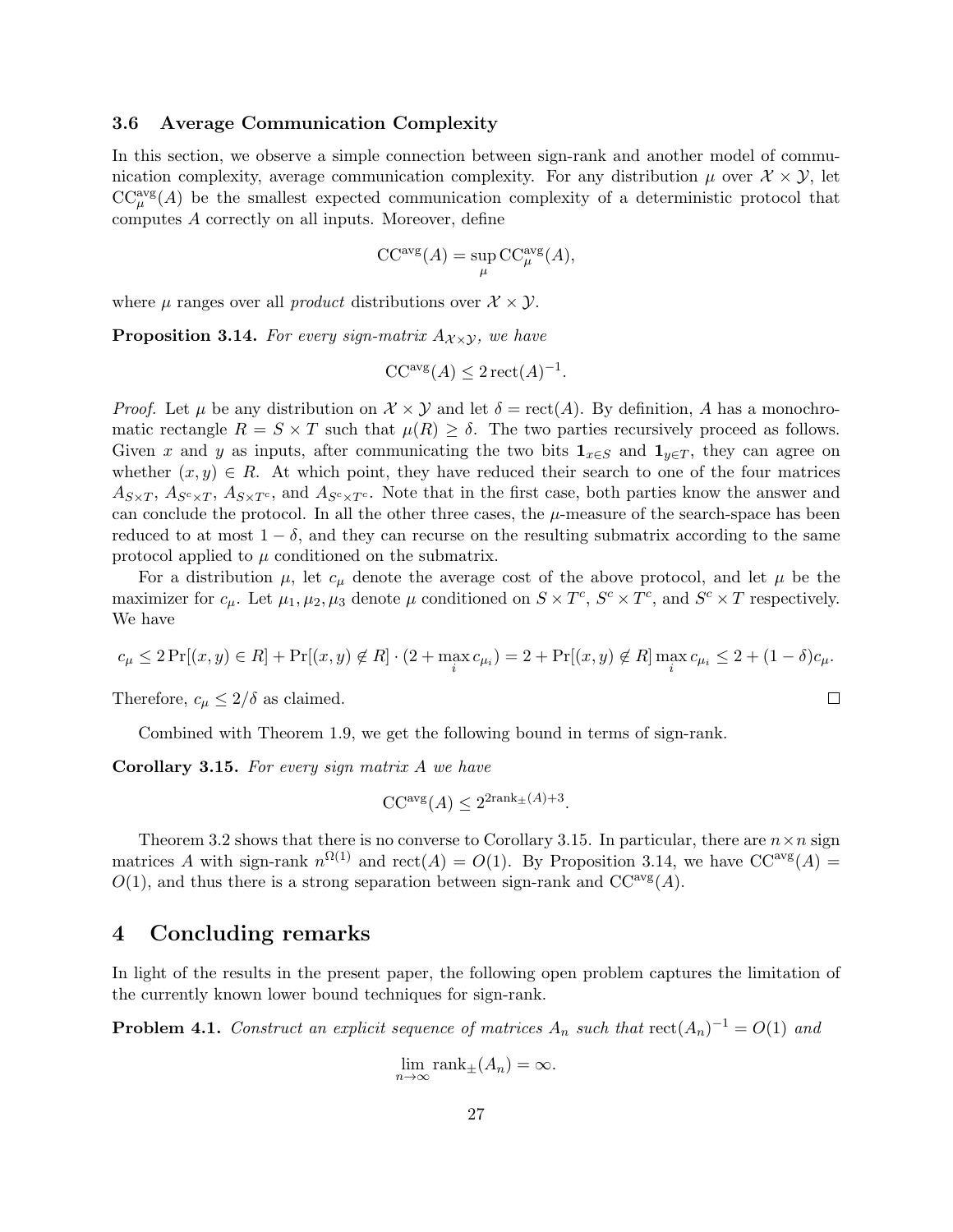By [Theorem 3.2,](#page-13-3) we know such sequences of matrices exist. On the other hand, by [Theorem 3.1](#page-13-1) and [Proposition 2.5,](#page-11-0) we have

$$
\sqrt{\text{VC}(A)} \le \text{m}^{\text{avg}}(A)^{-1} \le \text{rect}^{-1}(A),
$$

and thus none of the known lower bound techniques are capable of solving [Problem 4.1.](#page-26-3) Note that a positive answer to [Conjecture 1.5](#page-3-1) would solve [Problem 4.1.](#page-26-3)

Finally, let us mention that it is unclear whether the proof of [Proposition 3.12](#page-23-0) can be generalized to infinite matrices, which raises the following intriguing question.

**Question 4.2.** Is the sign-rank of an infinite sign matrix  $A_{N\times N}$  finite if the sign-rank of every finite submatrix of  $A_{N\times N}$  is bounded by a fixed constant  $d$ ?

Acknowledgement We wish to thank Shachar Lovett and Shay Moran for helpful discussions. We would like to thank Shay Moran for sharing the proof of [Proposition 3.12](#page-23-0) with us.

## References

- <span id="page-27-1"></span>[AFR85] Noga Alon, Peter Frankl, and Vojtech Rödl. Geometrical realization of set systems and probabilistic communication complexity. In 26th Annual Symposium on Foundations of Computer Science, FOCS 1985, pages 277–280. IEEE Computer Society, 1985.
- <span id="page-27-3"></span>[AMY16] Noga Alon, Shay Moran, and Amir Yehudayoff. Sign rank versus VC dimension. In Proceedings of the 29th Conference on Learning Theory, COLT 2016, volume 49, pages 47–80, 2016.
- <span id="page-27-4"></span>[APP<sup>+</sup>05] Noga Alon, János Pach, Rom Pinchasi, Radoš Radoičić, and Micha Sharir. Crossing patterns of semi-algebraic sets. Journal of Combinatorial Theory, Series A, 111(2):310–326, 2005.
- <span id="page-27-5"></span>[Bar98] Franck Barthe. On a reverse form of the Brascamp-Lieb inequality. Invent. Math., 134(2):335–361, 1998.
- <span id="page-27-0"></span>[BDES02] Shai Ben-David, Nadav Eiron, and Hans Ulrich Simon. Limitations of learning via embeddings in Euclidean half spaces. J. Mach. Learn. Res., 3(Spec. Issue Comput. Learn. Theory):441–461, 2002.
- <span id="page-27-7"></span>[BEHW89] Anselm Blumer, Andrzej Ehrenfeucht, David Haussler, and Manfred K. Warmuth. Learnability and the Vapnik-Chervonenkis dimension. J. Assoc. Comput. Mach., 36(4):929–965, 1989.
- <span id="page-27-6"></span>[BMT21] Mark Bun, Nikhil S. Mande, and Justin Thaler. Sign-rank can increase under intersection. ACM Trans. Comput. Theory, 13(4):Art. 24, 17, 2021.
- <span id="page-27-2"></span>[BT16] Mark Bun and Justin Thaler. Improved Bounds on the Sign-Rank of AC0. In 43rd International Colloquium on Automata, Languages, and Programming (ICALP 2016), volume 55 of Leibniz International Proceedings in Informatics (LIPIcs), pages 37:1– 37:14, 2016.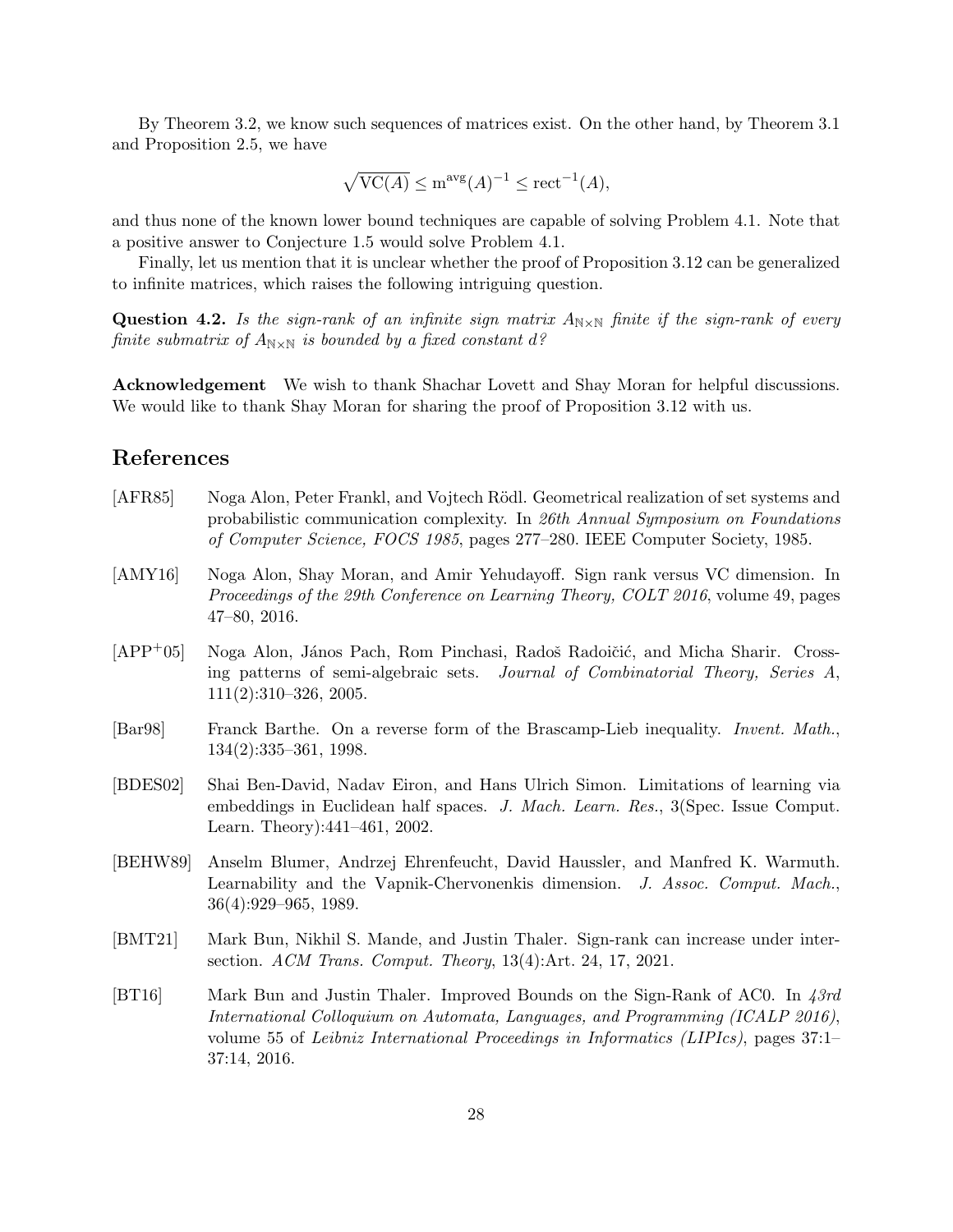- <span id="page-28-9"></span>[Cha93] Bernard Chazelle. Cutting hyperplanes for divide-and-conquer. Discrete Comput. Geom., 9(2):145–158, 1993.
- <span id="page-28-10"></span>[CLRS01] Thomas H. Cormen, Charles E. Leiserson, Ronald L. Rivest, and Clifford Stein. Introduction to algorithms. MIT Press, Cambridge, MA; McGraw-Hill Book Co., Boston, MA, second edition, 2001.
- <span id="page-28-11"></span>[CLV19] Arkadev Chattopadhyay, Shachar Lovett, and Marc Vinyals. Equality alone does not simulate randomness. In 34th Computational Complexity Conference (CCC 2019), 2019.
- <span id="page-28-5"></span>[CM18] Arkadev Chattopadhyay and Nikhil S. Mande. Separation of unbounded-error models in multi-party communication complexity. *Theory Comput.*,  $14(1):1-23$ , 2018.
- <span id="page-28-12"></span>[DD07] Kenneth R. Davidson and Allan P. Donsig. Norms of Schur multipliers. Illinois J. Math., 51(3):743–766, 2007.
- <span id="page-28-4"></span>[EMRPS14] Marek Eliáš, Jiří Matoušek, Edgardo Roldán-Pensado, and Zuzana Safernová. Lower bounds on geometric Ramsey functions. SIAM J. Discrete Math., 28(4):1960–1970, 2014.
- <span id="page-28-0"></span>[Fel17] Vitaly Feldman. A general characterization of the statistical query complexity. In Proceedings of the 30th Conference on Learning Theory, COLT 2017, volume 65 of Proceedings of Machine Learning Research, pages 785–830, 2017.
- <span id="page-28-2"></span>[FGL+12] Jacob Fox, Mikhail Gromov, Vincent Lafforgue, Assaf Naor, and J´anos Pach. Overlap properties of geometric expanders. J. Reine Angew. Math., 671:49–83, 2012.
- <span id="page-28-1"></span>[FGV21] Vitaly Feldman, Crist´obal Guzm´an, and Santosh Vempala. Statistical query algorithms for mean vector estimation and stochastic convex optimization. Math. Oper. *Res.*,  $46(3):912-945$ ,  $2021$ .
- <span id="page-28-7"></span>[FKL<sup>+</sup>01] Jürgen Forster, Matthias Krause, Satyanarayana V. Lokam, Rustam Mubarakzjanov, Niels Schmitt, and Hans Ulrich Simon. Relations between communication complexity, linear arrangements, and computational complexity. In FST TCS 2001: Foundations of software technology and theoretical computer science, volume 2245, pages 171–182. 2001.
- <span id="page-28-6"></span>[For02] Jürgen Forster. A linear lower bound on the unbounded error probabilistic communication complexity. volume 65, pages 612–625. 2002. Special issue on complexity, 2001 (Chicago, IL).
- <span id="page-28-8"></span>[FPS16] Jacob Fox, János Pach, and Andrew Suk. A polynomial regularity lemma for semialgebraic hypergraphs and its applications in geometry and property testing. SIAM Journal on Computing, 45(6):2199–2223, 2016.
- <span id="page-28-3"></span>[FPS+17] Jacob Fox, J´anos Pach, Adam Sheffer, Andrew Suk, and Joshua Zahl. A semi-algebraic version of Zarankiewicz's problem. J. Eur. Math. Soc. (JEMS), 19(6):1785–1810, 2017.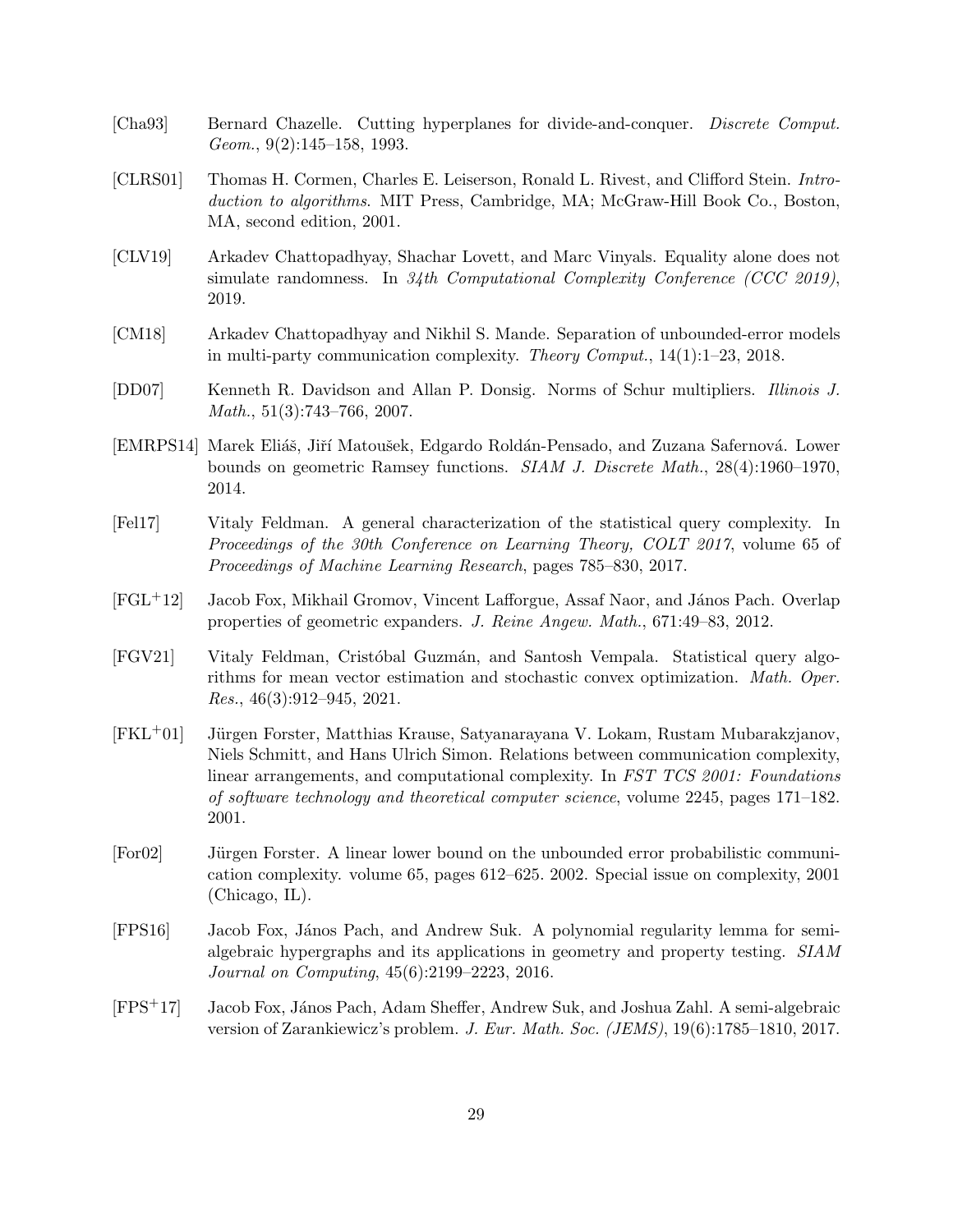- <span id="page-29-5"></span>[FS06] Jürgen Forster and Hans Ulrich Simon. On the smallest possible dimension and the largest possible margin of linear arrangements representing given concept classes. Theoret. Comput. Sci., 350(1):40–48, 2006.
- <span id="page-29-6"></span>[GS08a] Ben Green and Tom Sanders. Boolean functions with small spectral norm. Geometric and Functional Analysis, 18(1):144–162, 2008.
- <span id="page-29-7"></span>[GS08b] Ben Green and Tom Sanders. A quantitative version of the idempotent theorem in harmonic analysis. Ann. of Math. (2), 168(3):1025–1054, 2008.
- <span id="page-29-8"></span>[HHH21] Lianna Hambardzumyan, Hamed Hatami, and Pooya Hatami. Dimension-free bounds and structural results in communication complexity. Israel J. Math., 2021. To appear.
- <span id="page-29-1"></span>[HHL20] Hamed Hatami, Kaave Hosseini, and Shachar Lovett. Sign rank vs discrepancy. In 35th Computational Complexity Conference, volume 169 of LIPIcs. Leibniz Int. Proc. Inform., pages Art. No. 18, 14. 2020.
- <span id="page-29-10"></span>[HKLM20] Max Hopkins, Daniel Kane, Shachar Lovett, and Gaurav Mahajan. Point location and active learning: Learning halfspaces almost optimally. In In 61st Annual Symposium on Foundations of Computer Science (FOCS 2020), pages 1034–1044. IEEE Computer Society, 2020.
- <span id="page-29-11"></span>[KN97] Eyal Kushilevitz and Noam Nisan. Communication complexity. Cambridge University Press, Cambridge, 1997.
- <span id="page-29-0"></span>[KS07] Adam R. Klivans and Alexander A. Sherstov. Unconditional lower bounds for learning intersections of halfspaces. Mach. Learn., 69(2-3):97–114, 2007.
- <span id="page-29-4"></span>[KS11] Michael Kallweit and Hans Ulrich Simon. A close look to margin complexity and related parameters. In Sham M. Kakade and Ulrike von Luxburg, editors, COLT 2011 - The 24th Annual Conference on Learning Theory, volume 19 of JMLR Proceedings, pages 437–456. JMLR.org, 2011.
- <span id="page-29-13"></span>[Liv95] Leo Livshits. A note on 0-1 Schur multipliers. Linear Algebra Appl., 222:15–22, 1995.
- <span id="page-29-3"></span>[LMSS07] Nati Linial, Shahar Mendelson, Gideon Schechtman, and Adi Shraibman. Complexity measures of sign matrices. Combinatorica, 27(4):439–463, 2007.
- <span id="page-29-12"></span>[LS07] Troy Lee and Adi Shraibman. Lower bounds in communication complexity. Found. Trends Theor. Comput. Sci., 3(4):front matter, 263–399 (2009), 2007.
- <span id="page-29-2"></span>[LS09a] Nati Linial and Adi Shraibman. Learning complexity vs. communication complexity. Combin. Probab. Comput., 18(1-2):227–245, 2009.
- <span id="page-29-9"></span>[LS09b] Nati Linial and Adi Shraibman. Lower bounds in communication complexity based on factorization norms. Random Structures & Algorithms,  $34(3):368-394$ , 2009.
- <span id="page-29-14"></span>[Mat93] Roy Mathias. The Hadamard operator norm of a circulant and applications. SIAM J. Matrix Anal. Appl., 14(4):1152–1167, 1993.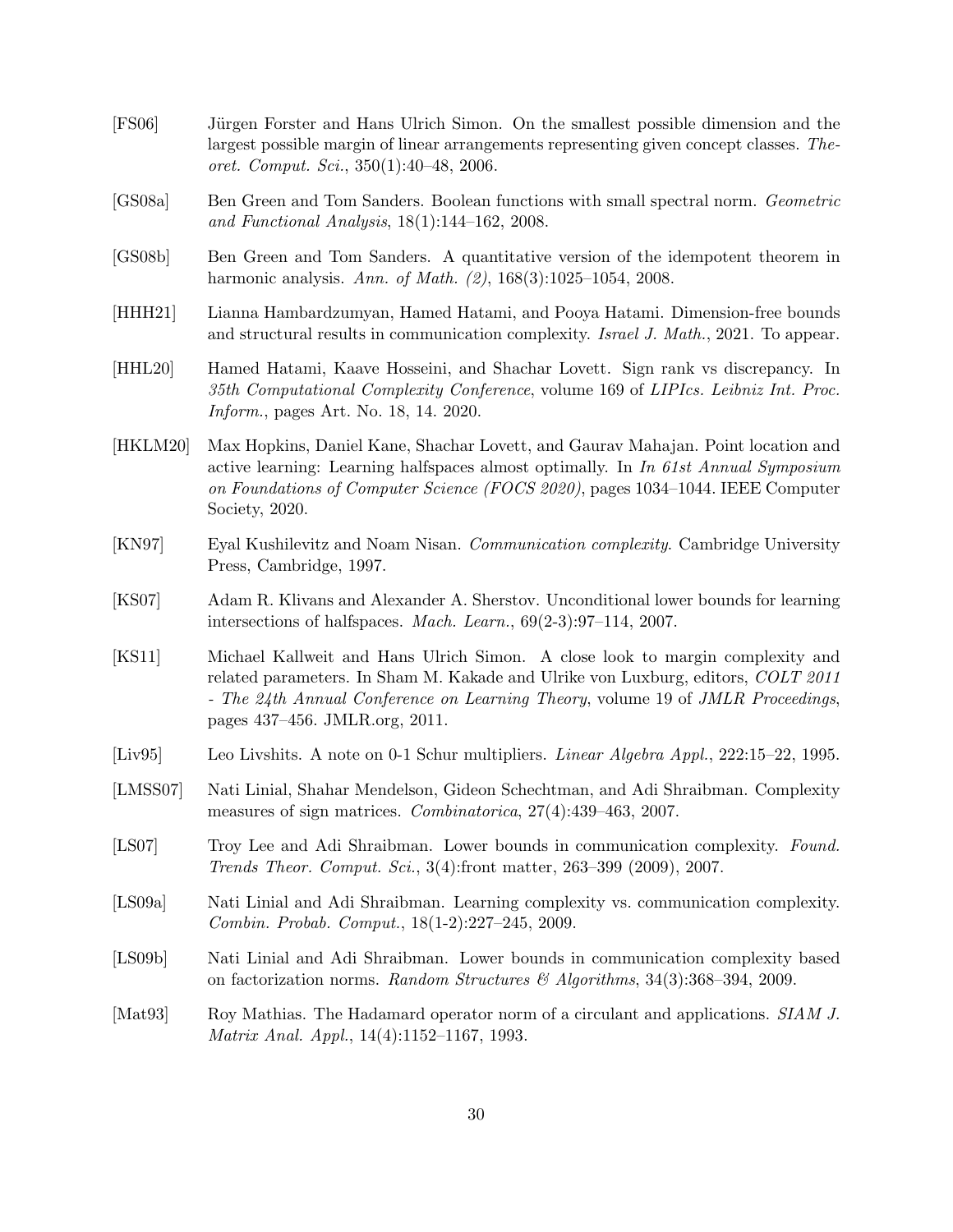<span id="page-30-15"></span><span id="page-30-14"></span><span id="page-30-13"></span><span id="page-30-12"></span><span id="page-30-11"></span><span id="page-30-10"></span><span id="page-30-9"></span><span id="page-30-8"></span><span id="page-30-7"></span><span id="page-30-6"></span><span id="page-30-5"></span><span id="page-30-4"></span><span id="page-30-3"></span><span id="page-30-2"></span><span id="page-30-1"></span><span id="page-30-0"></span>

| [Mat96]                    | Jiří Matoušek. On the distortion required for embedding finite metric spaces into<br>normed spaces. <i>Israel J. Math.</i> , 93:333-344, 1996.                                                                                                                                           |  |
|----------------------------|------------------------------------------------------------------------------------------------------------------------------------------------------------------------------------------------------------------------------------------------------------------------------------------|--|
| [Mil64]                    | J. Milnor. On the Betti numbers of real varieties. Proc. Amer. Math. Soc., 15:275–280,<br>1964.                                                                                                                                                                                          |  |
| [Nao $18$ ]                | Assaf Naor. Metric dimension reduction: a snapshot of the Ribe program. In <i>Proceed-</i><br>ings of the International Congress of Mathematicians—Rio de Janeiro 2018. Vol. I.<br>Plenary lectures, pages 759–837. World Sci. Publ., Hackensack, NJ, 2018.                              |  |
| [PS86]                     | Ramamohan Paturi and Janos Simon. Probabilistic communication complexity. Jour-<br>nal of Computer and System Sciences, 33(1):106-123, 1986.                                                                                                                                             |  |
| [RS10]                     | Alexander A. Razborov and Alexander A. Sherstov. The sign-rank of AC <sup>0</sup> . SIAM J.<br>$Comput., 39(5):1833-1855, 2010.$                                                                                                                                                         |  |
| $\left[\text{RY20}\right]$ | Anup Rao and Amir Yehudayoff. Communication Complexity: and Applications. Cam-<br>bridge University Press, 2020.                                                                                                                                                                         |  |
| [San11]                    | Tom Sanders. A quantitative version of the non-abelian idempotent theorem. Geom.<br><i>Funct. Anal.</i> , $21(1):141-221$ , $2011$ .                                                                                                                                                     |  |
| [San19]                    | Tom Sanders. Boolean functions with small spectral norm, revisited. Math. Proc.<br>Cambridge Philos. Soc., 167(2):335-344, 2019.                                                                                                                                                         |  |
| [San20a]                   | Tom Sanders. Bounds in Cohen's idempotent theorem. J. Fourier Anal. Appl.,<br>$26(2)$ :Paper No. 25, 64, 2020.                                                                                                                                                                           |  |
| [San20b]                   | Tom Sanders. Bounds in cohen's idempotent theorem. Journal of Fourier Analysis<br>and Applications, $26(2):1-64$ , 2020.                                                                                                                                                                 |  |
| [She08a]                   | Alexander A. Sherstov. Halfspace matrices. Comput. Complexity, 17(2):149–178, 2008.                                                                                                                                                                                                      |  |
| [She08b]                   | Alexander A. Sherstov. The unbounded-error communication complexity of symmetric<br>functions. In Proceedings of the 2008 49th Annual IEEE Symposium on Foundations<br>of Computer Science, FOCS '08, page 384-393, 2008.                                                                |  |
| [SS05]                     | Nathan Srebro and Adi Shraibman. Rank, trace-norm and max-norm. In Learning<br><i>theory</i> , volume 3559 of <i>Lecture Notes in Comput. Sci.</i> , pages 545–560. Springer, Berlin,<br>2005.                                                                                           |  |
| [Suk16]                    | Andrew Suk. Semi-algebraic Ramsey numbers. J. Combin. Theory Ser. B, 116:465–<br>483, 2016.                                                                                                                                                                                              |  |
| [SW19]                     | Alexander A. Sherstov and Pei Wu. Near-optimal lower bounds on the threshold degree<br>and sign-rank of AC0. In Proceedings of the 51st Annual ACM SIGACT Symposium<br>on Theory of Computing, STOC 2019, page 401-412, New York, NY, USA, 2019.<br>Association for Computing Machinery. |  |
| [Tho65]                    | René Thom. Sur l'homologie des variétés algébriques réelles. In Differential and<br>Combinatorial Topology (A Symposium in Honor of Marston Morse), pages 255–265.<br>Princeton Univ. Press, Princeton, N.J., 1965.                                                                      |  |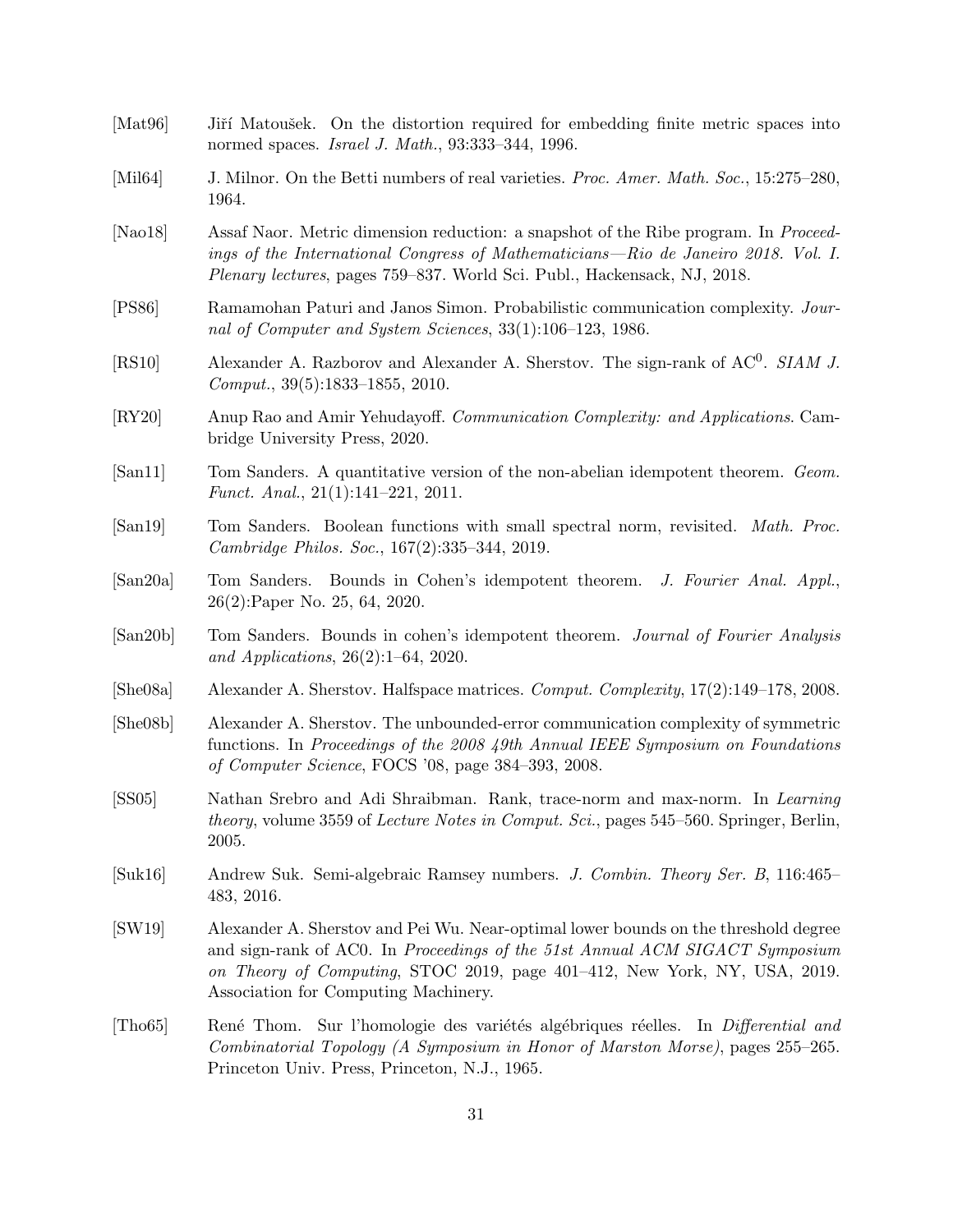- <span id="page-31-0"></span>[War68] Hugh E. Warren. Lower bounds for approximation by nonlinear manifolds. Trans. Amer. Math. Soc., 133:167-178, 1968.
- <span id="page-31-2"></span>[ZS09] Zhiqiang Zhang and Yaoyun Shi. Communication complexities of symmetric XOR functions. Quantum Inf. Comput., 9(3-4):255–263, 2009.

# A Appendix

Recall the following well-known inequality.

**Lemma A.1** (Hoeffding's inequality). For  $i = 1, ..., n$ , let  $X_i$  be independent random variables taking values from range  $[a_i, b_i]$  and let  $X = \sum_{i=1}^n X_i$ . Then,

$$
\Pr[|X - \mathbb{E}[X]| \ge t] < 2 \exp\left(-\frac{2t^2}{\sum_i (b_i - a_i)^2}\right).
$$

The next proposition proves the equivalence of the approximate  $\gamma_2$  norm and the randomized communication complexity.

<span id="page-31-1"></span>**Proposition A.2** ([\[LS09b,](#page-29-9) [HHH21\]](#page-29-8)). For every sign matrix  $A_{\chi \times \chi}$  and every  $\epsilon \in (0,1)$ , we have

$$
\log ||A||_{\gamma_2,\epsilon} \leq \mathrm{R}_{\frac{\epsilon}{2}}(A) \leq O\left(\frac{\log(1/\epsilon)}{(1-\epsilon)^2}||A||_{\gamma_2,\epsilon}^2\right).
$$

*Proof.* Lower-bound: Consider a randomized protocol  $\pi_R$  of cost  $c = \mathrm{R}_{\frac{\epsilon}{2}}(A)$  that computes  $A_{\chi \times \chi}$ with two-sided error at most  $\frac{\epsilon}{2}$ . In this notation, the subscript R denotes the random variable that corresponds to the randomness in the protocol, and any fixation of R to a value r corresponds to a deterministic protocol  $\pi_r$  of communication cost at most c. Let  $\Pi_r$  denote the matrix that corresponds to the output of the deterministic protocol  $\pi_r$ . A deterministic communication protocol  $\pi_r$  of cost c provides a partition of  $\mathcal{X} \times \mathcal{Y}$  into at most  $2^c$  rectangles, and thus  $\Pi_r$  can be written as a sum of at most  $2^c$  rank-1 sign matrices. Since the  $\gamma_2$  norm of a non-zero rank-1 sign matrix is 1, we have  $\|\Pi_r\|_{\gamma_2} \leq 2^c$ . By convexity

$$
\|\mathbb{E}_R[\Pi_R]\|_{\gamma_2} \le \mathbb{E}_R[\|\Pi_R\|_{\gamma_2}] \le \max_r \|\Pi_r\|_{\gamma_2} \le 2^c.
$$

Since  $\pi_R$  has error at most  $\epsilon/2$ , we have

$$
|A_{xy} - \mathbb{E}_R[\pi_R(x, y)]| = 2 \cdot \Pr[A_{xy} \neq \pi_R(x, y)] \le \epsilon,
$$

which implies  $||A||_{\gamma_2,\epsilon} \leq 2^c$  as desired.

**Upper-bound:** The approximate norm  $||A||_{\gamma_2,\epsilon}$  is defined as the *infimum* of  $||B||_{\gamma_2}$  such that  $||A - B|| \leq \epsilon$ . Hence, for every  $\eta > 0$ , there exists a real matrix B with  $||B||_{\gamma_2} \leq ||A||_{\gamma_2,\epsilon}$  and  $||A - B||_{\infty} \leq \epsilon + \eta$ . Pick a small positive  $\eta < \frac{1-\epsilon}{2}$ , and consider such a B.

As it is stated in [\[LS09a,](#page-29-2) Equation (2.3)], it follows from Grothendieck's inequality that the  $\gamma_2$  norm is equivalent to the so-called *v*-norm. In particular, there exist rank-1 sign matrices  $B_1,\ldots,B_m$  and real numbers  $\lambda_1,\ldots,\lambda_m\in\mathbb{R}$  with  $L:=\sum_{i=1}^m|\lambda_i|\leq \frac{\pi}{2\ln(1+\sqrt{2})}||B||_{\gamma_2}$  such that

$$
B = \sum_{i=1}^{m} \lambda_i B_i.
$$